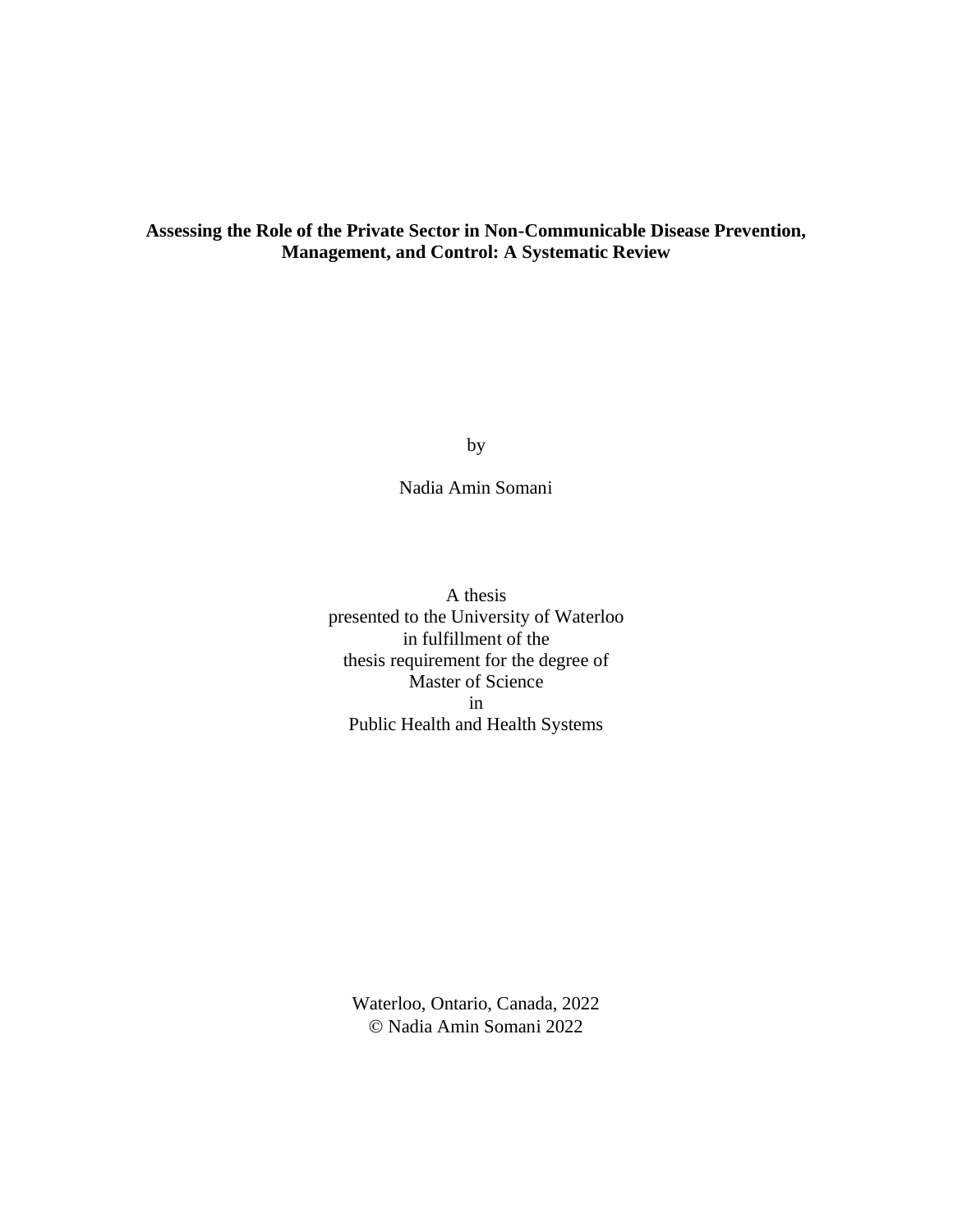# <span id="page-1-0"></span>**Author's Declaration**

I hereby declare that I am the sole author of this thesis. This is a true copy of the thesis, including any require final revisions, as accepted by my examiners.

I understand that my thesis may be made electronically available to the public.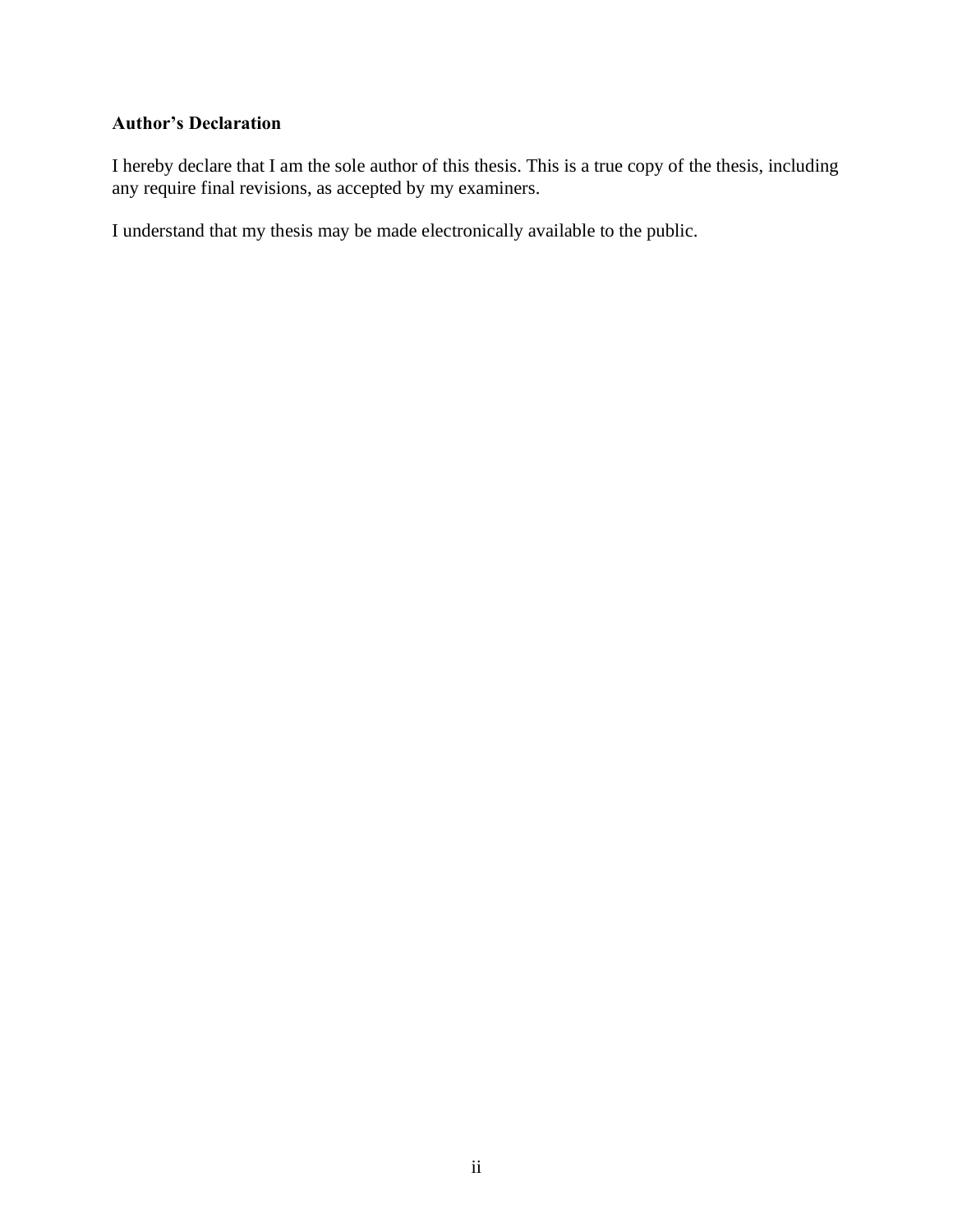# <span id="page-2-0"></span>**Abstract**

**Background:** Due to the high mortality rates globally, addressing non-communicable diseases (NCDs) is a priority included in the Sustainable Development Goals (SDGs). Because the private sector is growing as a provider of health-related goods and services in many places, especially where public sector programs are weak, it has been identified as a significant stakeholder in health systems' management of NCDs. Yet the contributions of the private health sector to addressing NCDs has not been systematically evaluated.

**Research Question:** This study aims to identify and assess the private sector's role in the prevention, management, and control of NCDs. More specifically, this study will evaluate existing frameworks that have been applied to identify key themes that need to be considered in evaluating the contribution of the private sector in addressing the global burden of NCDs.

**Methods:** A systematic review was conducted in accordance with the Preferred Reporting Items for Systematic Reviews and Meta-analysis (PRISMA) process. Three types of databases were consulted: health and medicine, multidisciplinary, and business focused, and grey literature searches were also conducted using a search plan template.

**Results:** A total of 30 articles were included, which were used to identify the six themes that outlined the roles that the private sector plays in NCD management and control. The thematic areas that emerged as important included healthcare provision, innovation, knowledge mobilization, health system investment and financing, public-private partnerships (PPPs), and governance and policy.

**Conclusion:** This study provides insights on the role of the private sector in controlling and monitoring NCDs. The findings suggest substantial work is needed across sectors for the private sector to effectively manage and control in NCDs. These areas include healthcare provision, PPPs, knowledge mobilization, direct investment and finance, innovation, and governance and policy.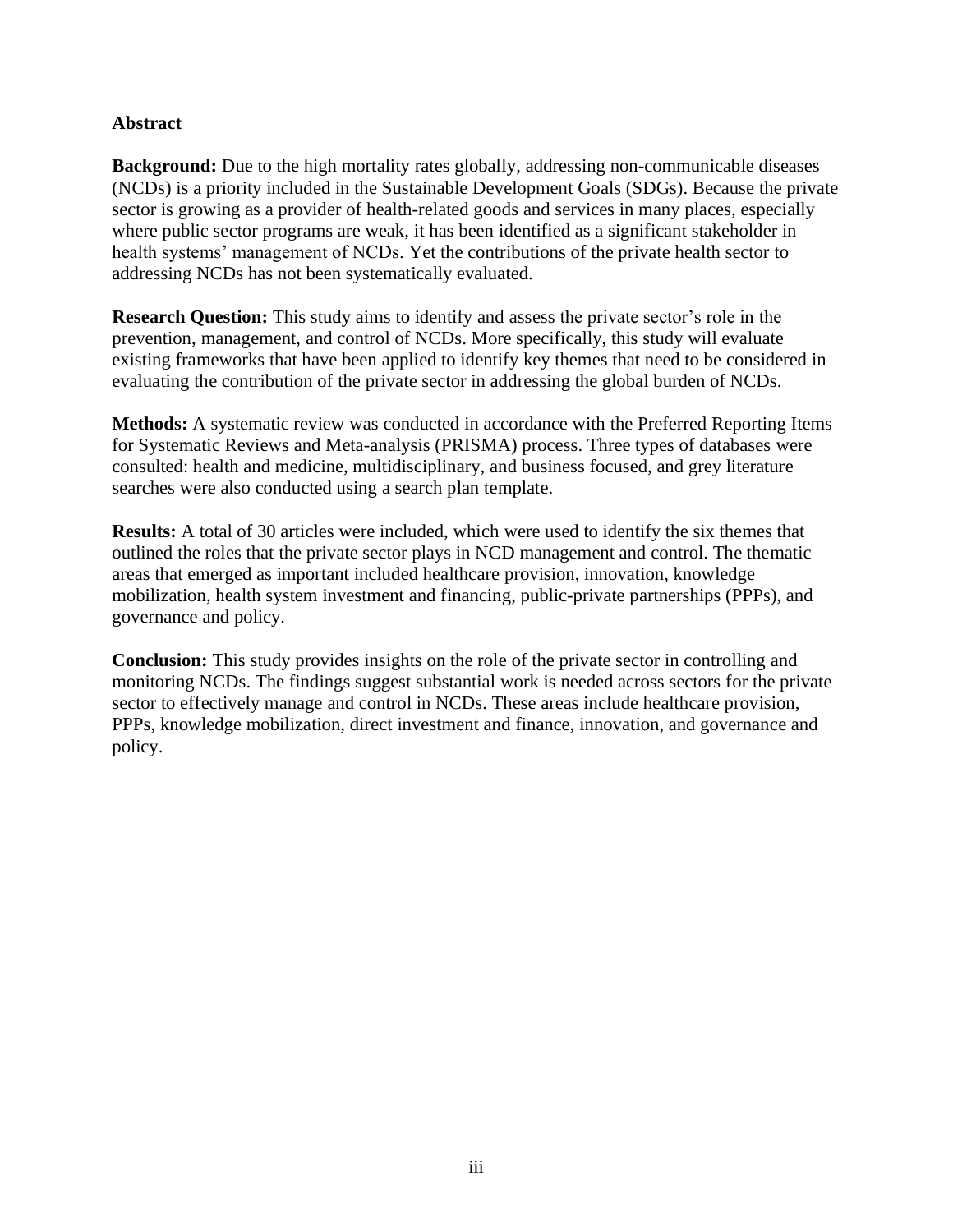# <span id="page-3-0"></span>**Acknowledgements**

# *Bismillah-ir-Rahman-ir-Rahim*

Completing an MSc thesis through the COVID-19 pandemic was incredibly difficult and could not have been done without the support from a number of people. First, I would like to thank my supervisor, Dr. Craig Janes, for introducing me to the field of global health, and for your continued guidance and flexibility during my undergrad and MSc thesis. Thank you for taking me on as a student, I am honoured to have worked with you. I would like to thank my committee members Dr. Zahid Butt, Dr. Zulfiqar Bhutta, and Dr. Rohit Ramchandani. I am appreciative of your invaluable feedback on my work and am grateful for the kindness you all extended to me. Thank you, Dr. Butt, for your guidance, advice, and time through this process. Thank you, Dr. Bhutta, for providing me with opportunities to contribute to work that is meaningful to me, and for being an inspirational role model. Lastly, thank you to Dr. Ramchandani for your mentorship over the last several years and for helping me realize that my passion lies within global health.

A very special thank you to Melissa Santo, Dr. Laura Ingram, Doris Makowich, Dr. Aman Haji, and Zahra Bhimani for your kindness and encouragement through some of the hardest years of my life. Thank you for being there to share both very happy and also low moments with me, and for taking time out from your busy schedules to listen to my rambles and give me such genuine advice. I am so incredibly grateful for the relationships I have developed with each of you.

To my incredibly kind-hearted and caring friends, thank you for cheering me on, for trying to understand what it means to write a thesis, and for knowing when and when not to ask "have you finished your thesis yet?". Thank you for all the FaceTime, Zoom, and phone calls during all hours of the day and night, and for always reassuring me that I am "almost done" even when you had no idea if that was actually true. Special thank you to my cohort for showing me that grad school can be so fun when you're surrounded by the right people.

Thank you to my work colleagues at St. Michael's Hospital for helping me realize that working full-time while writing my thesis was possible, with the support of the most wonderful team. Thank you to my team on the Aga Khan Health Board for Canada, especially Shellyza, Saira, and Azaad for being patient with me as I transitioned through many changes over the last several months and for inspiring me with your dedication to the work we have been doing together.

Lastly, thank you to my family for your love, prayers, for picking me up when I felt like I couldn't continue, and for the 'London incentives'. Thank you for instilling in me the importance of education and hard work from a very young age. To my dad, thank you for brightening my days with dad jokes, for the constant reminders to finish my thesis, and for showing me what it means to have faith while pushing through some of the most difficult problems in life. To my mom, for somehow managing to take on the role of a mother, best friend, sister, and mentor all at once. Thank you for always feeding me, comforting me, motivating me, and for taking care of our family – we are incredibly grateful to have you around. I also want to thank my Nana, Nani, Daada, and Daadi for all their love and prayers from across the world. Recently, my Daada passed away, but I know he would have been very happy to hear that I have completed my Master's. I am incredibly lucky for all your unwavering love and support. Thank you.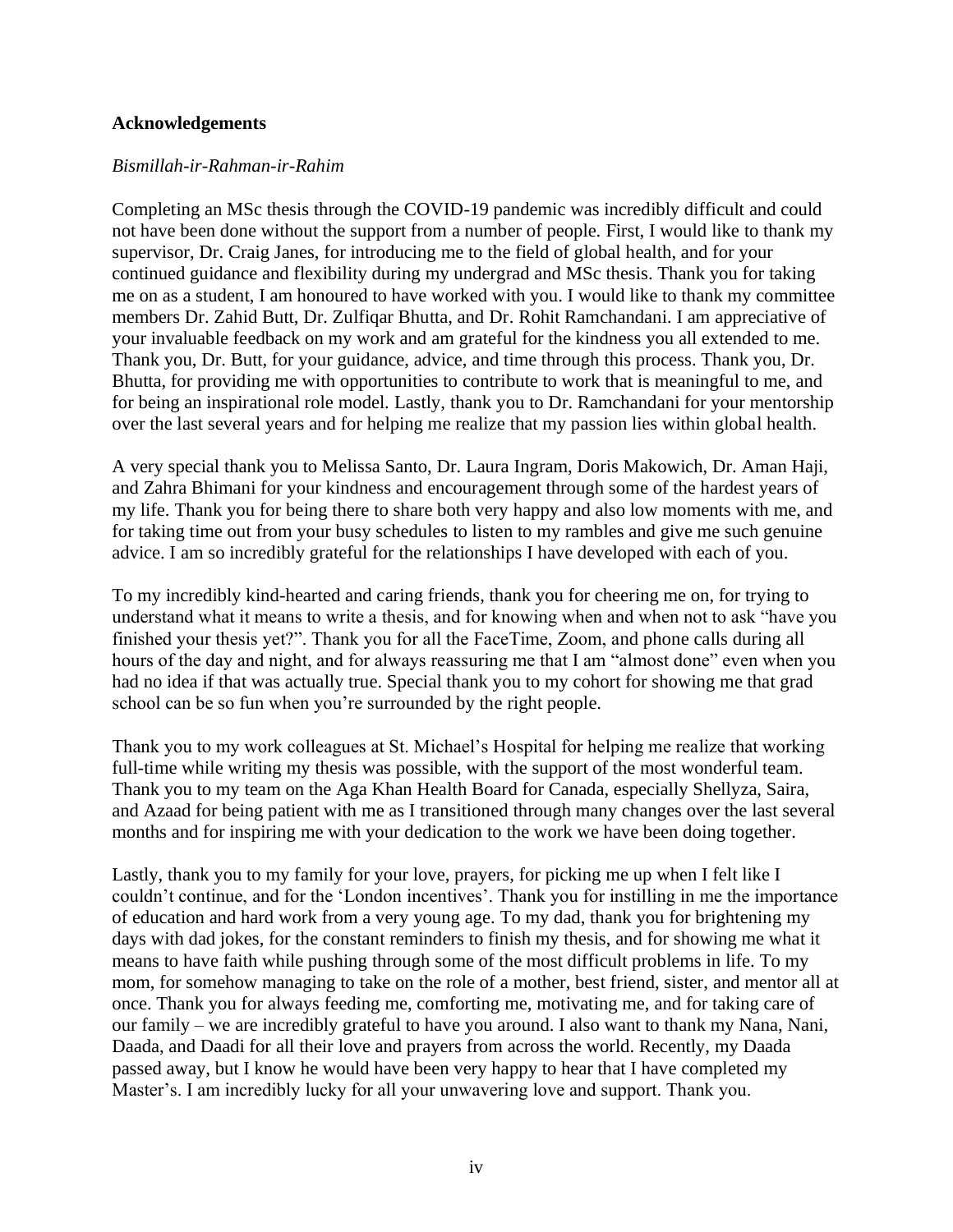# <span id="page-4-0"></span>**Dedication**

I would like to dedicate this thesis to His Highness Prince Karim Aga Khan, the 49<sup>th</sup> hereditary Imam (spiritual leader) of the Shia Ismaili Muslims. The guidance that His Highness has provided and continues to provide to the global Ismaili community has shaped me into the person I am today. His Highness has always emphasized the importance of continuous education, regardless of one's gender, or age, and has emphasized the importance of not losing any opportunity to benefit from the knowledge that can serve our everyday lives. I would not have decided to pursue graduate school without these values instilled in me from a very young age. Thank you, Mawlana Hazar Imam, for your blessings, and for the work that you do to improve the lives of Ismailis and their communities globally. Lastly, thank you for the reminders to be regular in our prayers and to be true to the ethics of our faith. You have been a pillar of strength, motivation, inspiration, and spiritual love and guidance in my life and for that I am eternally grateful.

*Shukar Alhamdulillah*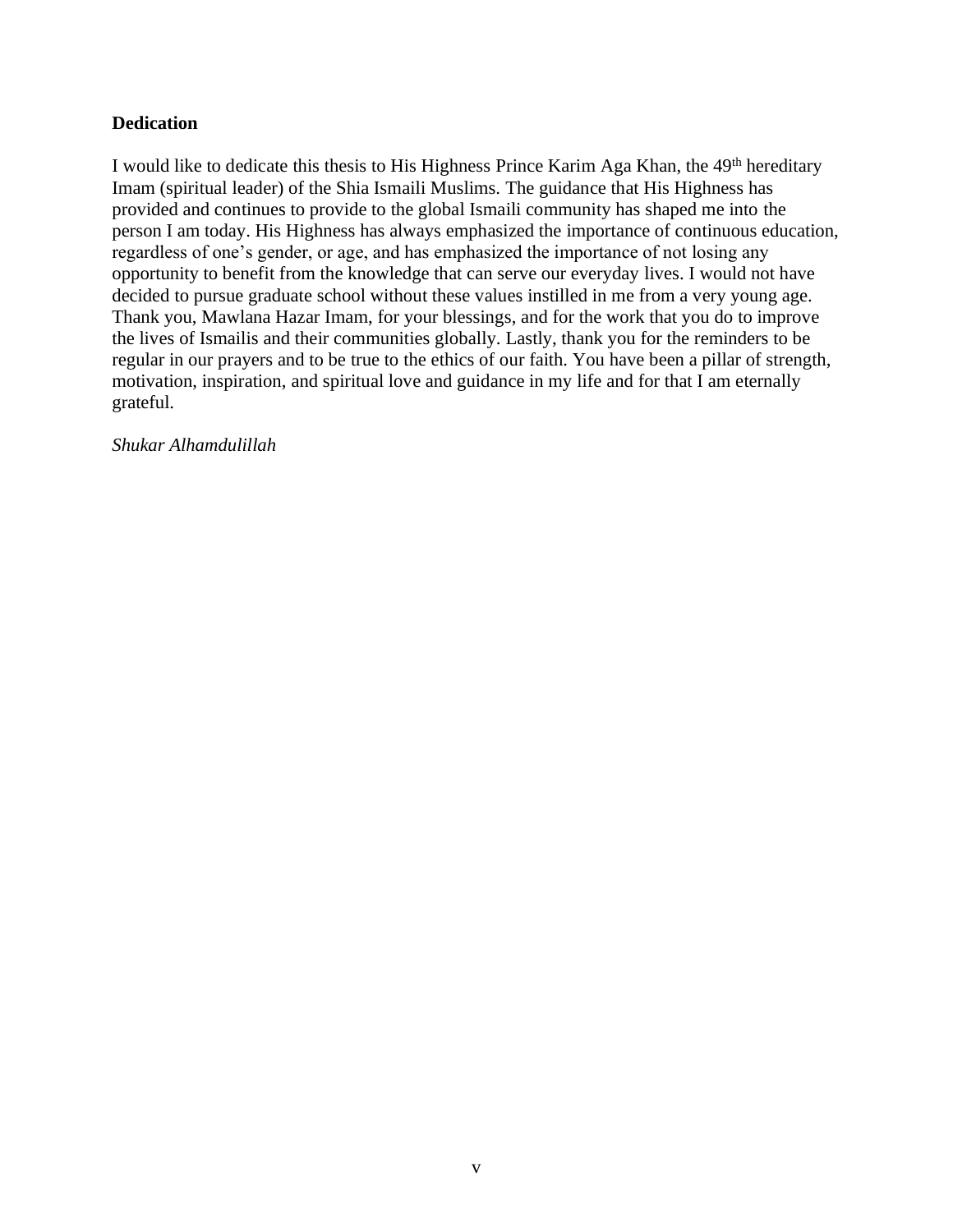| <b>Table of Contents</b> |
|--------------------------|
|                          |
|                          |
|                          |
|                          |
|                          |
|                          |
|                          |
|                          |
|                          |
|                          |
|                          |
|                          |
|                          |
|                          |
|                          |
|                          |
|                          |
|                          |
|                          |
|                          |
|                          |
|                          |
|                          |
|                          |
|                          |
|                          |
|                          |
|                          |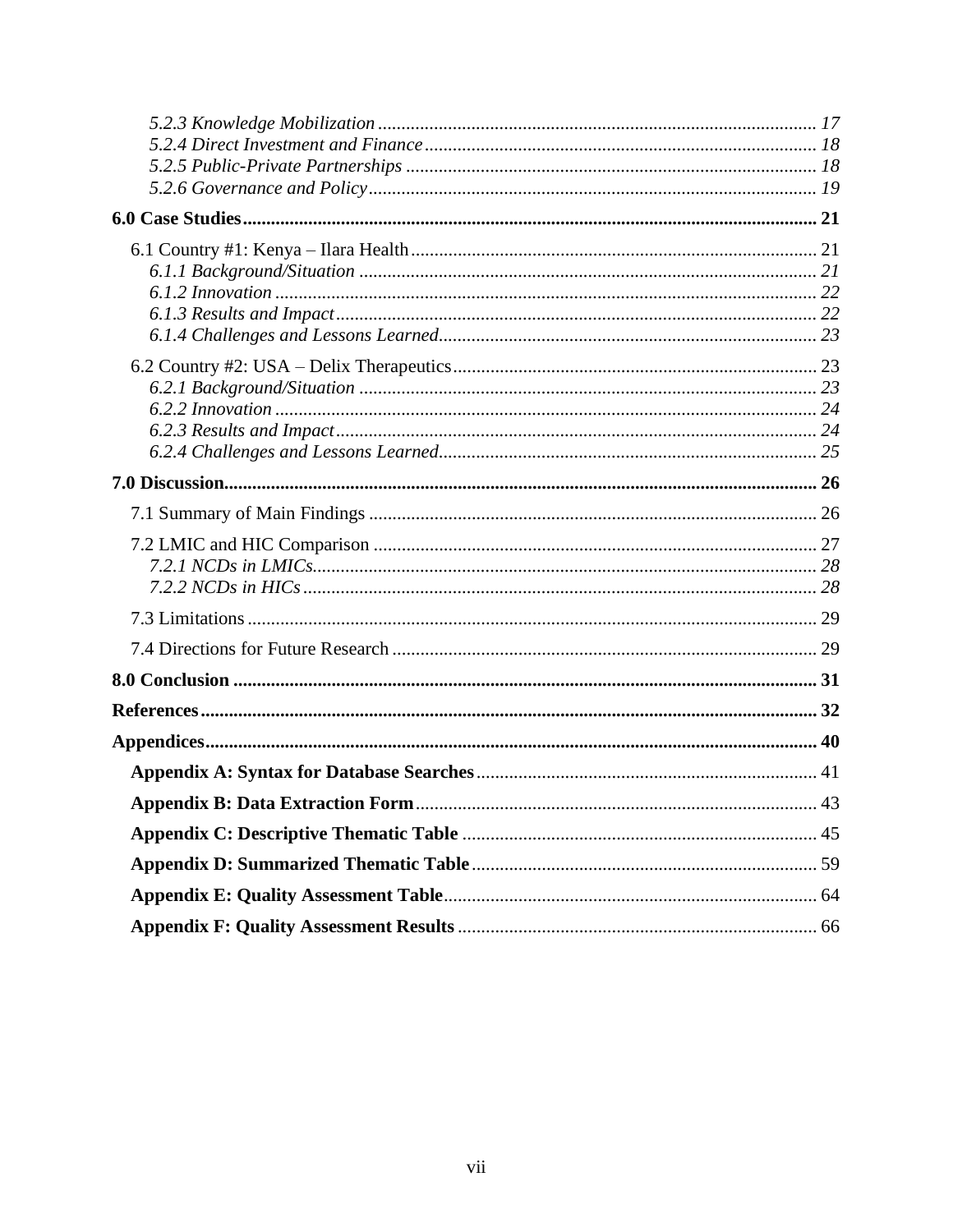# <span id="page-7-0"></span>**List of Figures**

| Figure<br>Number | Figure Name      | Page Number |
|------------------|------------------|-------------|
|                  | PRISMA Flowchart |             |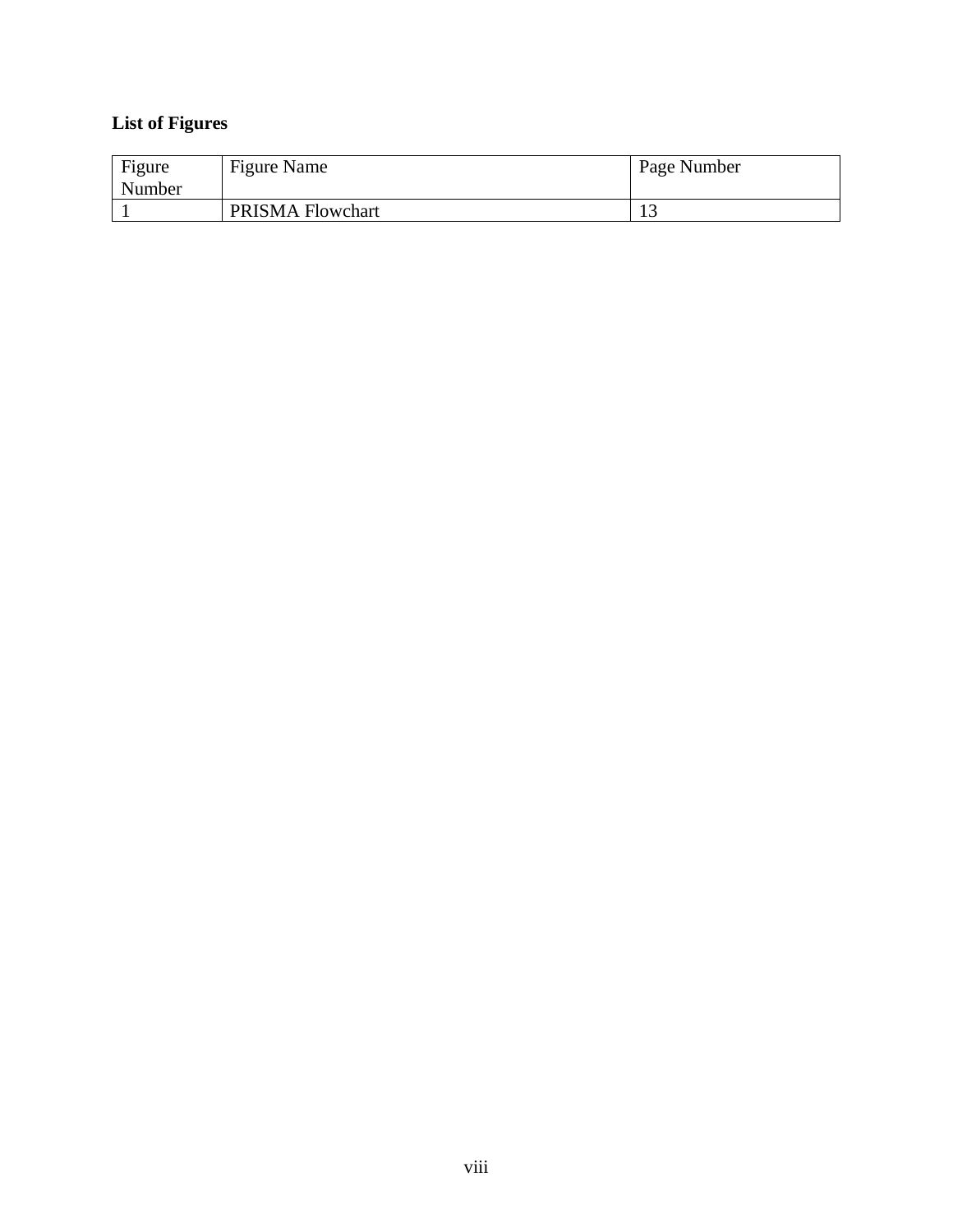# <span id="page-8-0"></span>**List of Abbreviations**

| <b>Abbreviation</b> | <b>Meaning</b>                                                |
|---------------------|---------------------------------------------------------------|
| <b>AIDS</b>         | Acquired immunodeficiency syndrome                            |
| <b>BeHEMoTH</b>     | Behavior of interest, health context, exclusions, models, and |
|                     | theories                                                      |
| COVID-19            | Coronavirus disease                                           |
| <b>CVD</b>          | Cardiovascular disease                                        |
| <b>FDA</b>          | Food and drug administration                                  |
| <b>HIC</b>          | High-income country                                           |
| <b>HIV</b>          | Human immunodeficiency virus                                  |
| <b>ICT</b>          | Information and communication technologies                    |
| <b>LMIC</b>         | Low- and middle-income country                                |
| <b>MDG</b>          | Millennium Development Goal                                   |
| <b>NCD</b>          | Non-communicable disease                                      |
| <b>NGO</b>          | Nongovernmental organization                                  |
| <b>OOP</b>          | Out-of-pocket                                                 |
| <b>PPP</b>          | Public-private partnership                                    |
| <b>PRISMA</b>       | Preferred Reporting Items for Systematic Reviews and Meta-    |
|                     | analysis                                                      |
| <b>PTSD</b>         | Post-traumatic stress disorder                                |
| <b>SDG</b>          | Sustainable development goal                                  |
| <b>SES</b>          | Socio-economic status                                         |
| <b>UCI</b>          | Unhealthy commodity industries                                |
| <b>WHA</b>          | World Health Assembly                                         |
| <b>WHO</b>          | World Health Organization                                     |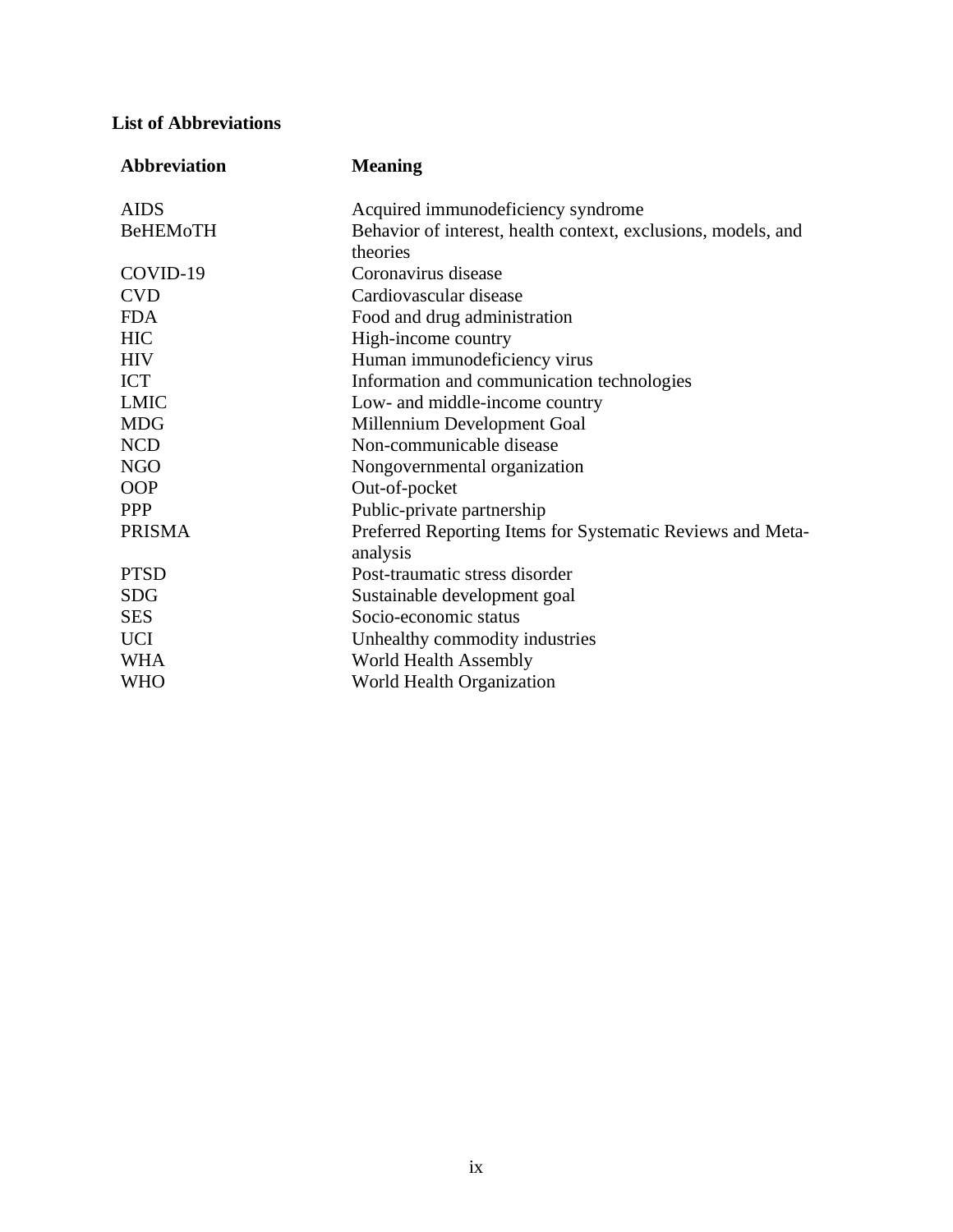### <span id="page-9-0"></span>**1.0 Introduction**

In the last several years, there has been a significant increase in the recognition of the burden non-communicable diseases (NCDs), particularly in low- and middle-income countries (LMICs) (1). This shift has been driven by changes that impact the several modifiable and nonmodifiable risk factors that cause NCDs (1). NCDs are heterogeneous and complex, and therefore require complex solutions that balance a variety of issues which include the prevention of risk factors, as well as the delivery of quality, cost-effective healthcare. A multisectoral approach involving collaboration between diverse stakeholder groups including private sector entities is especially important to prevent, manage, and control NCDs and their risk factors (2). It has been suggested that private sector involvement in addressing NCDs is to support work by government and other entities (3). Yet, the nature of this involvement, including specific details of the potential roles that can be played by private sector actors, has not been systematically evaluated. This is the primary goal of this review.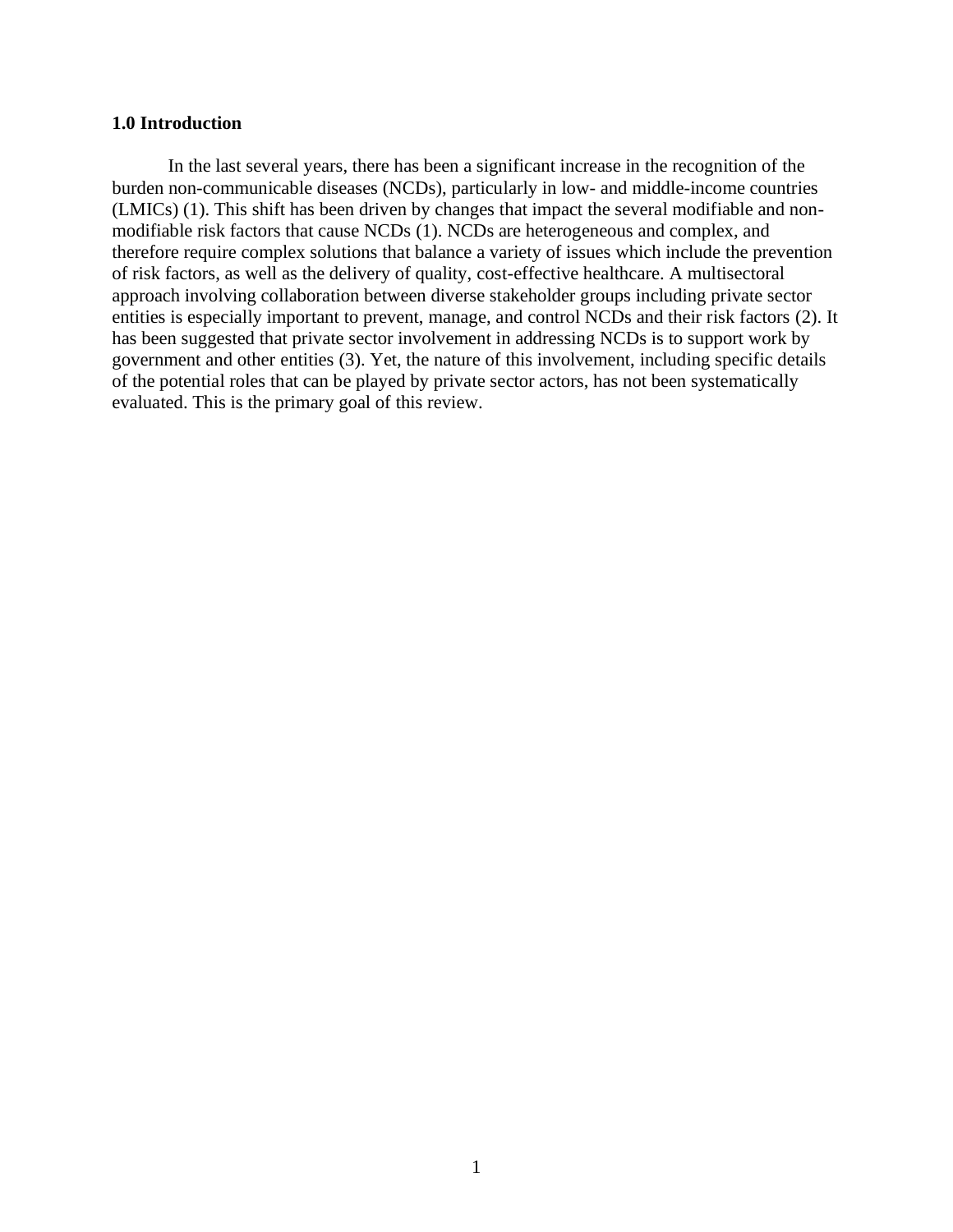### <span id="page-10-0"></span>**2.0 Literature Review**

### <span id="page-10-1"></span>2.1 Introduction to NCDs

NCDs are the leading cause of death globally, but disproportionately impact people in LMICs (4). In 2019, NCDs caused over 42 million deaths (74.4% of all deaths globally) out of the total 56 million deaths that year (5). The four major NCDs responsible for these deaths were cardiovascular diseases (CVDs) (32.8% of global deaths), cancers (17.7% of global deaths), chronic respiratory diseases (7.0% of global deaths), and diabetes (2.7% of global deaths) (5). Addressing NCDs has been prioritized globally in the Sustainable Development Goals (SDGs) (target 3.4), which calls for measures to reduce premature NCD-related mortality by one third through prevention and treatment and promote mental health and wellbeing (6). The integration of mental health in NCD and other health programming, and improving access to mental health care will reduce policy fragmentation and therefore will be synergic to achieving SDG target 3.4 (6).

### <span id="page-10-2"></span>2.2 Risk Factors Causing NCDs

The risk factors for NCDs fall into two categories: modifiable risk factors, and nonmodifiable risk factors. Modifiable risk factors are often referred to as being related to lifestyle or behavior, for example smoking or having an unhealthy diet, but are also linked to commercial activities, referred to as the "commercial determinants of health," insofar as the interests of major corporations and industries, propelled by globalization and liberal trade rules, may constrain or influence lifestyle behaviours at the level of the community (7). Non-modifiable risk factors are those which cannot be reduced or controlled through clinical or public health interventions. Nonmodifiable risk factors for NCDs include age, gender, genetics/family history, race, and ethnicity (8,9). Given that these cannot be changed, the focus on NCD prevention, management, and control is centred on modifiable risk factors.

The four most common modifiable risk factors that are linked to NCDs include harmful use of alcohol, tobacco, unhealthy diet, and insufficient physical activity (10). The impacts of these risk factors have been increasingly damaging to the lives of those in LMICs where over 75% of NCD deaths occur, as well as within other poor communities globally (10,11). Those facing poverty are more likely to experience the risk factors for NCDs, which may in turn exacerbate poverty (11). This cyclical relationship between risk factors that cause NCDs, and poverty is accelerated and more evident in LMICs, and among populations of low socioeconomic status (SES) (11).

#### <span id="page-10-3"></span>2.3 Prevention of NCDs

Although preventing all NCDs is unrealistic, a large portion of them can be prevented through primary, secondary, or tertiary prevention strategies (8). For the purpose of this study, the definition of 'prevention' will focus on activities that reduce individuals' risks for adverse health outcomes. Prevention of NCDs focuses on management of NCD risk factors, which can span across the individual level, society level, country level, and global level (8). Examples of these prevention strategies can include knowledge dissemination, innovation, governance and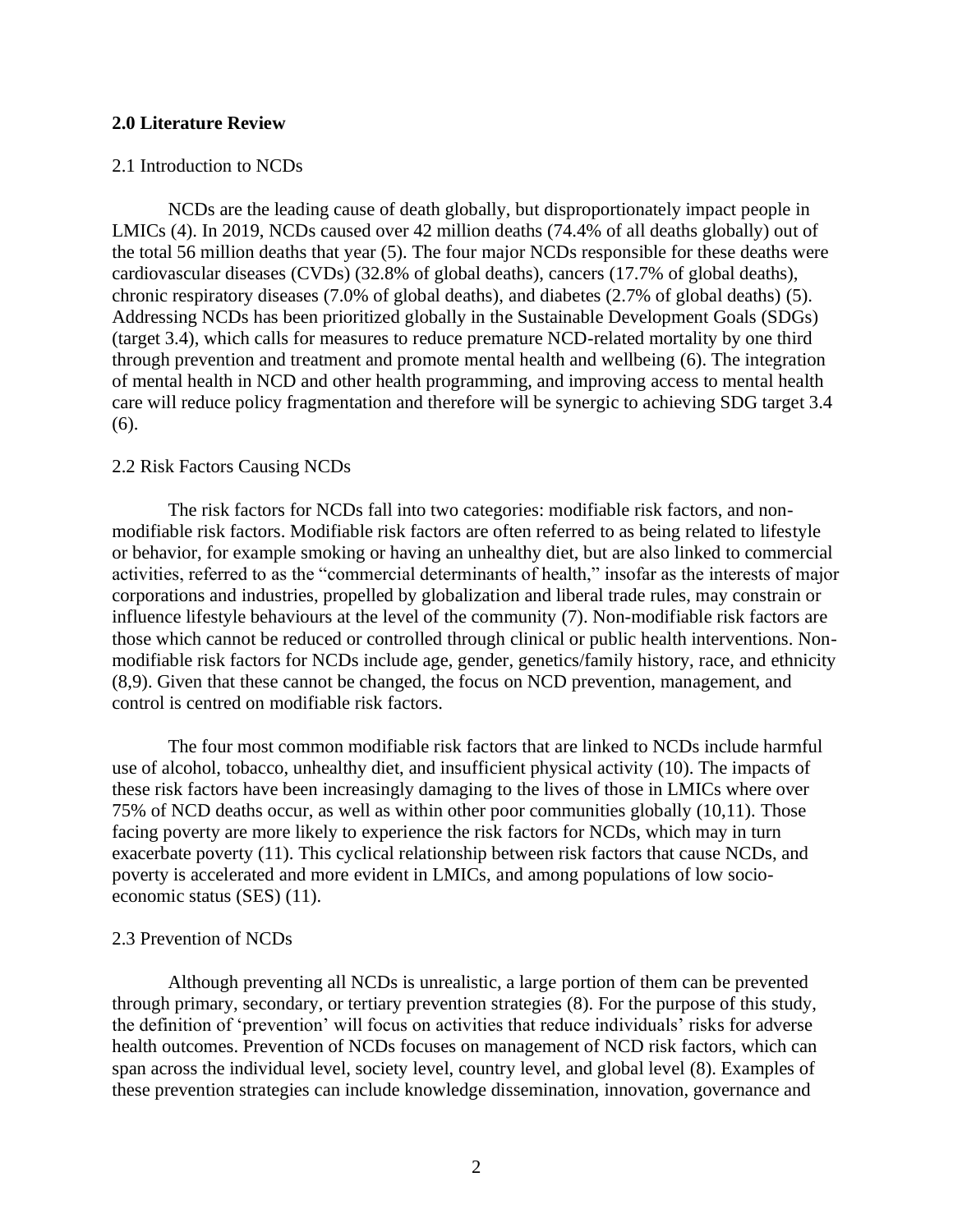policy implementation, multi-sectoral partnerships, and lifestyle management (8). The implementation of policies at society, country, and global levels have the ability to largely mitigate NCD risk factors through the creation of environments that are conducive to NCD prevention (12). Creating and further improving these environments will play a key role in encouraging and maintaining healthy lifestyles in communities, which are generally strategies implemented by the public sector to help reduce the impact of systemic barriers (12). The focus of this review is on private sector involvement in the prevention of NCDs. This typically involves screening activities as well as individual-level counseling and treatment interventions. Examples might include screening activities for cervical cancer, hypertension, and diabetes. Screening offers an opportunity for effective early treatment, and also helps reduce lifetime risk for diseases like cervical cancer (13). Healthcare providers can also prompt changes to risk behaviours (diet, smoking, exercise).

### <span id="page-11-0"></span>2.4 Control and Management of NCDs

Within the context of this study, the terms 'management' and 'control' will be used synonymously and will refer to either of the three following criteria: (1) management of NCD risk factors such as diet, smoking, physical activity, and hypertension; (2) strategies to manage NCDs, related symptoms, and complications after diagnosis; (3) activities undertaken to decrease exposures to various risk factors such as the promotion of activities aimed at the workforce including use of stairs, healthy canteens and sporting events (7,8,12,14,15).

One example of effective NCD control and management strategies includes detection and screening processes (e.g., screening for hypertension, or cervical cancer) to detect diseases in earlier stages (8). Hypertension is a big risk factor for NCDs like CVD and stroke, especially in LMICs like India, where health systems are weak and healthcare workers are overburdened addressing communicable diseases (16,17). Screening for hypertension in the private sector can contribute to the effective control and management of NCDs (16,17). Early detection strategies like screening can help manage and minimize morbidity and mortality rates of NCDs (16,17).

NCDs are known to be silent killers which progress to advanced stages before showing any symptoms (8). Thus, screening and the provision of early or timely treatment is required to effectively address the NCD pandemic, is especially important (8,11,18). However, many countries lack adequate resources to provide appropriate NCD care in a timely manner (11,18). Many scholars argue that a focus of global level NCD-related discussions on individuals' responsibility to manage behavioral risk factors is misplaced insofar as powerful private interests, such as the international tobacco industry, are implicated in encouraging unhealthful behaviours. Discussions around moving beyond the individual level to address NCDs at higher policy levels is growing (8,19,20). In addition to individual factors, numerous interconnected risk factors such as environmental factors and availability of healthy foods contribute to the development of NCDs (19,20).

Given the multi-level and multi-layered factors that increase risks for NCDs, taking a holistic approach by working across the entire health system is required to effectively tackle NCDs (1,20). It is argued that there needs to be more focus on social, economic, and policy level factors that contribute to the development of NCDs (19). Those predisposed to NCDs and those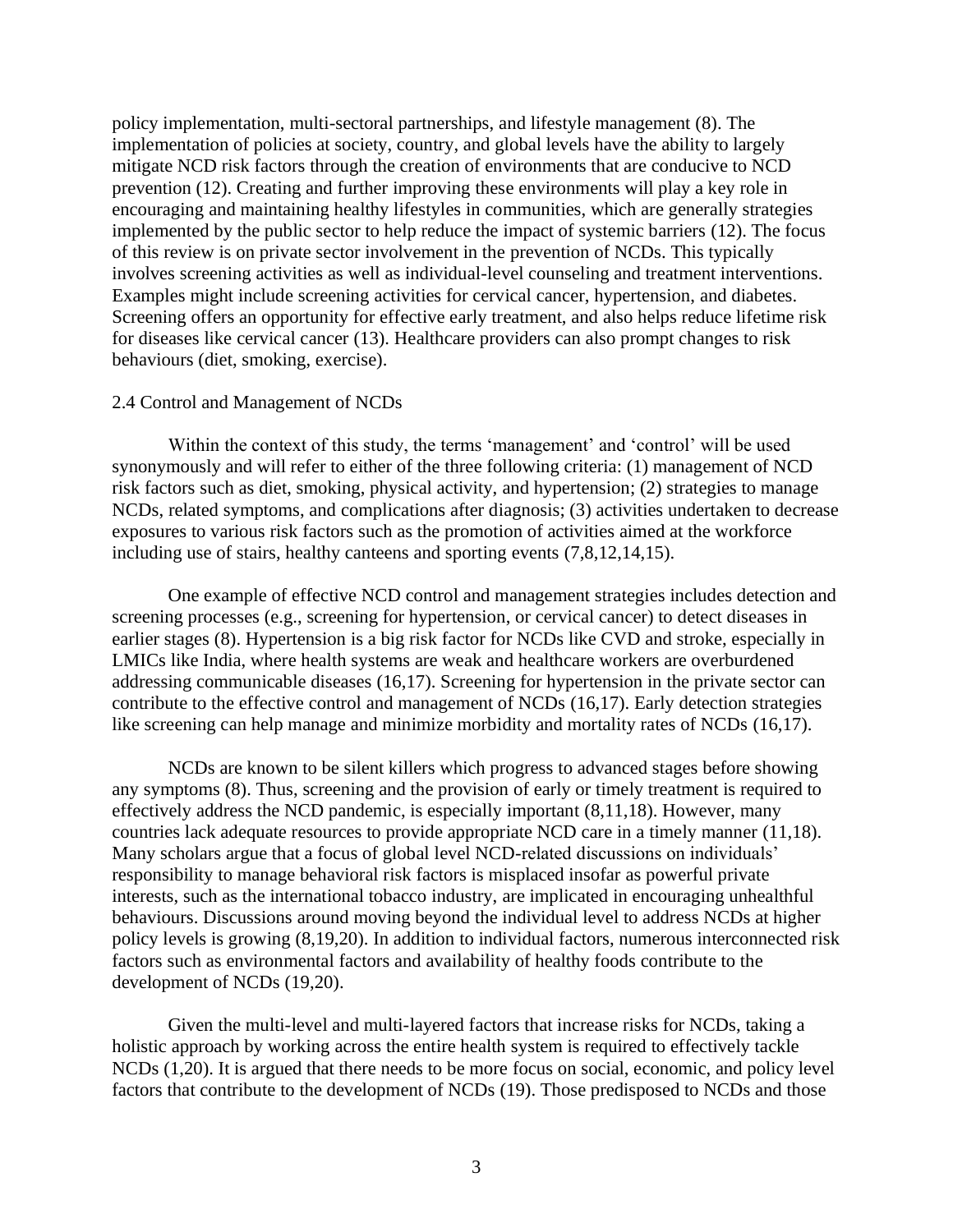with NCDs, generally require personalized, proactive, sustainable care, which are typically high in cost (8). Implementing effective management strategies can significantly minimize costrelated challenges in the health system, while reducing NCD burden globally (8,16).

Because the private sector plays an integral role in health systems globally and is a significant driver of the NCD pandemic, substantial support from private sector stakeholders is essential to prevent, manage, and control NCDs (21,22).

# <span id="page-12-0"></span>2.5 Defining a Health System

Before evaluating the role which the private sector plays in health systems, it is important to clearly define what a health system encompasses. Although there has been an increase in health system research in the recent years, there is no consensus on one universal definition of a health system or health sector (23). For this paper, the terms 'health system' and 'health sector' will be used interchangeably. The World Health Organization's (WHO's) definition of a health system will be used, which uses the concept of 'building blocks' by categorizing different components of a health system into themes or blocks (23). These include service delivery, governance, workforce, information, finance, and technology (23,24). These building blocks work individually and collectively to deliver health services which aim to maintain, improve, or restore the health of individuals as well as their communities (23,24). Despite the interconnected nature of these building blocks, the overall quality of care delivered to individuals and their communities can vary based on the specific characteristics of the healthcare workers, the organizations which they work in, and whether they aim to prevent, manage, or control health conditions.

### <span id="page-12-1"></span>2.6 Role of Private Sector in Health Systems

Private sector involvement in health systems takes many forms globally, which the WHO categorizes into the following categories: not-for-profit and for-profit, formal and informal, domestic and international (3,21). Private organizations may include small businesses, nongovernmental organizations (NGOs), national/multinational corporations, and private practitioners/providers (3,21). Given the diversity of the private health sector, it may occupy numerous roles in the health system and provide different services or functions. These may include research and development of medicines and technologies, provision of health-related goods and services, management of healthcare institutions, financing of health services, training of health workers, and provision of information technology (21). Many countries use a mixedmodel approach where both private and public stakeholders are involved in delivering healthrelated goods and services in order to meet population needs (21). In countries where there is low private sector capacity, this mixed-model approach may not meet the country's health goals and targets (21). To address this issue, more research needs to be done to understand the role of the private sector, and how it can be leveraged to enable countries to meet their health goals and targets.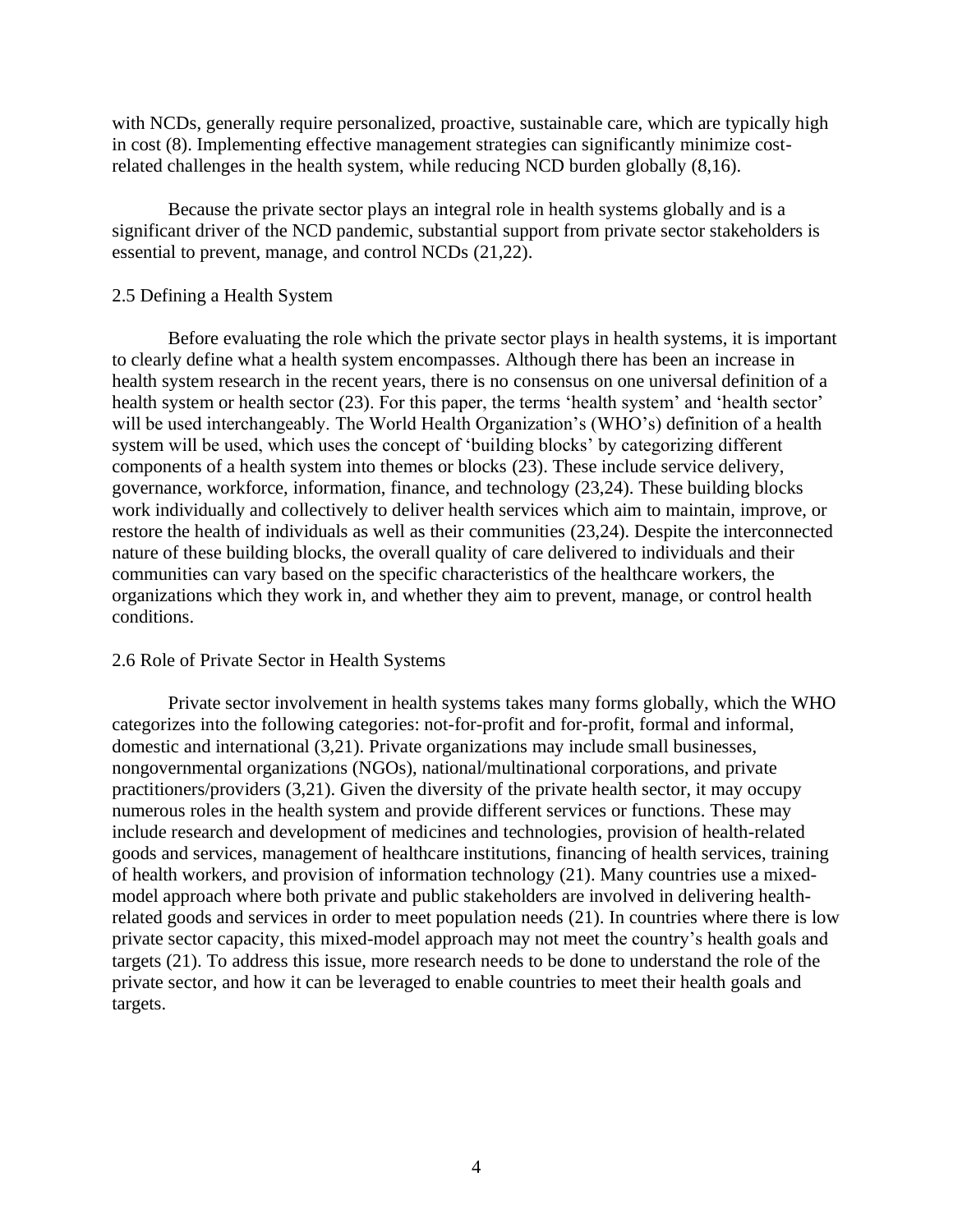### <span id="page-13-0"></span>2.7 Establishing a Need for Private Sector Involvement in Addressing NCDs

Because the risk factors for NCDs are multisectoral, a comprehensive approach involving entities from the private sector, as well as the food, agriculture, health, pharmaceutical, finance, planning, education, and transportation sectors are needed to effectively address NCDs (2).

Established in 2000, the Millennium Development Goals (MDGs) highlighted the importance of collaborating and partnering with responsible businesses to reduce high poverty rates (1). MDG 8 specifically called for a 'global partnership for development', incorporating the private sector, new technologies, and the pharmaceutical industry (1,25,26). Additionally, MDG 4 and 5 focused on women and children's health, and MDG 6 acknowledged diseases like malaria, tuberculosis, and human immunodeficiency virus (HIV)/acquired immunodeficiency syndrome (AIDS) (27,28). A significant gap of the MDGs was the lack of goals or targets related to NCDs. The increasing burden of NCDs globally led to the realization that targets and goals should be set to tackle NCDs, which resulted in a cascade of events to tackle NCDs (29).

In 2011, the United Nations High-level Meeting on NCDs took place, during which Heads of State and Government and representatives of States and Governments, gathered to address the prevention and control of NCDs globally (1,3,22,26,30). During this meeting, the private sector was called on to provide support in five specific areas to contribute towards the prevention and control of NCDs (3). These five areas included: (1) reducing the impact of the marketing of unhealthy foods; (2) reformulating and increasing the production of food products to make them healthy, affordable and accessible; (3) promoting and creating healthy workspaces; (4) reducing the use of salt in the food industry; (5) improving affordability and access to medicines (3). In 2013, the World Health Assembly (WHA) endorsed the WHO Global Action Plan for the Prevention and Control of NCDs 2013-2020 which highlights the importance of multi-stakeholder engagement with the aforementioned industries in order to effectively prevent, manage, and control NCDs (2). Following these events, in 2014, the UN General Assembly, ministers noted that limited progress was made in those areas (3). This was followed by the creation of a Working Group at the 67<sup>th</sup> WHA to develop more granular recommendations for governments (3). The Working Group noted several impediments in achieving prior goals and recommendations made to address NCDs (3,31). These impediments included: (1) lack of awareness around the potential role of the private sector; (2) a lack of supporting regulation and legislative capacity; (3) conflicting public and private objectives; (4) constrained government capability to engage with the wide range of private sector entities; (5) inadequate use of data to support action, target setting, and monitoring processes  $(3,31,32)$ .

Following these events, the SDGs were established in 2015, recognizing the overlap between NCDs and global development (29). SDG 3 specifically called to "ensure healthy lives and promote well-being for all at all ages", and target 3.4 called to "reduce by one-third premature mortality from NCDs through prevention and treatment and promote mental health and well-being" (29). In addition, three of the nine health-related targets also focused on NCDs (29). The SDGs also filled a longstanding gap of NCD-related goals and targets by including mental health and well-being, and the prevention and treatment of substance abuse within the targets, an area that has previously not been acknowledged and prioritized (29).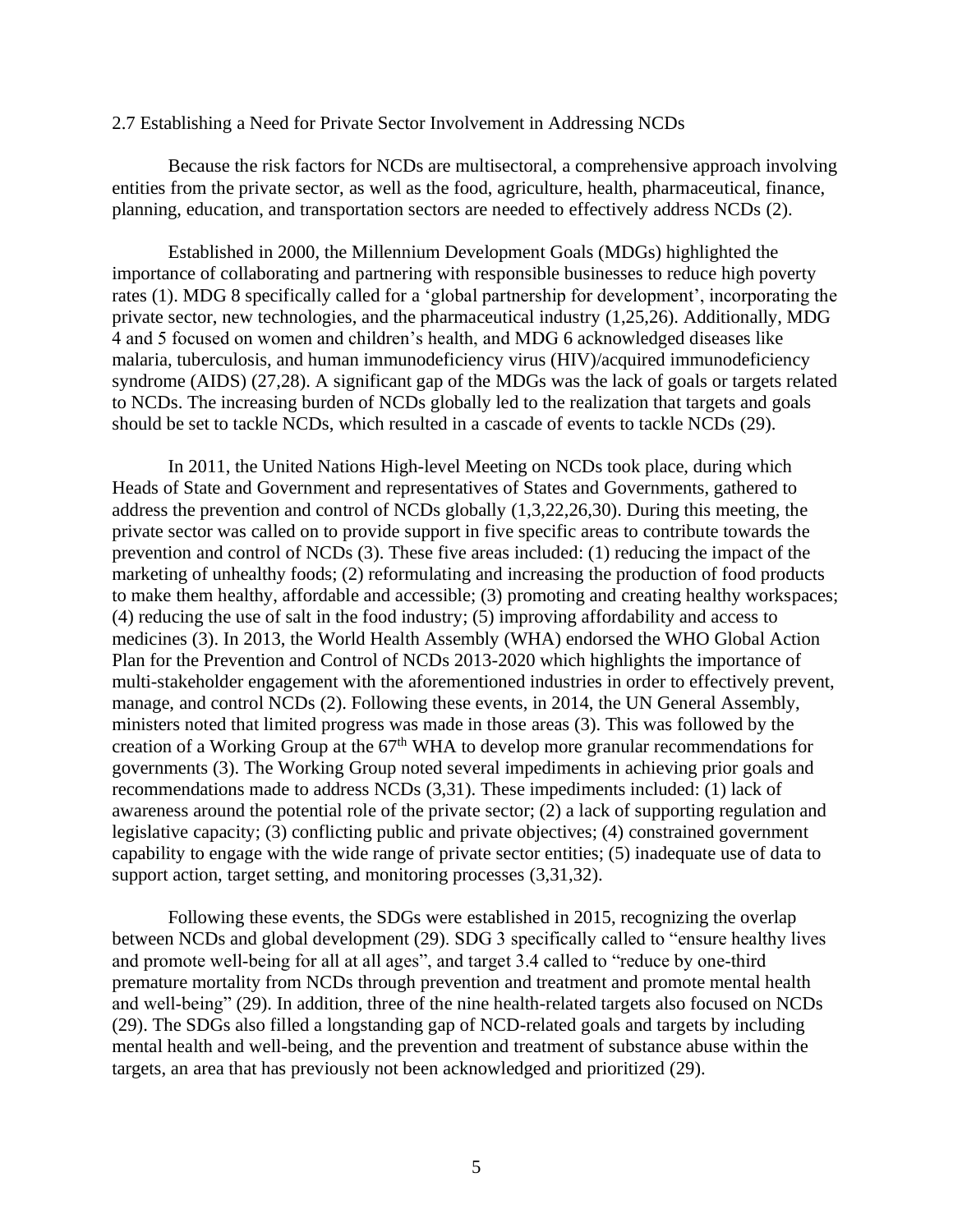Following this, in 2019 at the UN High-level Meeting, NCDs were acknowledged as significant and complex issues which cannot be adequately addressed by governments alone (33). The meeting voiced the need for public-private partnerships among other recommendations to effectively address the NCD pandemic (33).

### <span id="page-14-0"></span>2.8 Private Sector Influence on NCD Prevention, Management, and Control

Private sector entities are key players in global health, including NCD prevention, management, and control, as providers of services and products which can have important effects on health (32). When engaging private sector entities in addressing NCDs, there is a need to be discerning when navigating roles and responsibilities as there are both positive and negative implications (3). Distinctions should be made between industries that promote products that contribute to the NCD pandemic versus those that contribute to the solution and rules of engagement must be clearly known (3). Clear rules will help navigate potential conflicts of interest which may rise if objectives of commercial entities do not align with NCD prevention, management, and control (3).

# <span id="page-14-1"></span>*2.8.1 Positives*

A few positive implications of private sector engagement include improvements in advocacy and global policies, strengthening healthcare system capacity, increasing innovation in therapies and healthcare delivery, as well as increasing and supporting research and development of products and services (1,32). Private companies can influence leaders within government and nongovernmental organizations to develop measurable outcomes, targets, and reporting mechanisms which facilitate progress and provide accountability in addressing NCDs (1,32). These types of discussions could particularly be important within UN High-Level Meetings and General Assemblies where private and public entities are present and actively looking to set goals (3). Private sector entities can also play a key role in strengthening healthcare system capacity through increasing health education of patients and healthcare professionals (1,32). Public health facilities are typically overcrowded and healthcare workers are not able to spend sufficient time with patients to educate them on disease management and treatment choices (1,32). Private sector entities can provide supplementary educational resources to help inform their care (1,32). Additionally, training healthcare workers can help increase access to NCD treatments and therapies, which is especially important in trying to mitigate the impact of healthcare worker shortages across the health system (1,32). Furthermore, private sector investment in innovative technologies that cost less can help increase access to NCD-related care in the private sector (1,32). For example, investments in tools such as mobile health solutions can facilitate patient-follow up and help patients in remote areas access treatment and care (1,32). Research and development in products that contribute to addressing NCDs is another key area of private sector engagement, and can span across industries (1,32). Private sector entities involved in the food industry are commonly discussed particularly when providing recommendations to governments to address NCDs (3). Three specific examples include reduction of marketing and lobbying of unhealthy food and non-alcoholic beverages to children, product reformulation or salt reduction, and nutrition labelling to support healthier diets (3).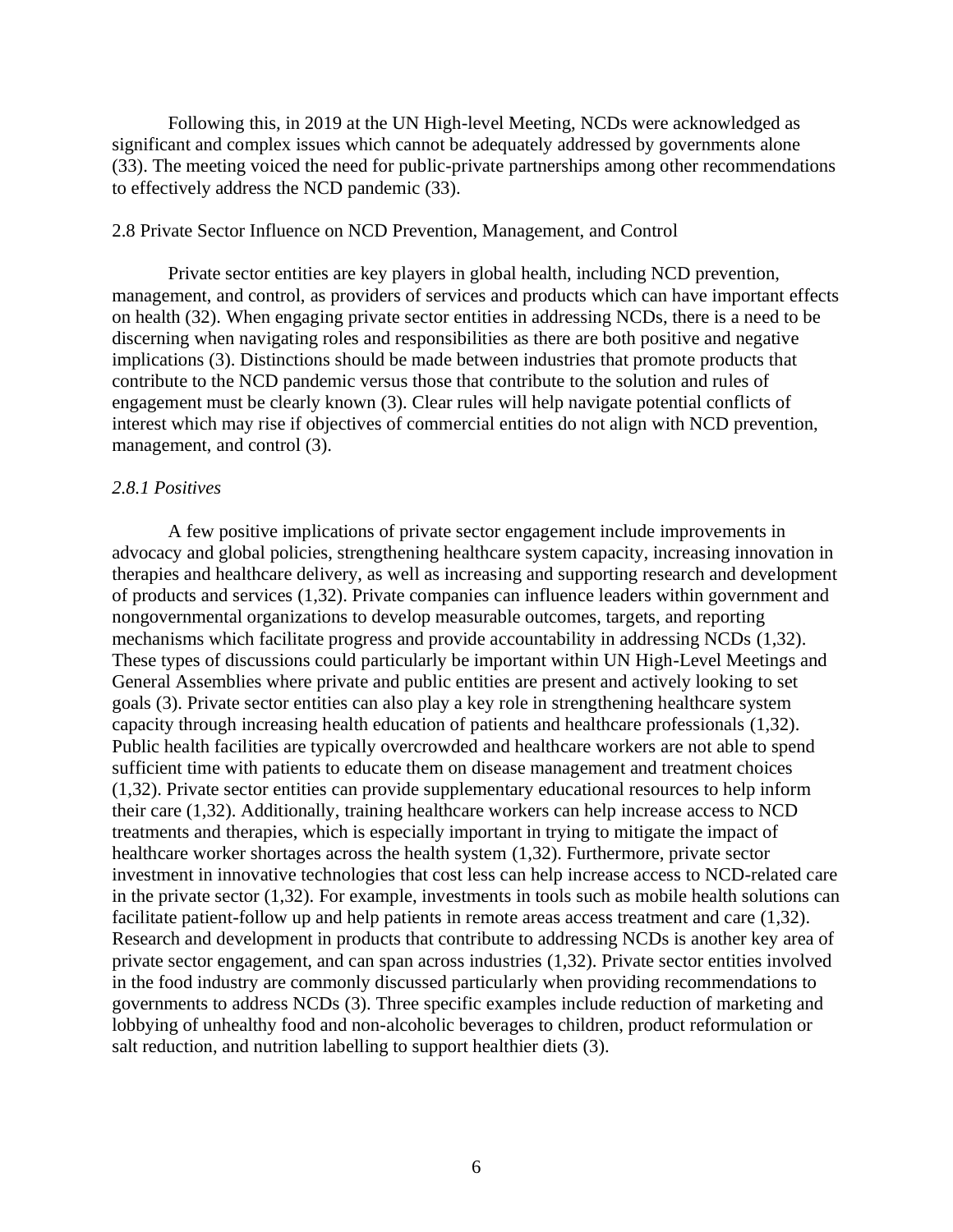### <span id="page-15-0"></span>*2.8.2 Negatives*

Although there are several positive impacts of private sector involvement in NCD management and control, there are also many negative implications, some of which include high cost, inequity, and the commercial determinants of health (1,7,15,32,34,35).

Private healthcare services are typically very high in cost compared to those available in the public sector, as the private entities are motivated to make a profit out of medical fees (1,32,35). This poses the issue of inequity of services, accessibility, and quality of care between those who can or cannot afford to pay out-of-pocket for timely and quality care, which is especially important in early stages of contracting NCDs, in order to effectively control and manage them (1,32,34).

Globalization in recent years has led to an increased focus on commercial determinants of health (7,34,35). Recent focus on commercial determinants of health has been around unhealthy commodities which include tobacco, alcohol, sugar, and ultra-processed foods (7,15,34). These ultra-processed foods are high in saturated fats, trans-fatty acids, free sugars, and salt, which lead to the development of NCDs (7,15,35,36). Aggressive marketing of ultra-processed foods, tobacco, and alcohol by the private sector increase risk of young people developing NCDs as the younger population can be especially influenced by advertisements and celebrity promotions (15,34,35). Examples of the global promotions of brands in the private sector include Coca-Cola and McDonald's, which contribute to the rapid surge of obesity rates and related health consequences (34). Though as mentioned above, recommendations have been made in recent years to minimize marketing and lobbying of unhealthy foods and to increase the implementation of strategies like salt reduction and nutrition labelling to promote healthier diets (3,36). Because the private sector is implicated in causing NCDs as it is in offering opportunities in NCD management and control, holistic strategies are needed to effectively address the burden of NCDs globally.

### <span id="page-15-1"></span>2.9 Examples of Successful Private Sector Engagement to Manage NCDs

When evaluating the private sector's role in health systems, it is important to look at examples of the private sector's current involvements in addressing NCDs globally, to understand key lessons which can then be customized and implemented in other countries. For example, in countries like Lebanon, community pharmacies are generally affordable and trusted, and are therefore generally an individual's first point of interaction with the health system, for testing, screening, and treating NCDs (37). Community pharmacists in Lebanon are implementing initiatives with the support of private pharmaceutical companies and are also responsible for the management of NCDs by improving treatment adherence, as well as empowering patients, and counselling them on medical therapy and interventions (37). Additionally, private-public partnerships in other contexts have also successfully demonstrated the effective prevention, access, and delivery of care for communicable diseases by providing complementary strengths (38). Another example of this is the provision of sexual and reproductive health and HIV products and services by private medical facilities, pharmacies, medicine shops, and NGO/donor funded programs in Zambia (39). In particular, in Zambia, private sector pharmacies are able to supply public-sector provided free products, undercutting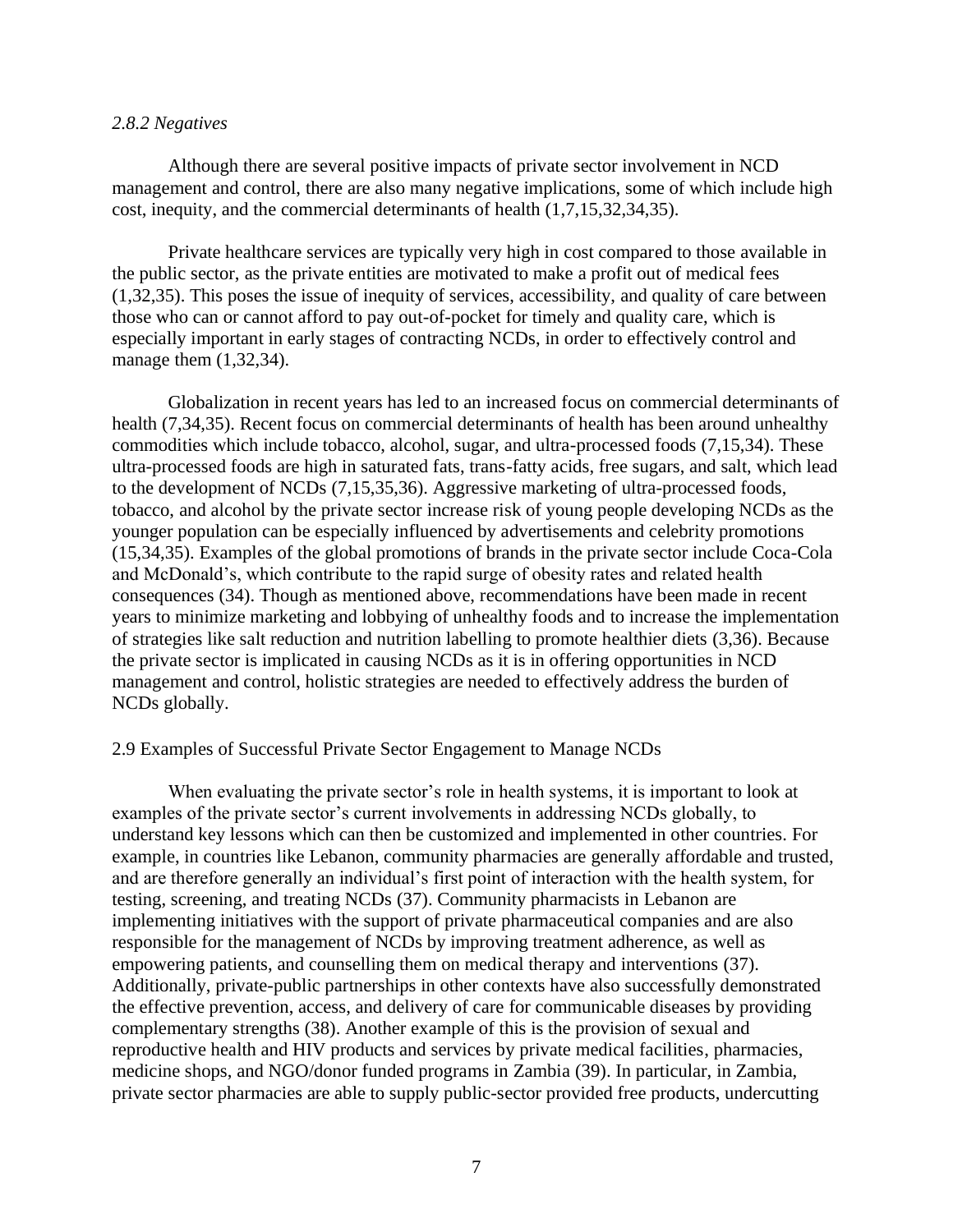the ability of commercial products to enter the market and compete with existing products, thus increasing accessibility and affordability of products (39). Research has suggested that lessons from models of partnerships to address communicable diseases have the potential to transform the existing solutions in combatting NCDs (38).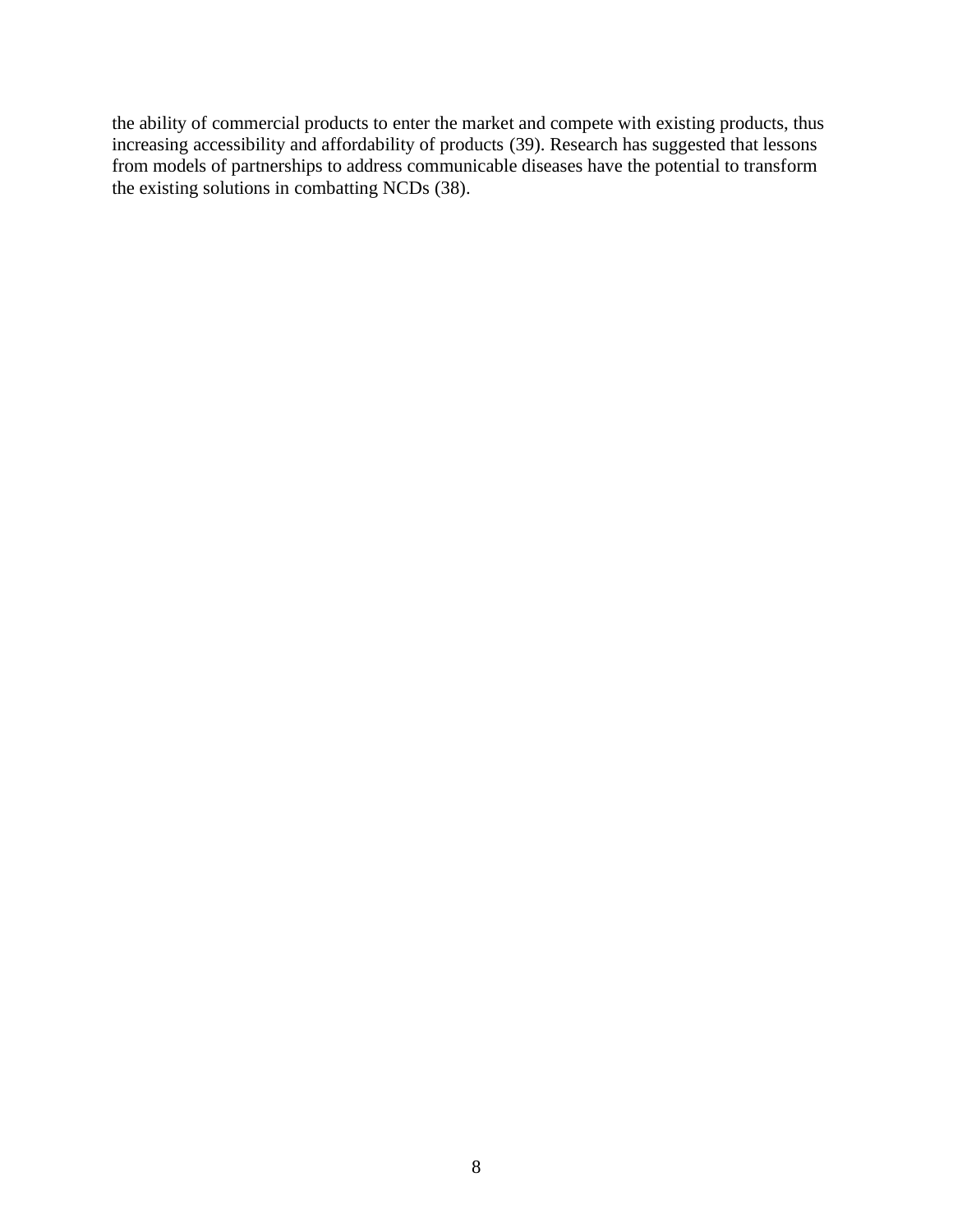# <span id="page-17-0"></span>**3.0 Research Questions**

This study examined the following question: "What role does the private sector have in non-communicable disease prevention, management, and control?" To answer this question, I addressed the following sub-questions:

- 1) What key themes could be considered when providing recommendations for areas of private sector involvement in addressing NCDs?
- 2) What are the existing theories, conceptual models, or frameworks related to the private sector's role in non-communicable disease prevention, management, and control?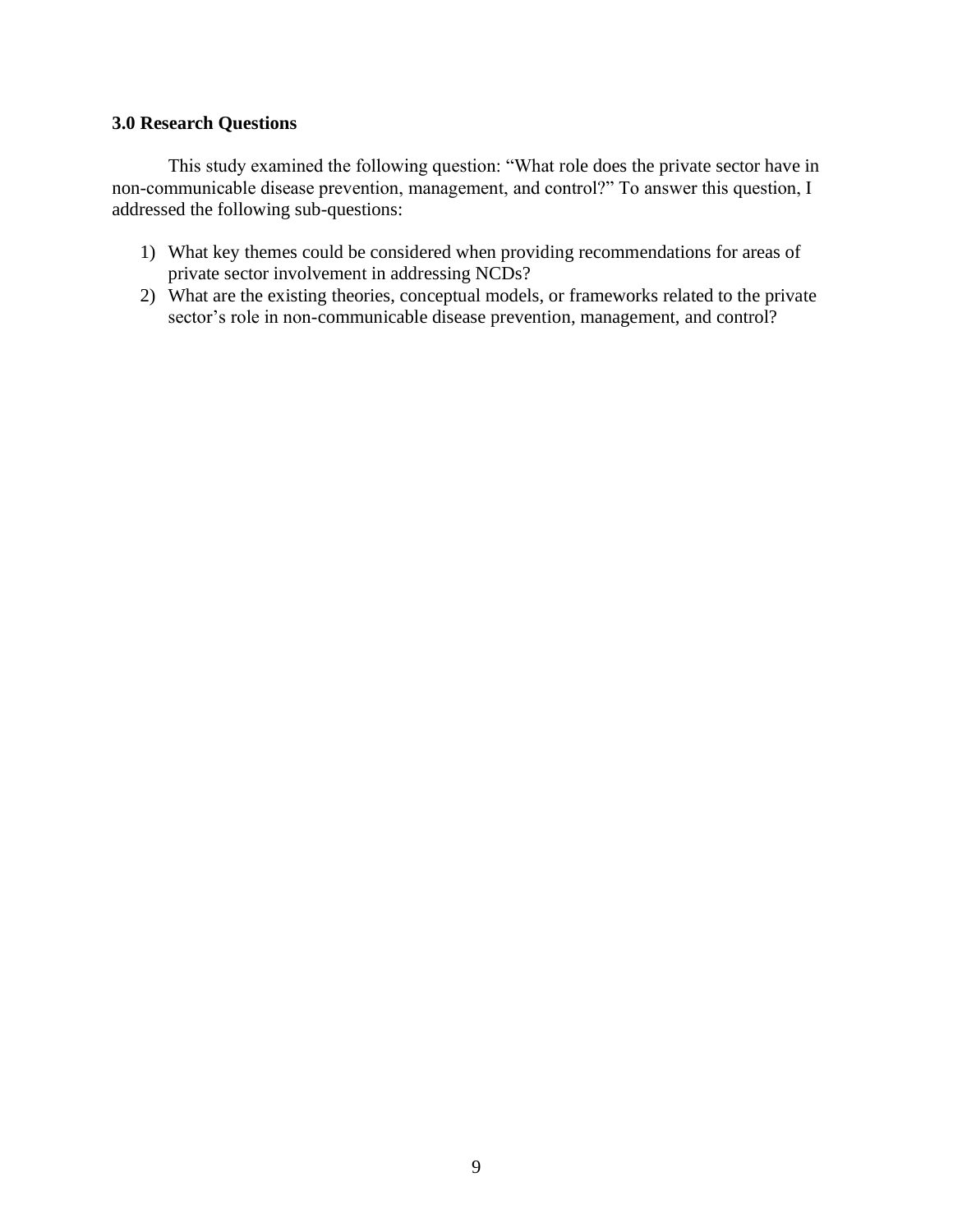# <span id="page-18-0"></span>**4.0 Methods**

This systematic review is reported in accordance with the Preferred Reporting Items for Systematic Reviews and Meta-analysis (PRISMA).

### <span id="page-18-1"></span>4.1 Search Strategy

To retrieve a comprehensive set of results, three types of databases were used: health and medicine, multidisciplinary, and business focused. The databases that will be used include PubMed, EMBASE, Cochrane Library, Web of Science, Business Source Premier, and Proquest/ABI Inform. These databases were searched, using terms related to (i) NCDs; (ii) private sector; (iii) framework/model/theory. The search was limited to articles published in the year 2000 onwards. The full search strategy proposed for databases that were used is presented in Appendix A.

For the grey literature searches, a search plan template was adapted to develop an organized approach to find relevant grey literature (40). The first phase of this template was used, which entails a targeted website browsing process that starts off by listing relevant organizations that have previously or currently been working to address NCDs. The list of organizations was selected through group discussions with a research expert, who was also be the third reviewer on the project<sup>1</sup>. Once the list of organizations was developed, each website was searched specifically for reports that highlight NCD prevention, management, and control in the private sector (40). These websites were searched using terms related to (i) NCDs; (ii) private sector; (iii) framework/model/theory, for grey literature published from 2000 onwards.

#### <span id="page-18-2"></span>4.2 Selection Criteria

The BeHEMoTH (behavior of interest, health context, exclusions, models and theories) technique was used to search for research studies as it provides a multi-stage, systematic approach to identifying relevant models and theories (41,42). The BeHEMoTH strategy guided the development of clear and organized set of inclusion criteria (41,42). The types of research studies included were qualitative research studies, and mixed methods studies, however, only qualitative data were extracted from the mixed methods studies. The behavior of interest was the prevention, management, and control of chronic diseases, and was classified as institutional behavior, as opposed to individual behavior. The health context was the private sector. Reference lists of included studies were also screened for relevant articles. Exclusions were any literature that only focused on the public sector. The final component of the inclusion criteria was that any models, theories, frameworks, or concepts that assessed the role of the private sector in NCD prevention, management, and control were included. These general search terms were then adapted to fit the format of each database and then used to conduct the searches. Non-English publications were excluded from the study. Other exclusion criteria included articles without a description of private sector roles, no frameworks/theories/models, no mention of NCDs, empirical studies, presentations, interviews, press releases, newspaper/magazine articles, only abstracts available, duplicates, and articles that are unavailable online. Through group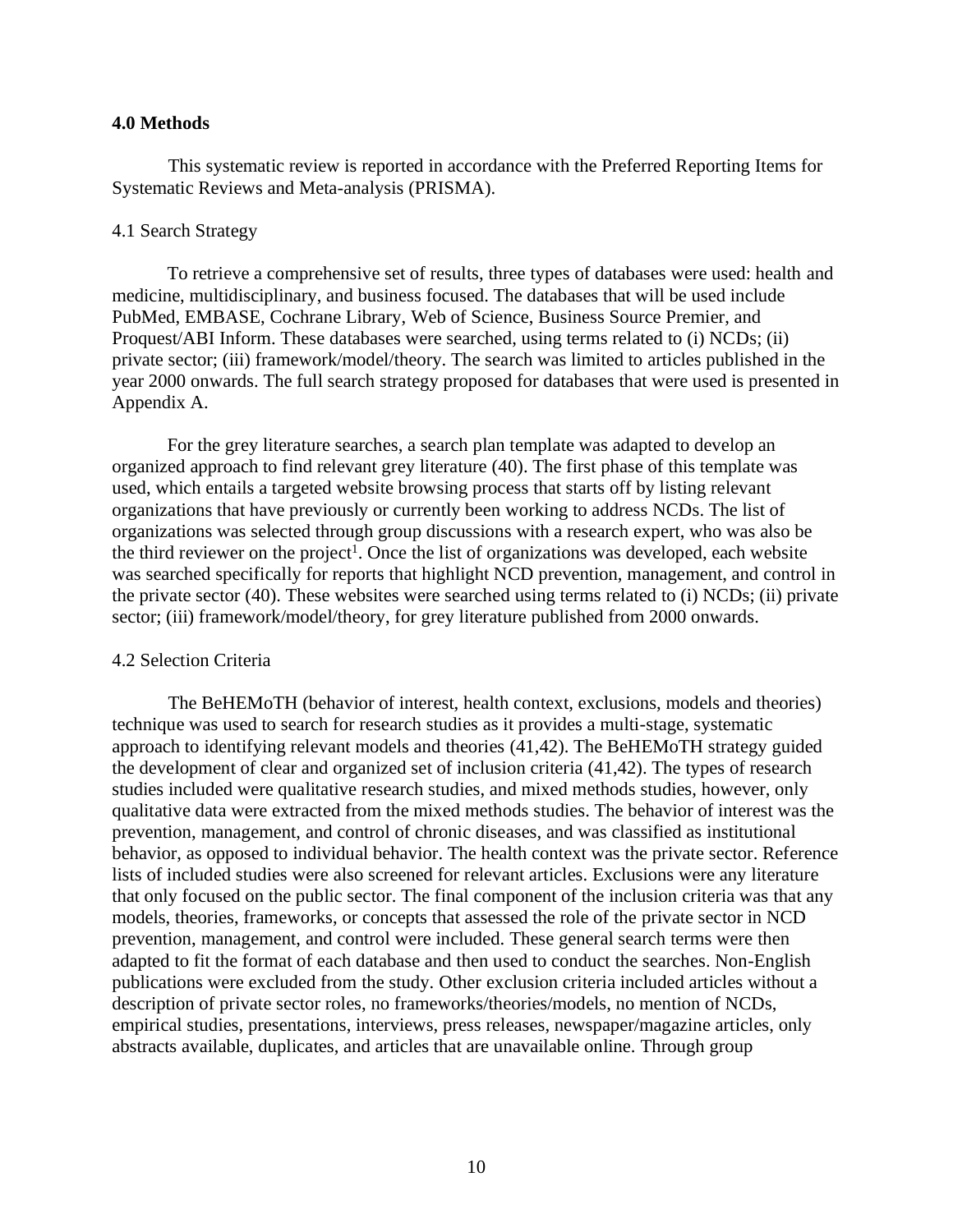discussions and guidance with the third reviewer and expert on the project<sup>1</sup>, it was agreed that these articles would likely not include the specific frameworks or themes relevant to the research questions, which informed the specific exclusion criteria.

### <span id="page-19-0"></span>4.3 Data Extraction

The data extraction process began with the creation of a data extraction form in Covidence Software (2021), which was used to extract relevant information from the selected academic articles. The characteristics of included studies was divided into three sections: general information, methods, and findings. The general information section of the extraction form included the title, DOI, first author name, year of publication, and location of the research study. The methods section of the extraction form included the identification of study aim, study design, specific area of focus, and disease/illness. The findings section of the extraction form included key findings (framework components), gaps, and recommendations. This form was used to independently conduct title and abstract screening, and full text review to determine if each article met the required criteria to be included in this project. A second reviewer was recruited to screen the articles to avoid biases<sup>1</sup>. Any discrepancies between both reviewers' decisions were addressed through discussion, or by a third reviewer when necessary.

Data extracted from the grey literature publications included: title, author, year of publication, study design, study setting, study aims, and themes/subthemes. A similar approach was applied to the grey literature, with the same reviewers independently screening the title and full text of each publication to determine eligibility to be included in this review. Discrepancies between both reviewers' decisions were addressed by a third reviewer.

### <span id="page-19-1"></span>4.4 Quality Assessment

Following the extraction process, the same two reviewers independently assessed the quality of the each included study, through the quality assessment tool for qualitative studies developed by Hawker et al. (2002). The tool has nine questions assessing the quality of the following article elements: (1) abstract and titles; (2) introduction and aims; (3) method and data; (4) sampling; (5) data analysis; (6) ethics and bias; (7) results; (8) transferability and generalizability; (9) implication and usefulness, where each section is ranked as good, fair, poor, or very poor. For this review, the questions on ethics and bias, and sampling were excluded as they were not relevant to the included studies and would have skewed the quality assessment outcomes by impacting the final scores. Details outlining the specific quality assessment questions for each section of the article are outlined in Appendix E. Each response was assigned a numerical score between 1 and 4, where  $1 = \text{very poor}$ , and  $4 = \text{good}$ . The scores for each study will be added up to provide a total score. The total scores will correspond to a letter grade which indicate the quality of the study: A  $(22-28)$  = high quality; B  $(16-21)$  = medium quality; C  $(7-16)$ = low quality. Any discrepancies in quality assessment between both the reviewers were resolved via discussion. However, quality scores were not used to inform analysis of the selected articles and are presented here for reference only.

<sup>&</sup>lt;sup>1</sup> The second and third reviewers on the project were health researchers from the SickKids Centre for Global Child Health, who were colleagues with the author of this review.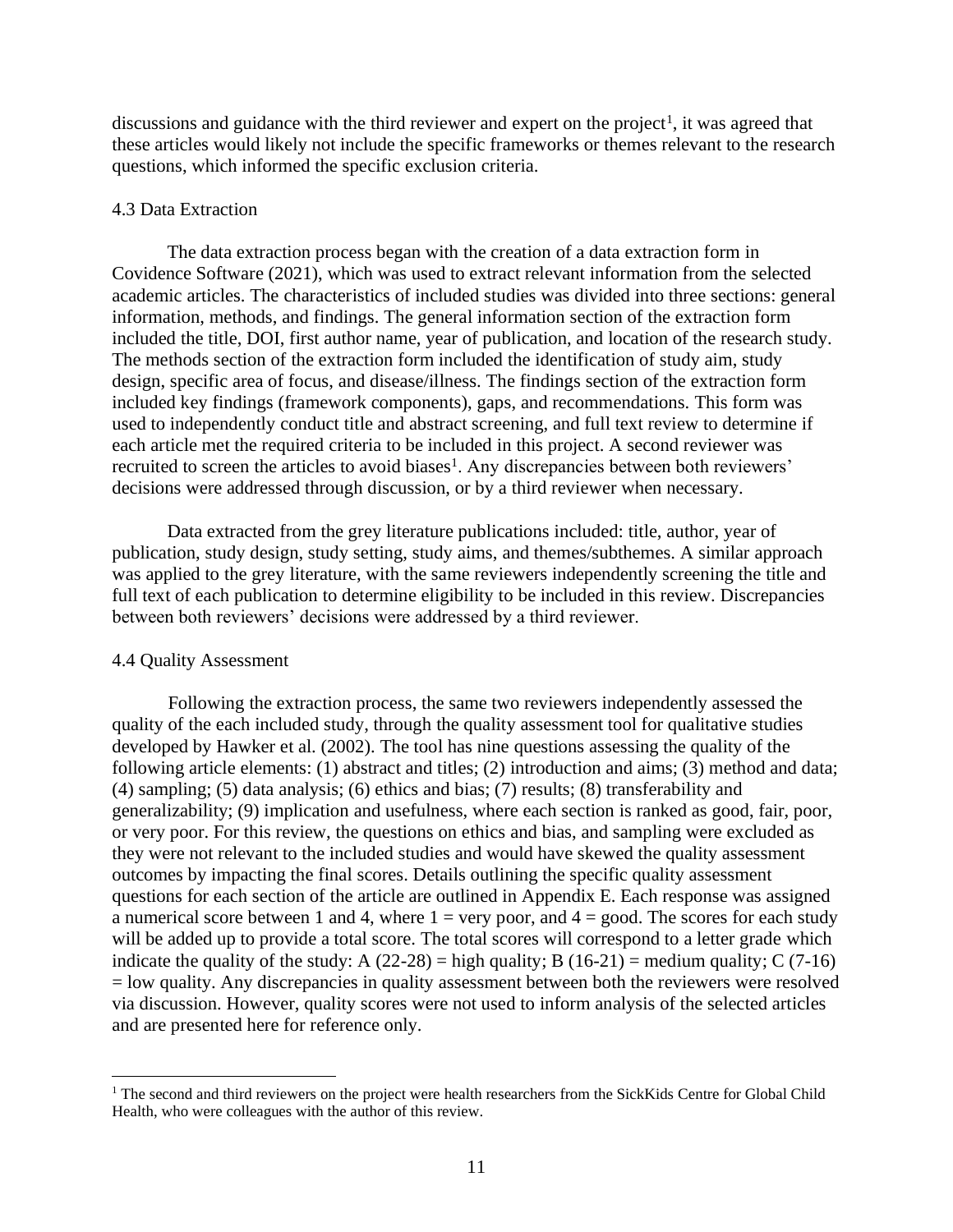# <span id="page-20-0"></span>4.5 Data Synthesis

A thematic analysis approach was used for the synthesis of the data, as it is a well suited type of inductive analysis (41). The first step was to identify similarities and differences between the frameworks, models, or theories extracted from each article during the data extraction phase, group them, name them, and organize them into a table as themes and subthemes (41). These themes were identified as factors that affect or explain the private sector's role in monitoring and controlling NCDs. The second step was to define each theme, based on the content from the included papers (41).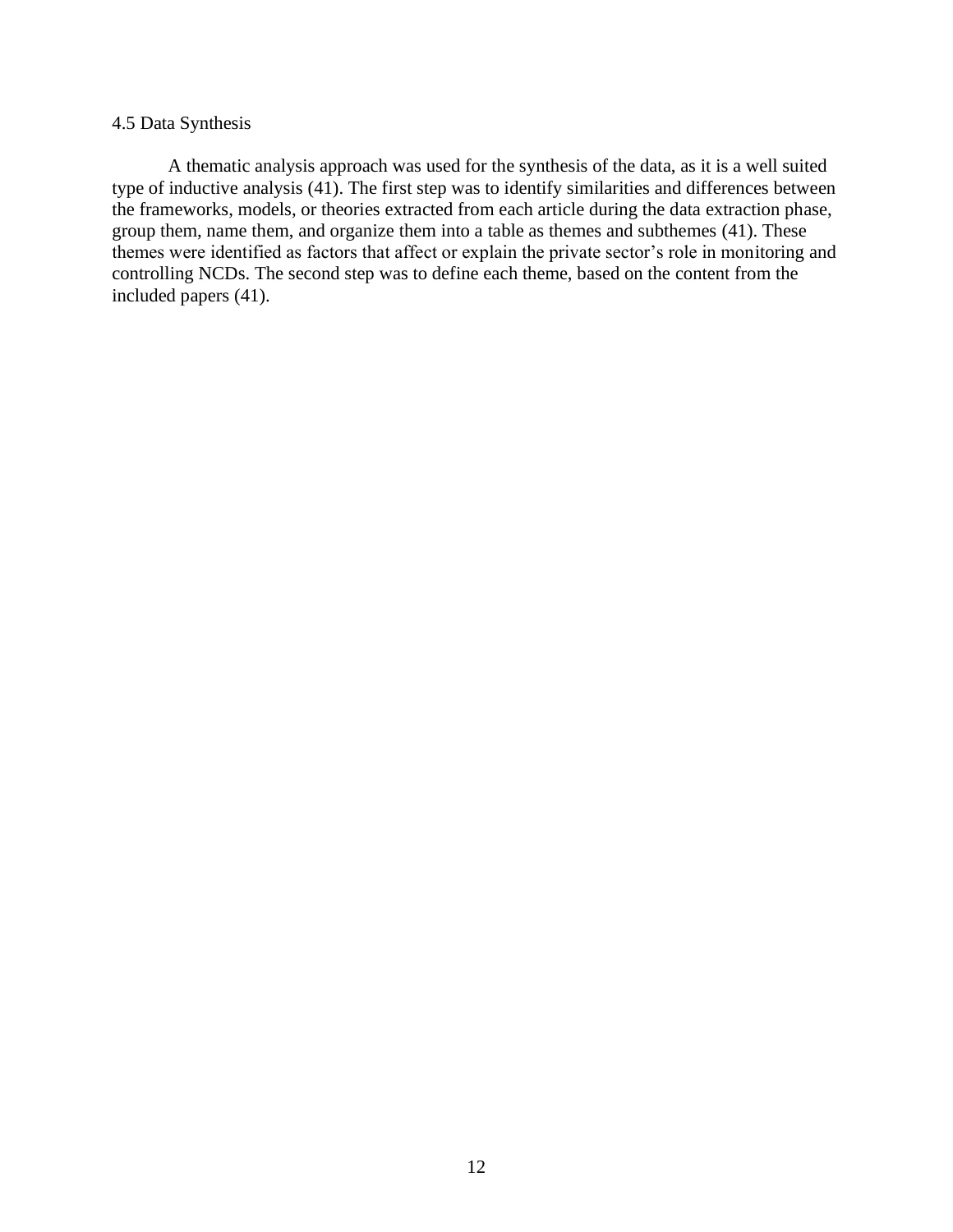# <span id="page-21-0"></span>**5.0 Results**

# <span id="page-21-1"></span>5.1 Characteristics of Included Publications

Following the removal of duplicates, 1383 unique records (including 15 grey literature publications) were identified through the database and grey literature searches. Full texts of 174 articles were screened and 30 articles were included (figure 1). Key characteristics of each included article are presented in Appendix C and Appendix D.

From the analysis of the final 30 articles, a total of six themes were identified as key pillars that influence the role that the private sector has on NCD management and control. These included public-private partnerships (PPPs) (2,22,25,27,43–49), knowledge mobilization (28,30,49–56), direct investment and finance (28,44,49,50,55–62), healthcare provision (28,46,53,57,59,60,63), innovation (1,30,45,48,58,59,63), and governance and policy (2,26,27,30,44,64). Each theme entails specific subthemes, which are all defined based on the final articles used for synthesis.



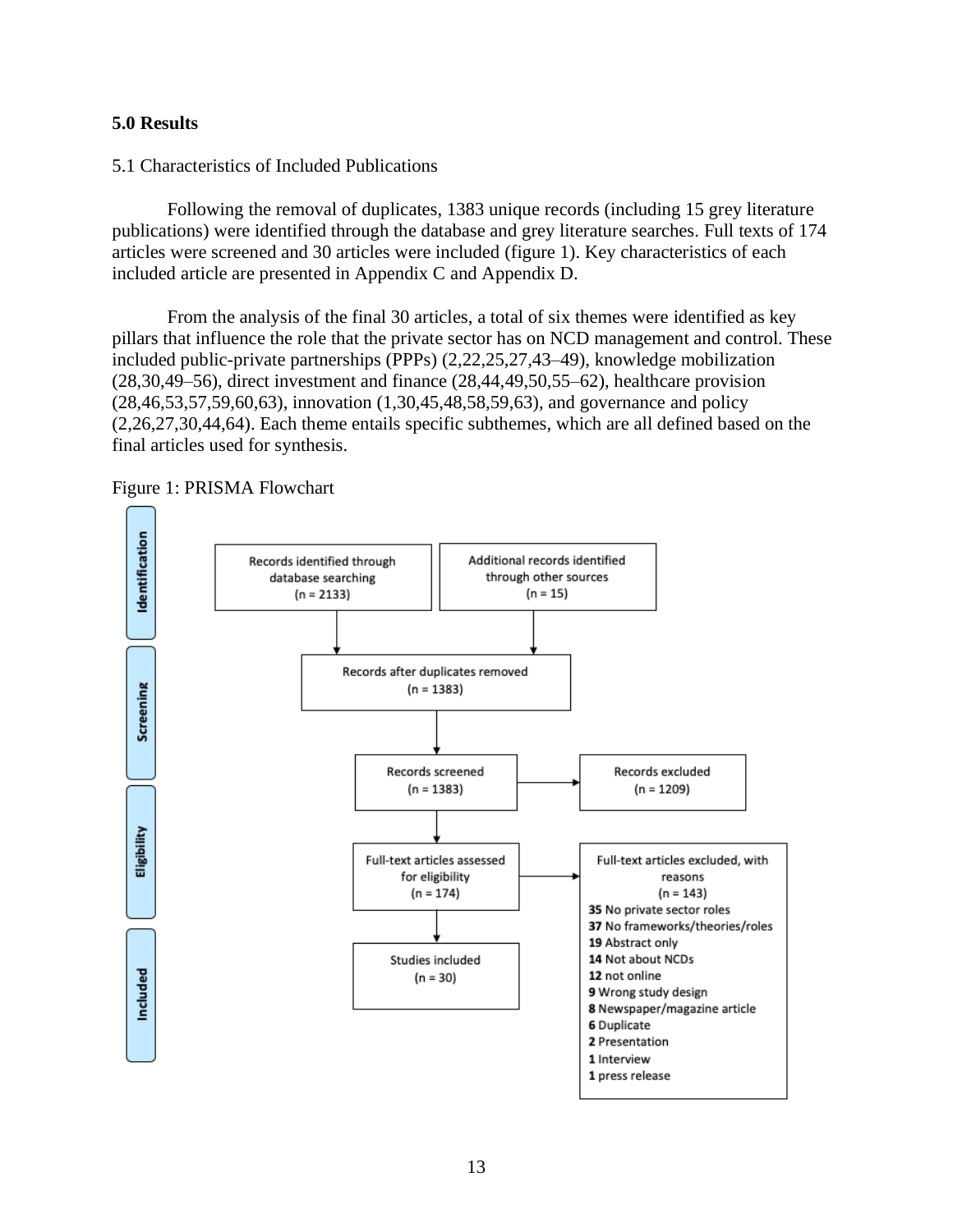### <span id="page-22-0"></span>*5.1.1 Quality Assessment*

The quality assessment was conducted for best practices as typically recommended for systematic review methodologies. As noted, the quality of the studies did not impact or change the analyses conducted, nor the interpretation of the data.

Thirteen studies were awarded a grade of A for high quality (25–27,30,43– 46,49,54,57,62,64), 15 had a grade of B for medium quality (1,2,28,47,50–53,55,56,59– 61,63,65), and three had a grade of C for low quality (22,48,58).

The four studies deemed to have low quality had poor or incomplete abstracts, descriptions of methodology, disorganized results, or a combination of the three (22,48,58). The study by Willis et al. (2016) was deemed to be the highest quality, and the study by Subramaniam (2020) was awarded the lowest quality rating. The differences between the quality of both articles were observed across all seven assessment criteria. The study by Willis et al. (2016) was awarded scores of 4 for all questions aside from that for data analysis where it was awarded a 3 (43). In contrast, Subramaniam (2020) was awarded scores of 2 for four questions, and scores of 1 for the questions regarding data collection, data analysis, and results (48).

### <span id="page-22-1"></span>5.2 Key Themes

# <span id="page-22-2"></span>*5.2.1 Healthcare Provision*

The provision of healthcare generally includes four main components: diagnoses, treatments, and the delivery of quality supplies, and products. The private sector is a major healthcare provider for people with NCDs (59). Primary care specifically sets the foundation for disease management programs and other types of care in order to effectively respond to NCDs as it provides sustainable, proactive, community-based care (46,60).

The private sector commonly offers healthcare goods and services such as diagnostic and specialist services that are not readily available in the public sector (57). These services have been provided through private polyclinics which act like small hospitals and house a wide variety of general and specialist examinations, and treatments for a various health conditions including NCDs (57). In addition to polyclinics, another type of private healthcare provider includes small private practices which provide individualized, patient-centered chronic care (57). Private stakeholders have also introduced patient-centered pharmacies, where traditional medicine dispensing responsibilities shift from pharmacists to pharmaceutical technologists, and other healthcare professionals (53). These changes enabled pharmacists to build capacity by providing direct care in outpatient and inpatient contexts, including chronic care provision, therefore increasing access to NCD-related diagnoses and treatment options (53).

#### <span id="page-22-3"></span>*5.2.1.1 Quality of Care and Accessibility*

In addition to the direct provision of healthcare goods and services, the private sector also plays an important role in the indirect provision of healthcare which are critical in providing quality chronic care. These indirect roles include creating and maintaining health facilities,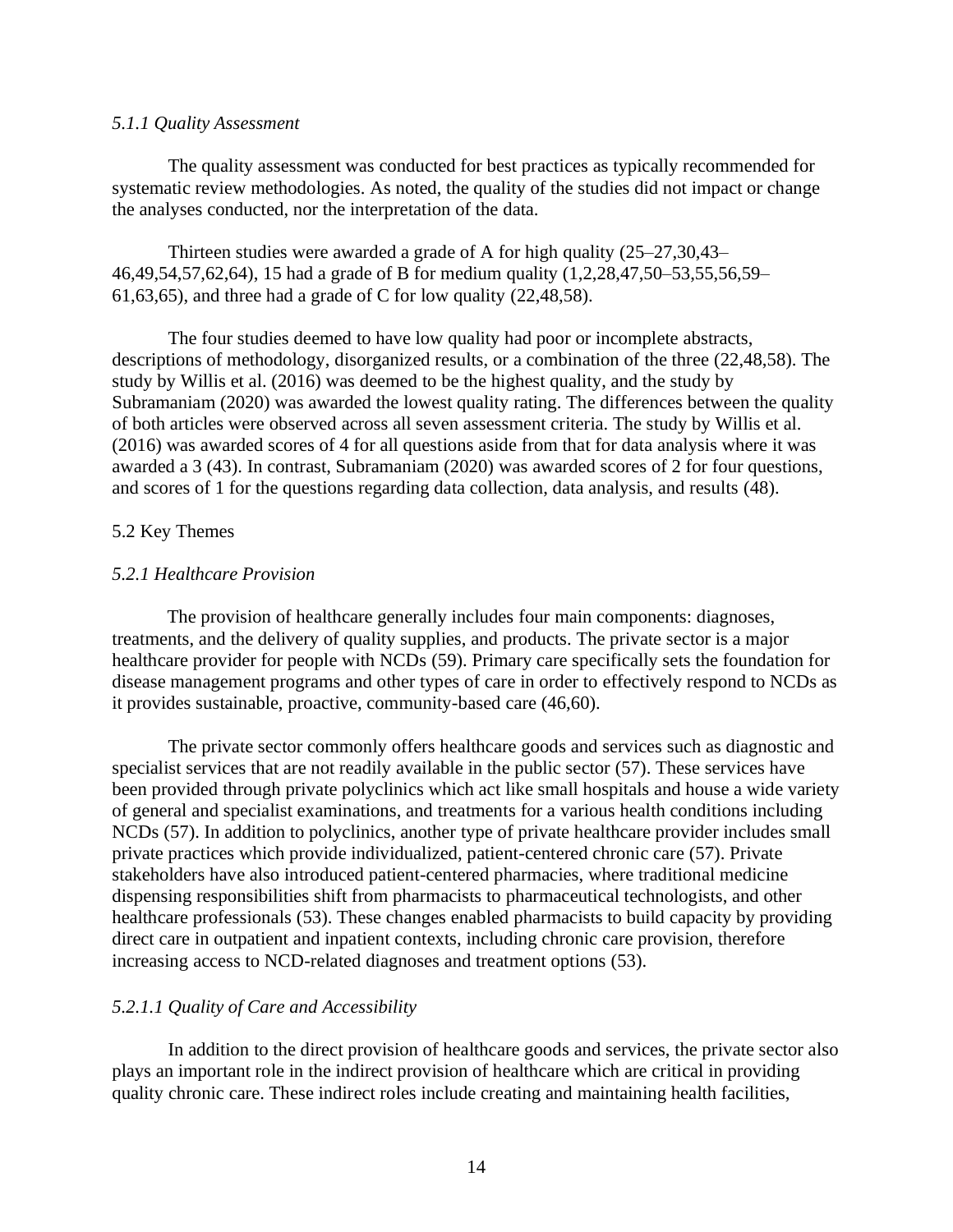providing and maintaining equipment, cleaning services, utilities including power, waste and water management services (28). An example of this is the provision of transportation services support to health facilities, which helps provide healthcare to populations in remote areas where chronic care may be inaccessible (28). Without support from the private sector to provide healthcare, the burden falls on public sector, which has limited finances, human resources, and capital to meet the health needs of populations. Absence of the private sector would result in the weakening of health systems unable to provide adequate care to chronic patients. Private sector involvement in the evaluation, marketing, manufacturing, and distribution of health products contributes to improvement of the entire health system and indirectly improves chronic healthcare provision when done ethically and in an evidence-informed manner (63).

A key aspect of healthcare provision is accessibility, insofar as a well-functioning health system ensures that the population has equitable, safe, and quality access to medicines, vaccines and health services (28). Restructuring health services includes scaling up professional capacity and improving basic infrastructure of healthcare facilities in order to improve the availability and accessibility of all levels of care (52). Accessibility can be divided into three components: physical accessibility, economic accessibility or affordability, and information accessibility (66). Physical accessibility generally refers to the availability of goods and services, within safe physical reach, and allows all sections of the population to receive services as needed (66). Availability is seen as a common barrier to accessing medicines in emerging markets (61). Economic accessibility or affordability involves a person's ability to pay for goods and services without financial hardship (61). This component of access is very closely tied to the provision of and access to high-quality healthcare (61). This is because in areas where healthcare is poor, unaffordable, or unavailable, medical resources are not maximized, thus making related health outcomes and cost savings below optimal levels (61).

Economic accessibility and affordability has the biggest impact on those with NCD comorbidities, their families, their health systems, and national economies (55). These patients are generally prescribed a variety of medicines and more than one type of treatment, and inadequate access to all required care and medicines cause significant negative health consequences, poor quality of life, and reduction in any financial stability (50). Availability of generic branded medicines in the private and public sectors helps increase accessibility to patients, especially in LMICs, as these medicines are usually more affordable (50). However, unavailable medicines in the public sector lead to individuals purchasing the same medications at higher prices through the private sector, or being left without any medicines at all (50). In order to improve access to NCD medicines, national essential medicine lists, policies, quality and prescription-related guidelines need to be updated (50,67). Using these steps as a foundation to create an NCD Drug Information Facility that provides information on medicines, their prices, quality, suppliers, would also increase accessibility of NCD medicines (50,67).

Accessibility of medicines goes beyond the availability and affordability of supplies. Good quality diagnostic tools required for healthcare workers to appropriately screen for NCDs also need to be available (50). Additionally, community involvement is also essential in the accessibility of healthcare, as individual patients need to be complying with prescribed medications and treatments (50). Providing individuals with adequate information related to health issues, and individuals receiving adequate medication for the required duration of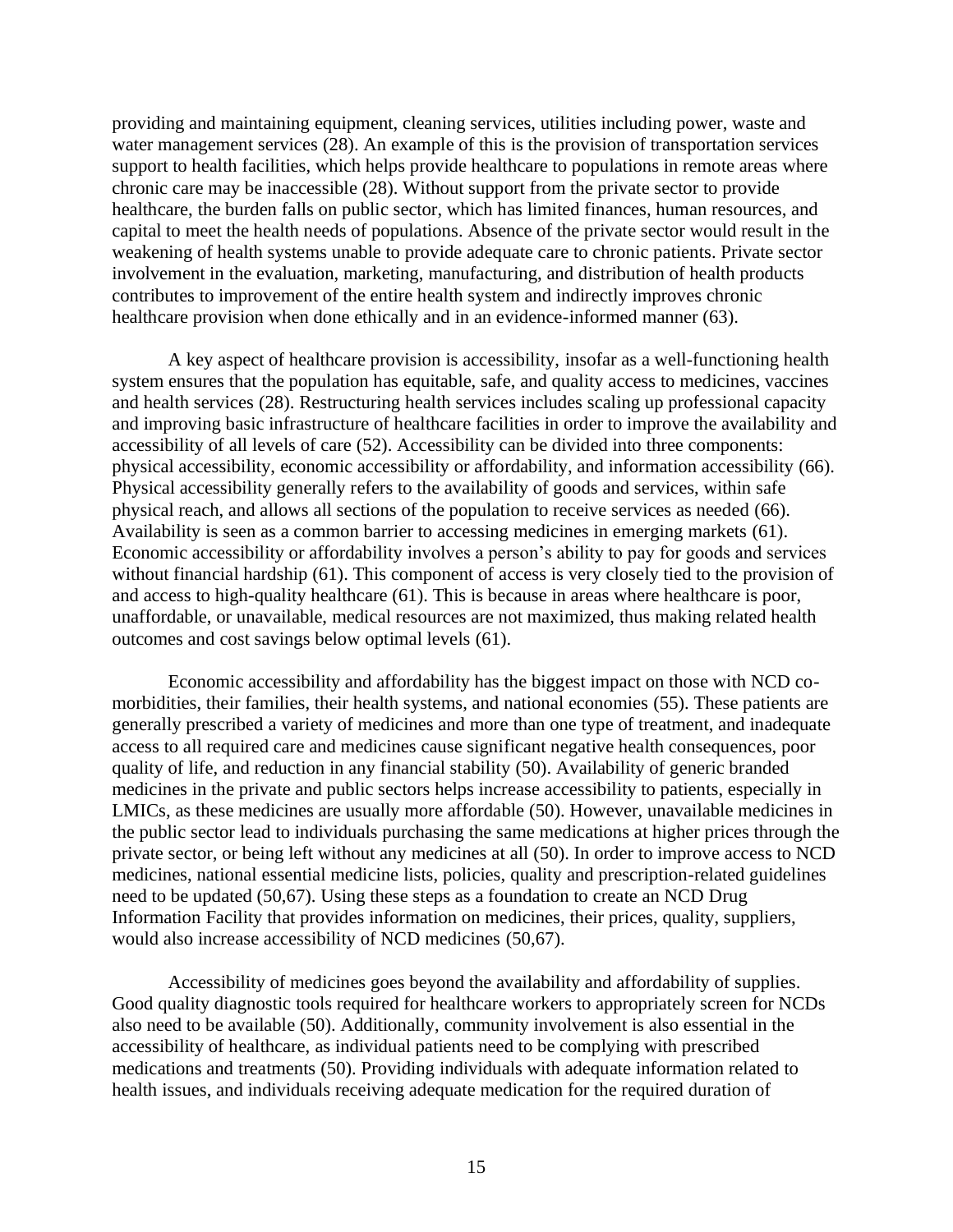treatments, at the lowest possible cost is also essential in increasing accessibility (50,66). When navigating the challenges associated with accessibility, contextualization is critical to ensure that local barriers are addressed, rather than trying to implement solutions directly from high-income countries (53). These challenges can be addressed through the involvement with local private partners like healthcare workers and clinics.

### <span id="page-24-0"></span>*5.2.2 Innovation*

Innovation in the health sector is important for identifying or improving health services, delivery methods, products, systems, policies, and technologies that improve health and wellbeing. Health innovation addresses gaps in healthcare, by creating and demonstrating new perspectives, with an emphasis on responding to the needs of vulnerable populations, including chronic care patients. The private sector plays a major role in health innovation through the provision of innovative technologies that improve affordability, safety, sustainability, efficiency, quality, and/or effectiveness of healthcare, including chronic care (28,45,63).

Medical devices, eHealth solutions, and assistive devices are all examples of health technologies that can be used to manage NCDs as they have the ability to improve wellbeing, quality of life, and provision of care (50,59,68). Leveraging the private sector to create effective life-saving products and increase health literacy education improves distribution, access, and enables health systems to provide quality chronic care (50,63). Innovative technologies developed by private stakeholders have also been consolidated to create disease management programs such as patient registries, evidence-based decision support protocols, and datamining features to create visuals, to inform and engage patients to manage NCDs (48). Private sector stakeholders enable compatibility between disease management programs and smartphones, enhances access to NCD care and supports NCD management and control (48). Technologies can also be used to identify and support centres with expertise in NCD prevention, and also serve as comprehensive extensions of primary care (30,58). Aside from manufacturing technologies, the private sector's work in NCD prevention includes manufacturing of innovative medicines (1,63). One specific example of this is the development of the polypill, which is a pill that combines numerous generic drugs to prevent NCDs (1). The polypill reduces risk for stroke and ischemic heart disease by 80% and 88% respectively, and has been manufactured by private partners for as little as \$1 (1). Two other examples of how the private sector is applying innovation in healthcare includes health technology and insurance incentivization.

In the private sector, information and communication technologies (ICTs) play a large role in the continuous development and dissemination of care, especially for chronic diseases (48,59). Some examples of ICTs in healthcare include telecare, electronic health records, and communication systems. ICTs have been used to improve quality of care, and foster patientcentered care, and educate patients and healthcare workers especially in remote communities which face challenges in delivering NCD care (48,59). In order to tackle challenges, improve NCD-related outcomes, and inform healthcare providers, private sector stakeholders have leveraged ICTs such as augmented reality and artificial intelligence (48).

In addition to providing innovative technologies, the private sector's work in NCD prevention and management includes incentivizing healthy lifestyles through health insurance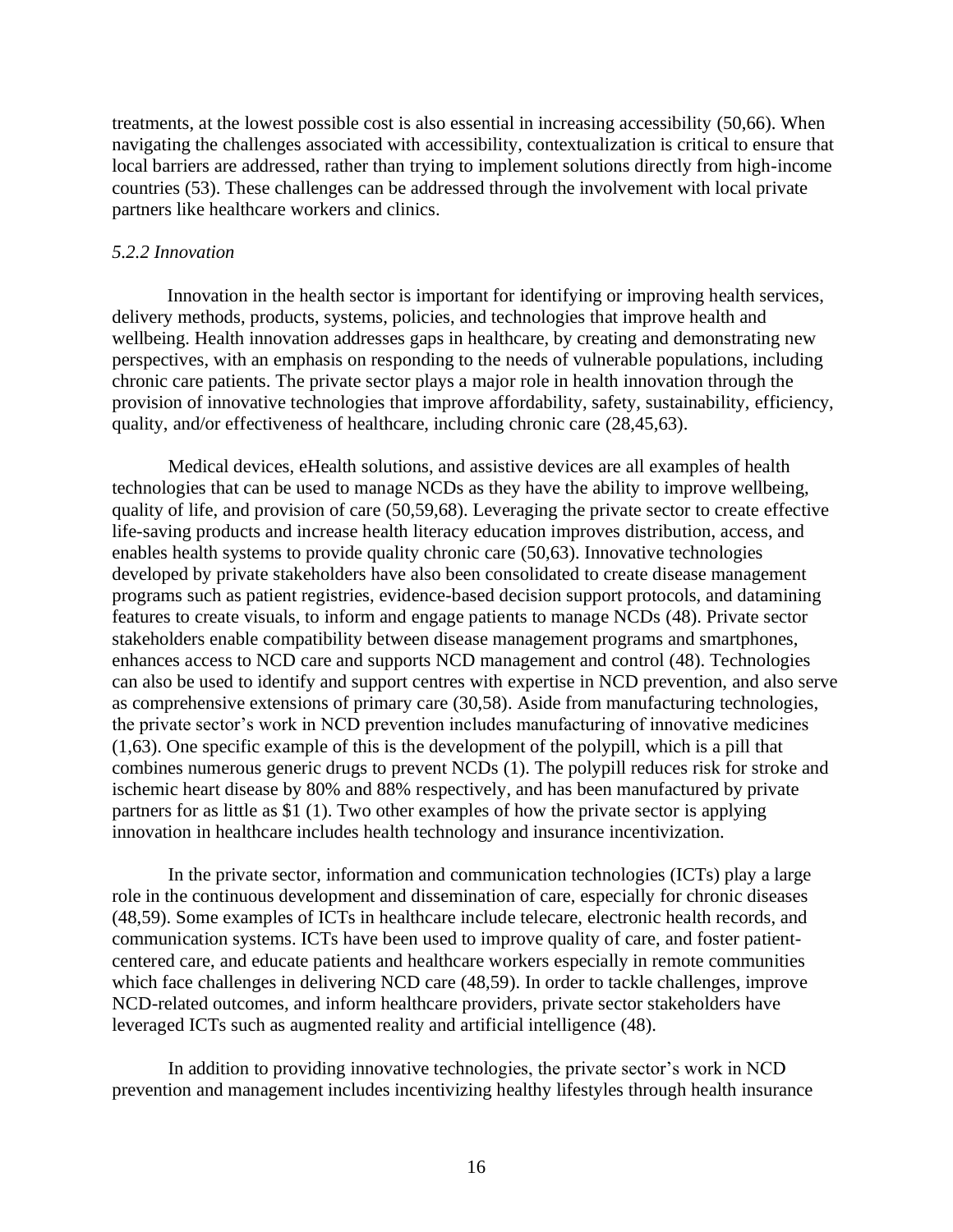companies (1). Innovative incentivized private health insurance programs provide benefits including discounts on healthy products, with further reductions for individuals who have completed health checks (1). Incentivized private health insurance programs have effectively lowered hospital admission rates for NCDs and reduced risks of developing NCDs (1).

# <span id="page-25-0"></span>*5.2.3 Knowledge Mobilization*

The theme of knowledge mobilization/translation is another key pillar describing private sector involvement in NCD control and management, as it demonstrates the significant impact health education has on how people manage their health behaviors. One foundational component of the knowledge mobilization/translation theme is capacity building through educating healthcare workers. Many LMICs have a shortage of human resources such as doctors and specialists, and do not have the capacity to hire and train more staff to provide timely care for chronic conditions (50). A resourceful and efficient way to tackle this capacity issue has been through private sector provision of training to nurses, pharmacists, and other health personnel to provide appropriate chronic care (49,51,53,56). Private stakeholders have educated and trained healthcare workers to detect, screen, and manage chronic health cases (i.e., appropriate delivery of medicines, perform basic consultations, and provide appropriate educational materials) (50,53,54). In addition, some training has been developed through private stakeholders establishing post-graduate training programs that focus on local health priorities, especially chronic care (53). A common example of private sector education to address NCDs is through training pharmacists and other healthcare workers to provide chronic care in clinics and hospitals (53). Private educational programs, when integrated into local contexts, have improved the capacity of healthcare systems through shifting dependency from private donors, to being locally sustained with government support (53). Other advantages of these educational programs include a reduction of the load on hospitals and doctors, and increased chronic care provision, as these programs maximized pharmacists' impact through the creation of new learning opportunities (53).

In addition to educating healthcare workers, population-level health promotion strategies are key to increase NCD prevention and awareness within communities, provide opportunities to make lifestyle changes, and minimize the risk of developing NCDs (51). The private sector has been leveraged in various ways to promote positive change in population health behaviors (30,52,55). One example of private sector involvement includes promoting physical activity to reduce risks of developing NCDs, through the creation of recreational spaces and investments in sports and leisure facilities (28). Another example is the involvement of the food industry to promote healthy diets by reducing or eliminating sugar, salt, and trans-fatty acids, which increase risks of developing NCDs (28,30). Private sector involvement to facilitate these changes has helped individuals prevent or self-manage existing chronic conditions and improve health outcomes and quality of life.

A priority of knowledge exchange and training is to build capacity of health systems, which in turn helps in NCD management. Human and institutional capacity are precursors for the effective function of a health system, but are generally overlooked (65). Private sector involvement through educating healthcare workers and providing training programs, has been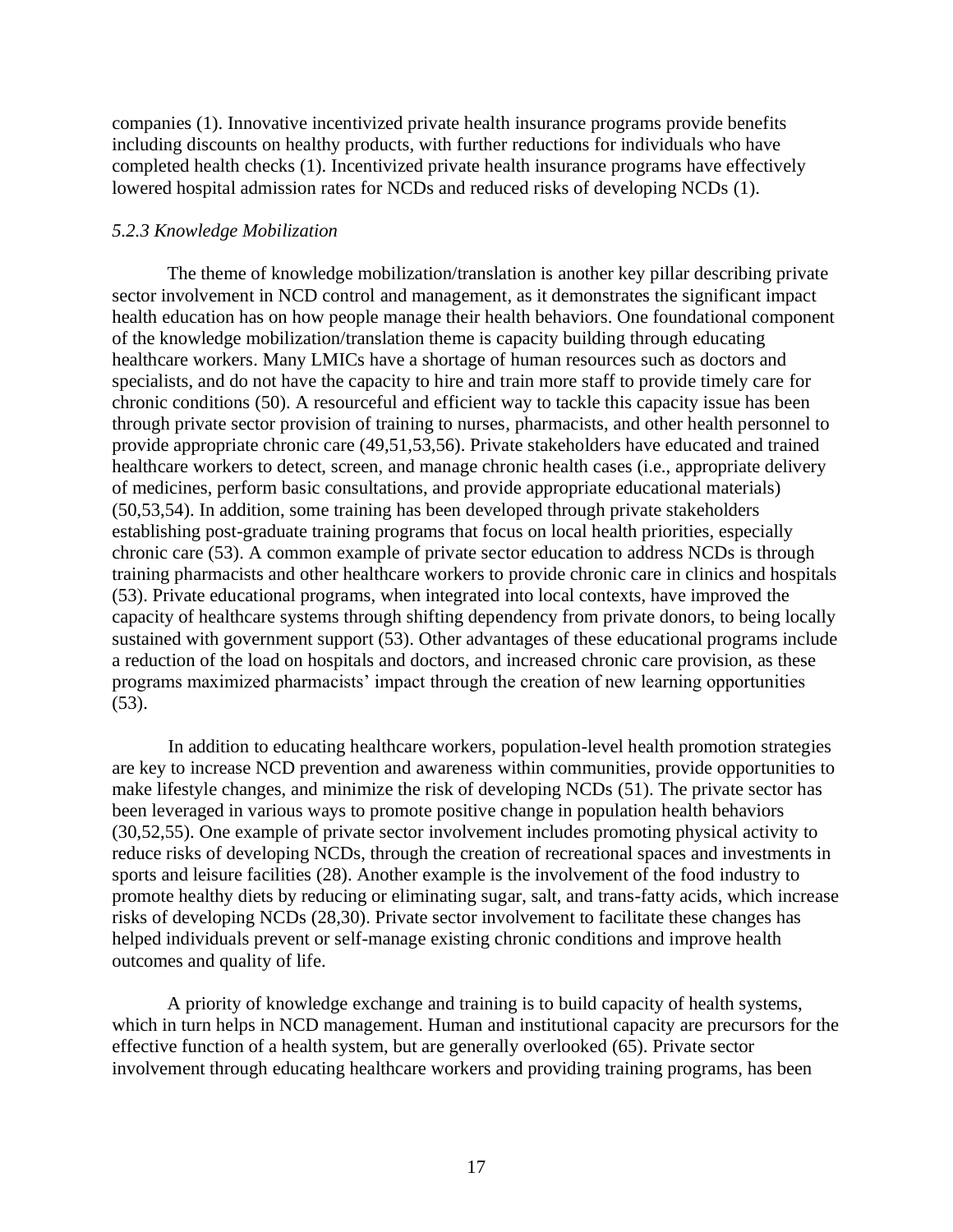effective in building capacity of health systems, to enable them to meet local populations' chronic care needs and manage NCDs (52,53,65).

In the long term, building capacity of health systems, providing training for healthcare workers, and increasing awareness of chronic diseases through private sector involvement, are all essential to provide sustainable solutions to NCD control and management.

### <span id="page-26-0"></span>*5.2.4 Direct Investment and Finance*

The private sector is involved in the financing of NCD control and management in several ways, some of which include treatment prices, supply chain costs, health insurance, and direct investments (49,50,59–61). Investment and financing from the private sector have provided the funds required to support the provision of NCD care and ensured that care is financially accessible, especially in resource-poor communities (60). Limited funds and capacity of the public sector create barriers to achieving NCD-related goals and SDG targets, thus emphasizing the need for the private sector to address the barriers (44).

Economic accessibility and affordability are major barriers to accessing quality healthcare as they determine an individual's ability to pay for goods and services without financial hardship, and is closely tied to the provision of and access to quality chronic care (61). In the private sector, the prices and out-of-pocket (OOP) expenditures for chronic care are generally much higher compared to the public sector (50,55,57,62,65). These high prices are attributed to high manufacturer pricing and add-on costs throughout the supply chain (28,46,50,61). One way the private sector addresses financial barriers and increases accessibility is by providing generic branded medicines which are typically more affordable (50). The private sector also finances NCD care through the provision of private health insurance which makes NCD care more affordable and accessible (28,60).

The private sector contributes to the control and management of NCDs through direct investments. One example of direct investment by the private sector includes investment in training centres to increase health service provider education in NCD control and management, producing human resources, and providing capital to establish accredited educational institutions (28,56,58). The private sector also invests in infrastructures like polyclinics, which are facilities that provide health care for a wide variety of diseases including NCDs, and help them manage and control their conditions (57). In areas with minimal health infrastructure and limited health services, private sector investments in cost-effective interventions targeting NCDs helps ensure equitable and affordable provision of chronic care (56). Direct investments strengthen the health system's ability to provide chronic care that meets population needs.

#### <span id="page-26-1"></span>*5.2.5 Public-Private Partnerships*

Partnerships with the private sector are generally interdependent in nature and involve sharing mutually beneficial support, work, power, finances, and/or information with others, and work towards achieving a common goal, including tackling NCDs (2,25,43). Partnerships with diverse private sector stakeholders are beneficial as they help public healthcare providers mitigate barriers in addressing NCDs, such as lack of health systems capacity for innovation, and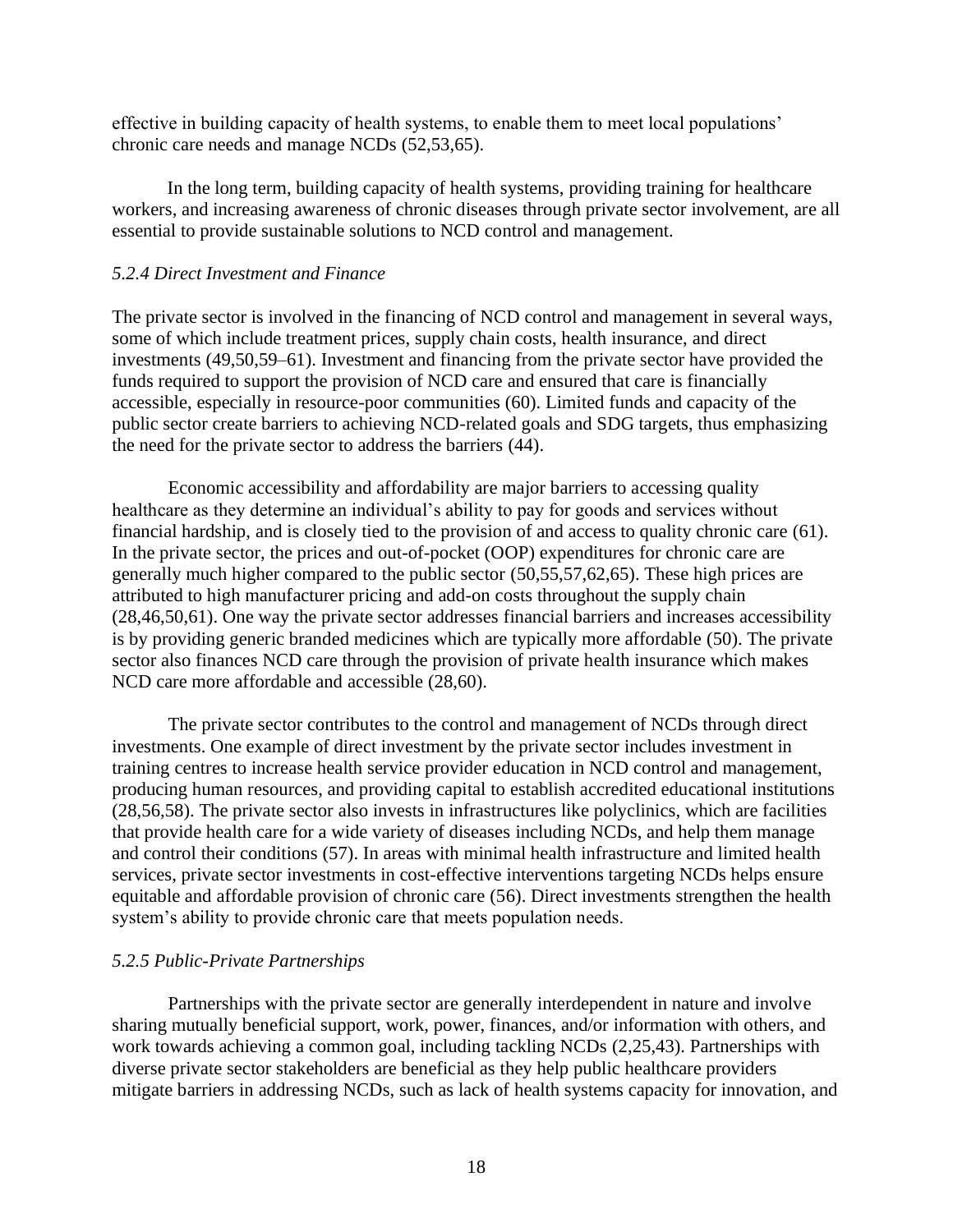low public sector budgets to provide care (45,46,48,49). PPPs also support the use of technology to reduce NCDs, which is key to improve health outcomes, which further highlights the need to form partnerships with the stakeholders in the private sector (48).

The formation of PPPs are effective in tackling the NCD pandemic, when a diverse range of stakeholders are involved and bring forward various perspectives and resources, as well as when objectives of private sector bodies support the improvement of NCD control and management (22,46). An advantage of partnering with the private sector includes a reduction of financial barriers and challenges associated with NCD treatments (22,45). In addition, collaborating with the private sector increases the accessibility to NCD-related goods and services and improves the capacity of various healthcare workers who provide NCD-related goods and services through education (2,22). Finally, partnerships with the private sector allow for the provision of innovative technologies used to address NCDs (2,22,45).

Despite the benefits of PPPs in the health sector, the global health community is resistant to collaborating with private industry entities (44,47). Partnerships between public entities and private corporations in the alcohol, tobacco, and processed food and drink industries, also referred to as unhealthy commodity industries (UCIs), typically raise controversies as these industries benefit from health-damaging behaviors and are risk factors for NCDs (27). In particular, collaborations with UCIs raise concerns over conflicts of interest between selling private company products that increase NCD-related health issues, and addressing NCD-related needs of communities (43,44,49). Additional concerns include UCI's interests being prioritized over goals to reduce NCDs (43,44). These types of UCIs generate profit by undermining efforts to regulate and tax consumption of their products, and from consumers who buy profitgenerating products which increase NCDs, like alcohol (27). Therefore, to address the NCD pandemic, public sector partners have avoided the formation of PPPs with UCIs due to a lack of clear evidence proving the benefits of these partnerships (27)

# <span id="page-27-0"></span>*5.2.6 Governance and Policy*

There have been significant shifts in global health governance in recent years due to a surge in global health platforms, increase of transnational commercial actions as a determinant of poor health, and a change from governance in international organizations and states, to private and hybrid public-private authority are a few examples of such shifts (44). The strengthening and/or establishment of global health platforms involved the development of clear guidelines to address conflicts of interest in governance and policymaking between health platforms and the private sector (44). These guidelines have enabled the promotion of clear actions to address factors influencing risk and illness, which is critical to achieve NCD-related goals and SDG targets (2,44). Additionally, understanding the complexities associated with private sector collaboration requires incorporating and governing the complex range of interactions and engagements to successfully address NCDs (44).

In order to effectively manage and control NCDs, a critical dimension of governance that needs to be considered is policymaking (2,64). Private stakeholders involved in health and NCD policymaking include corporations in the alcohol, tobacco, and ultra-processed food and drink industries, also referred to as unhealthy commodity industries (UCIs) (27,64). UCIs generally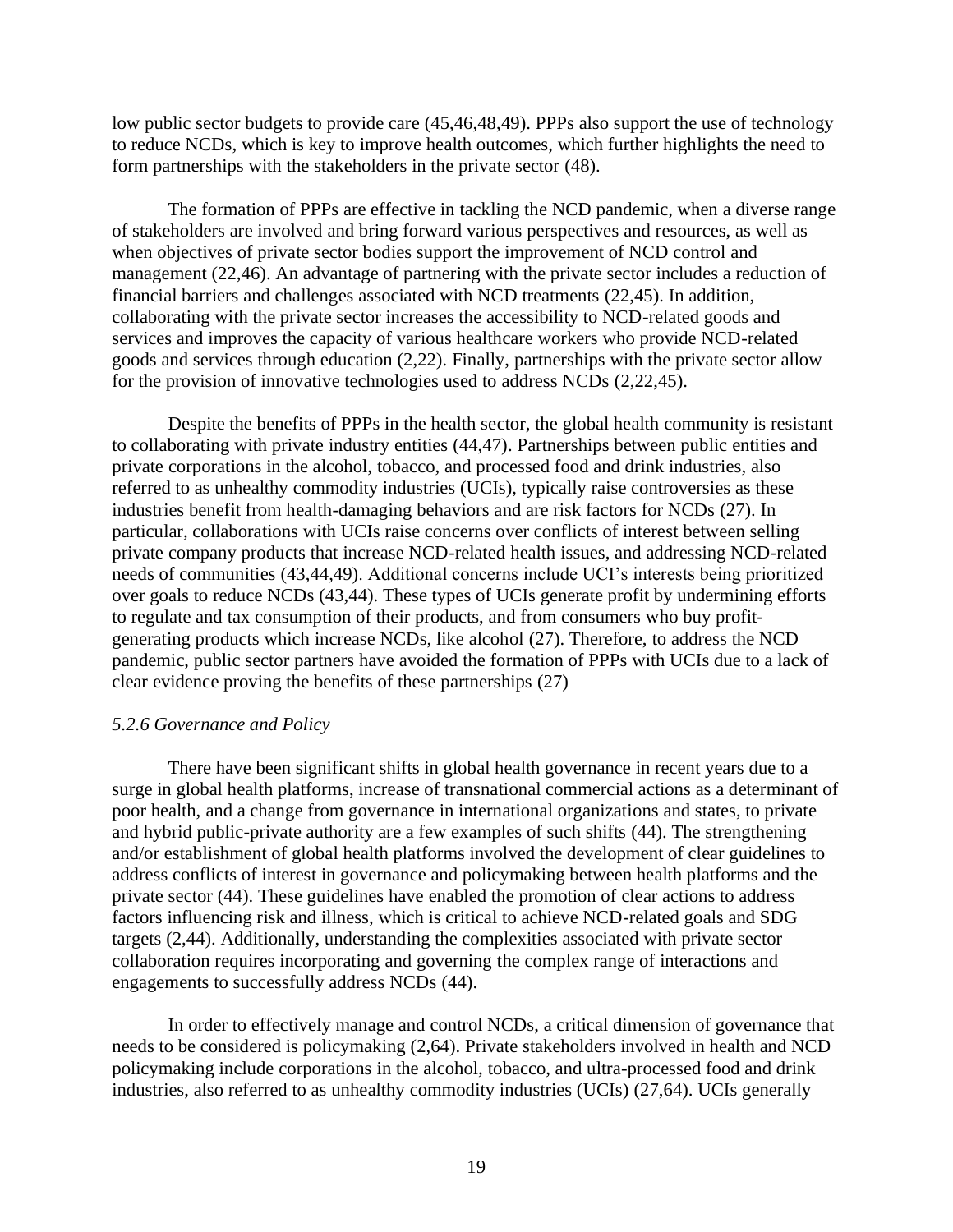have interests that conflict with the health of populations, as they use strategies to promote consumption of unhealthy products that increase the risks of developing NCDs (27,64). More specifically, UCIs use strategies to undermine effective policies and public health programs, including NCD programs, to generate profit from increased consumption of their products (27,30,64). As a result of the conflicting interests between UCIs and government and other organizations to address NCDs, global and public health stakeholders strongly oppose UCI participation in NCD and other health-related policymaking (27,64). The strong opposition for UCI involvement in policymaking is due to the evidence that UCI involvement clearly benefits private stakeholders, but shows no clear mechanisms for public health benefits (26,44).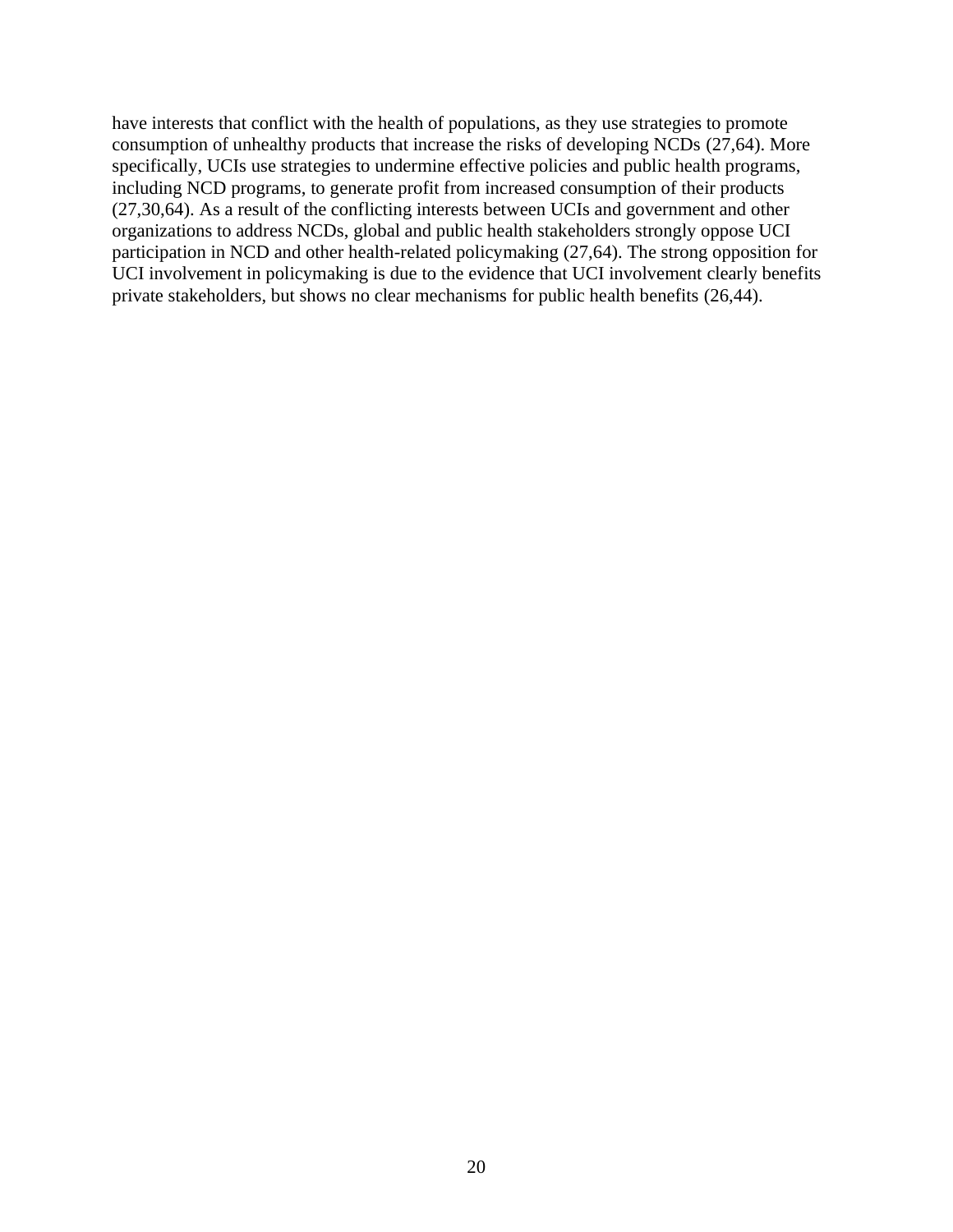## <span id="page-29-0"></span>**6.0 Case Studies**

Globally, many private sector entities work within health systems to address NCDs. The nature of this work can depend on the NCDs being addressed, the context which the private groups are working in, and specific challenges related to the intervention being implemented. To understand the complexity of factors involved in private sector in addressing NCDs, two case studies below have been developed. The objectives of these case studies are to: (1) demonstrate the role of the private sector in addressing NCDs; (2) specifically illustrate how private entities have been successful in using innovative methods to have a positive impact in the NCD space; (3) understand how addressing NCDs including diabetes, hypertension, CVD, and mental health in specific communities; (4) explore two examples demonstrating current practices and lessons learned in addressing NCDs in order to guide future work and direction for private entities working in the space; (5) to get an overview of how private entities addressing NCDs may differ between HICs and LMICs. The two different case studies that have been developed, are a mix of country focus and specific innovation for a particular NCD focus. The first case study is on a group called Ilara Health, working to address diabetes, hypertension, and CVD in Kenya, and the second is on a group called Delix Therapeutics, working to address mental health conditions in the USA. The topic of mental health was specifically selected as the focus for the second case study due to the increasing acknowledgement in the burden of mental health conditions, as illustrated by the inclusion of mental health and well-being in the SDGs.

### <span id="page-29-1"></span>6.1 Country #1: Kenya – Ilara Health

### <span id="page-29-2"></span>*6.1.1 Background/Situation*

Kenya is undergoing an epidemiological shift in its disease burden from communicable diseases to NCDs, along with many other LMICs (69–71). This transition is increasingly straining the health system, as deaths caused by NCDs increased to 39%, from 27% in 2014, and will continue to increase to 55% by 2030 (69,71). CVD and diabetes are two of the major NCDs that are impacting the Kenyan population (69). CVD-related deaths in Kenya are at 13.8% and include hypertension, heart attacks, stroke, cardiomyopathy, valvular heart disease, and pericarditis (69). The nationally adjusted prevalence of diabetes is estimated to rise to 4.4% in 2035, from 3.1% in 2019, in Kenyan adults, if changes are not made to address the rising cases of diabetes (69). Effective management of NCDs requires a systematic approach to the provision of care including

In Kenya, NCDs have demonstrated a significant decrease in household income by 28.6%, resulting in substantial expenditure leading families into poverty (69). The burden of paying for healthcare is exceptionally taxing on a large portion of the Kenyan population. Included is the difficulty in accessing affordable, preventative healthcare, including basic blood tests and hypertension screening, thus making it more common for Kenyans to seek curative care and treatments if it is affordable and accessible as opposed to preventative care (70,72). The high rates of total health expenditure on NCDs further emphasizes the critical role that health care financing plays in the social and economic development of the country (69,70). In 2017/18, USD \$494.34 million, (11% of the total health expenditure) went towards NCDs in Kenya (69). The Kenya Non-Communicable Diseases and Injuries Poverty Commission Report states that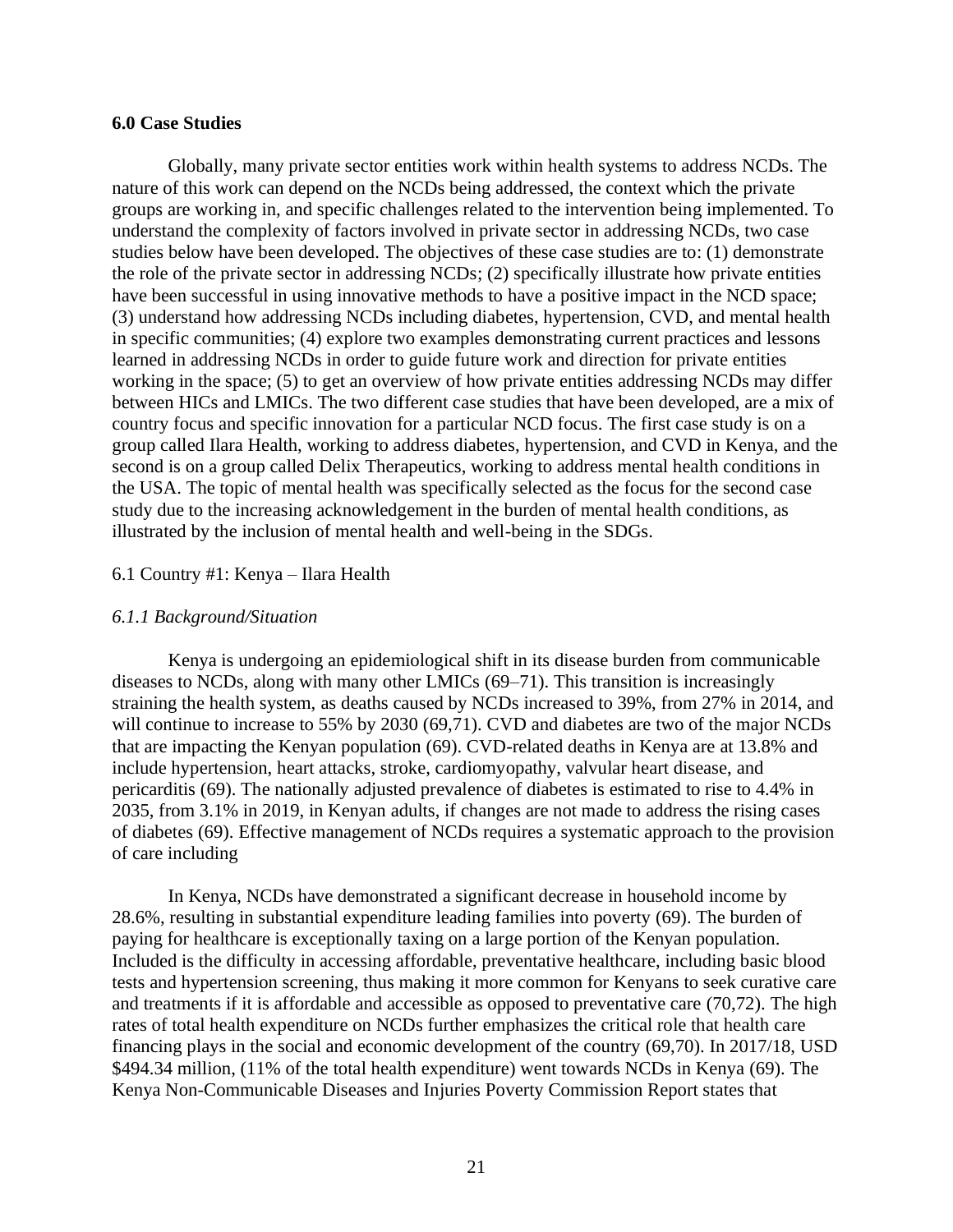interventions to mitigate the impact of NCDs necessitates 17% of total health expenditure, and should include interventions like outpatient services for NCDs, comprehensive mental health services, and population-based prevention efforts (69).

### <span id="page-30-0"></span>*6.1.2 Innovation*

An exemplary company in the private sector that has been successful in preventative and screening methodologies for NCDs is Ilara Health, a Kenyan e-health start-up. Ilara's work is driven by three main goals: (1) ensure affordable healthcare for all; (2) accessible preventative and detective healthcare services; (3) improve health outcomes across Africa, in line with the SDG 3 (73).

Ilara provides affordable point of care diagnostic tools that can be used for preventative NCD screening, specifically diabetes, hypertension, and CVD (74). Ilara has partnered with other diagnostic technology providers to develop a health data platform and service that provides primary health care in Kenya, specifically in rural and peri-urban areas (74,75). The start-up has also partnered with over 200 clinics across the country (reported in December 2020), to increase access to technology which integrates various diagnostic tools into tablets and mobile phones that are accessible and require minimal training to use (74). Ilara's health diagnostic devices include a portable ultrasound, a hemoglobin test, a hematology analyzer, and a system to screen for diabetes, CVD, and other NCDs (76). These innovative tech-powered diagnostic devices enables health providers to diagnose patients within five minutes of the test (75). Another added advantage of these devices is the ability to store results on the Cloud, which support sharing of results between healthcare providers when necessary (75). These features play an important role in increasing access to preventative care by eliminating wait times to process tests and schedule follow-up appointments to discuss next steps in patients' treatment plans.

Ilara has implemented an innovative financing option for informal clinics that are unable to afford the significantly subsidized equipment (72). This option allows clients to pay a small deposit upon initial purchase, followed by small payments over the 24 month subsequent period, thus reducing the burden of one-time payments (72). To increase patient access to local health services and clinics, Ilara also offers marketing assistance to facility partners through support including marketing materials, exposure on social platforms, and assistance in running medical camps by the host facility (75).

### <span id="page-30-1"></span>*6.1.3 Results and Impact*

Ilara's impact has largely been demonstrated by the success in obtaining significant funding, and high number of clinic partners, as it is too early for the health impact results, and preliminary statistics are not available to the public yet.

In 2019, Ilara raised a seed funding round from investment firms and angel investors to help scale its offering (77). This was followed by the securing of a US \$1.1 million grant from the Bill & Melinda Gates Foundation, and a Series A funding round which helped raise a total of US \$3.75 million (74). The funding helped develop plans to grow on-the-ground presence and invest in additional types of technology to increase the screening and delivery of improved health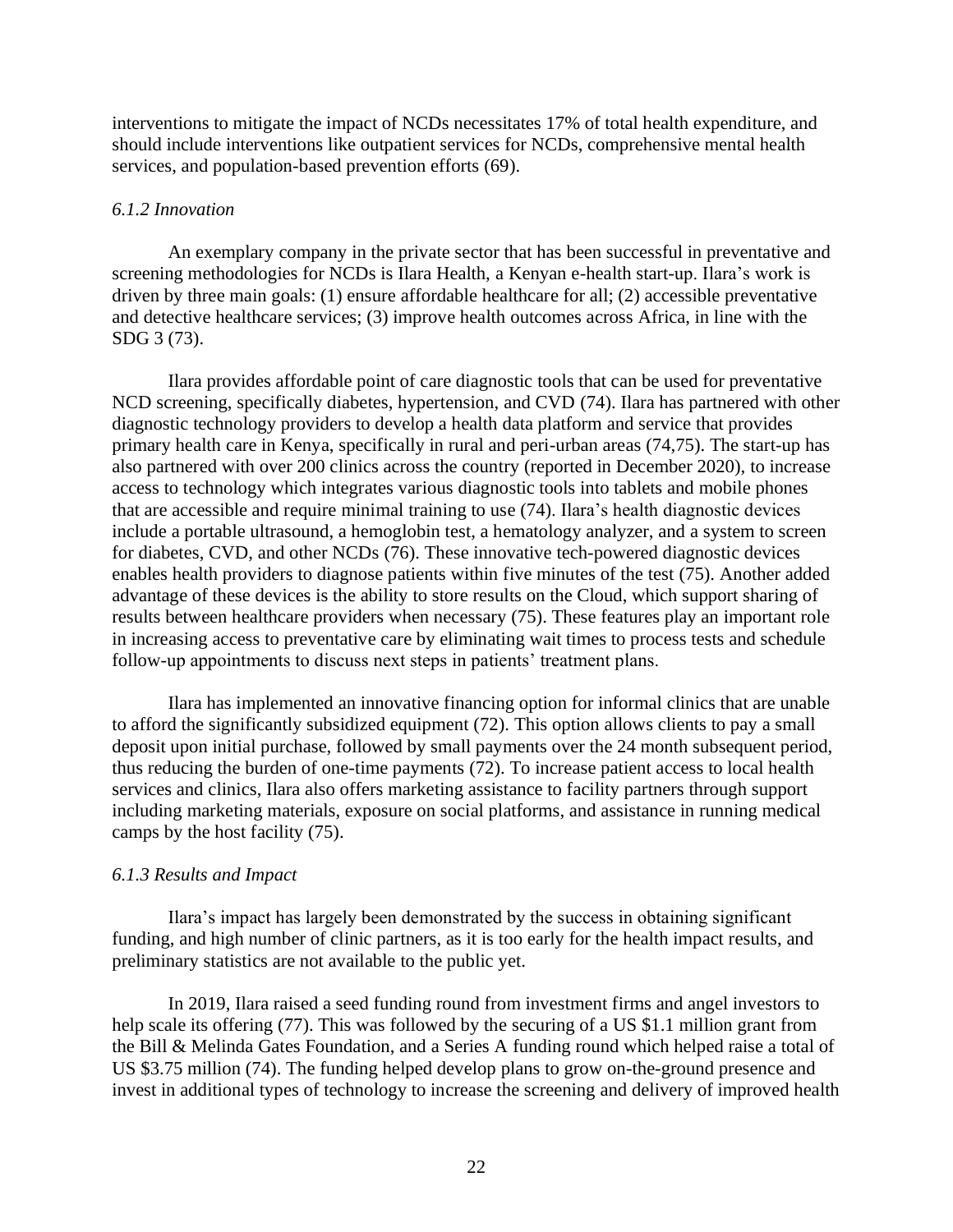services, which would later expand across Kenya and the wider East African market (74). A combination of Ilara's funding, media presence, flexible financing options, and accessible technological devices have all played pivotal roles in enabling Ilara to partner with over 600 clinics as of November 2021 (75).

# <span id="page-31-0"></span>*6.1.4 Challenges and Lessons Learned*

Despite its innovative business model, and products, Ilara faced several challenges throughout their journey (72). The first challenge was to learn and understand the healthcare services and health system of the context they were working in (72). This was an especially important step in order to gain a sense of familiarity to the local context of the various communities they would be working in. The next challenge was to provide extensive training to healthcare professionals on how to operate the devices, as the medical professionals lacked knowledge in these areas (72). The last challenge was the cash flow barriers faced by the medical clinics, which impacted their ability to pay for the devices despite the innovative financing system that Ilara had implemented (72).

Ilara's implementation and dissemination plan had to cater to addressing the combination of these challenges made it difficult in order for the start-up to be successful in achieving their goals of providing affordable and accessible healthcare to improve health outcomes for all (72). This is a common challenge that tech-enabled companies face across Africa when working in this space (72).

### <span id="page-31-1"></span>6.2 Country #2: USA – Delix Therapeutics

#### <span id="page-31-2"></span>*6.2.1 Background/Situation*

In May 2012 at the 65<sup>th</sup> World Health Assembly (WHA), resolution WHA65.4 on the global burden of mental health disorders was adopted, emphasizing the need for a coordinated response to address mental health challenges (78). As a result, a comprehensive Mental Health Action Plan was developed in consultation with Member States, taking a multisectoral and coordinated approach, emphasizing prevention, promotion, rehabilitation, treatment, care, and recovery (78). The action plan covered an array of mental health topics including various disorders, and was designed to provide guidance for national action plans (78).

In 2019, over 19% of American adults experienced a mental illness, and over 24% of adults with a mental illness reported an unmet need for treatment (79). Since then, the prevalence of depression and anxiety has seen a substantial increase globally, and ~40% among U.S. adults in 2020 due to the COVID-19 pandemic (80,81). This massive increase in the prevalence of mental health problems globally has overlapped with major disruptions to mental health services, further growing the gaps in care (80). As a result, the WHO Mental Health Action Plan has been updated and extended to 2030 and includes targets for the inclusion of mental health into primary health care, and mental health research (80,82). One form of treatment for mental health conditions that has significantly grown since then is the use of psychedelic drugs to treat depression and various other mental disorders, and the market size is projected to reach \$10.75 billion by 2027 (83). Preliminary studies by researchers at Johns Hopkins Medicine have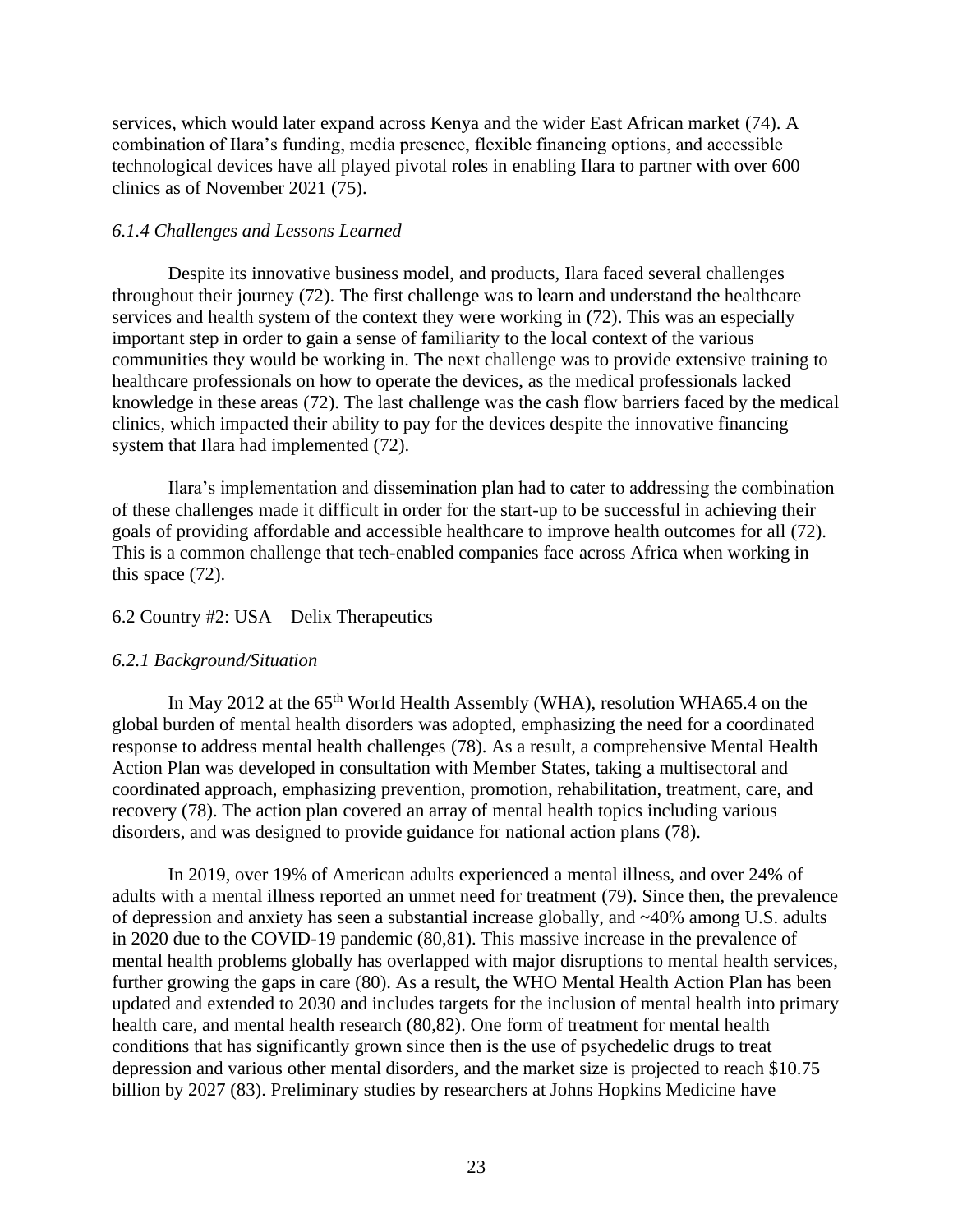demonstrated the promise of psychedelic substances to significantly reduce major depressive disorder and post-traumatic stress disorder (PTSD) (84,85). Several clinical trials exploring psychedelics are ongoing at Hopkins, one of which received the Breakthrough Therapy Designation from the U.S. Food and Drug Administration (FDA) (84,85). This designation is granted by the FDA if preliminary clinical evidence indicates promise for substantial improvement over existing therapies, and also demonstrates FDA guidance to design and conduct an efficient development program, to further explore preliminary results (84).

# <span id="page-32-0"></span>*6.2.2 Innovation*

Headquartered in Massachusetts, Delix Therapeutics is a preclinical biotech start-up company developing disease-modifying therapeutics to address neurological and psychiatric conditions (86,87). Delix aims to develop neuropsychiatric drugs that are similar to psychedelic compounds, but to not have side effects such as hallucinations, causing patients to "trip" (88). In comparison, other companies like Field Trip Health, in the psychedelic drug space, offer ketamine treatments which can be effective to address mental health conditions like depression, anxiety, and PTSD, but have psychedelic-like effects (88).

Delix has leveraged modern neuropharmacology tools and innovative technologies like a psychLight biosensor to build a platform to advance a suite of novel neuroplasticity-promoting compounds with disease-modifying properties, without the effects of hallucinogens and other safety concerns, which is still being researched as the existing results are preliminary (86). Preliminary studies exploring these compounds have demonstrated neuroplasticity-promoting properties, without producing hallucinations (86). Delix is developing these compounds through preclinical and clinical trials with the goal of materializing the compounds into FDA-approved medicines that will meet the needs of patients facing various mental health challenges (86).

#### <span id="page-32-1"></span>*6.2.3 Results and Impact*

Delix's impact thus far has largely been exhibited by the success in obtaining substantial funding, as it is too early for the health impact results, and several clinical trials and other research studies are still underway.

In 2021, Delix was titled one of Fierce Biotech's "Fierce 15" biotechnology companies, designating it as a highly promising early-stage biotechnology company in the industry, alongside other global emerging companies across various disciplines (89). Delix was given this title due to its rapid development of orally-bioavailable, fact-acting, and long-lasting take-home medicines which have the ability to re-wire the brain to treat psychiatric and neurodegenerative disorders at scale without any risk or safety concerns according to preliminary research studies (89).

In Q3 2021, Delix raised a total of \$70 million Series A financing while continuously growing and strengthening their investor and partnership interests (86). In early 2022, it was reported that Delix closed over \$30 million in a convertible note financing, mainly led by investors, and also secured a \$10 million Strategic Credit Facility in partnership with Comercia Bank's Technology and Life Sciences practice (87). These funds are said to be used to grow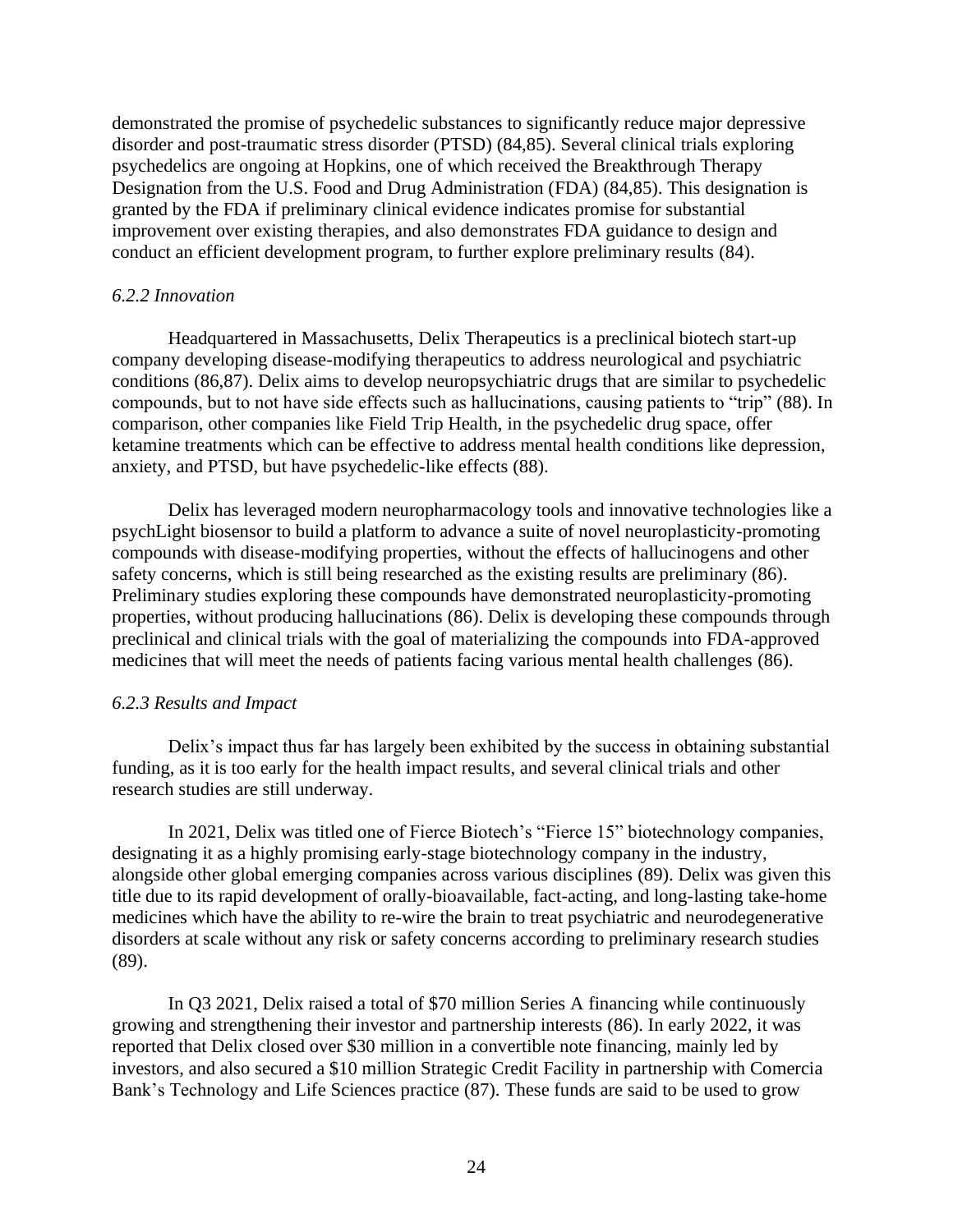Delix's drug development program and platform of therapeutics, as well as the greater team globally (86).

### <span id="page-33-0"></span>*6.2.4 Challenges and Lessons Learned*

Like most other groups working in the psychedelic space, one of the biggest challenges faced is the significant degree of stigma that exists around psychedelic drugs and their use to address mental health conditions (88). The stigma is mainly due to people's fears around "tripping" and other concerns for those with a family history of psychosis or schizophrenia (88). Additionally, the use of psychedelic drugs typically require at least six hours of supervision from a trained therapist, which also adds challenges to scaling up use of these drugs, however, a takehome medication without the trip, like Delix is developing will not have these challenges (88). A combination of significant education efforts and advocacy from scientists and mental health professionals is slowly helping increase awareness of the effectiveness and safety of psychedelic therapies (90). While psychedelic-like therapies are not typically covered under insurance plans, some companies in the space, like Field Trip Health, note that a few benefit plans have started including coverage for psychedelic therapy for their partners (90). In contrast, Delix's focus is on take-home medicines that only need to be taken once in a while, which will increase accessibility and affordability of treatments for mental health conditions (90).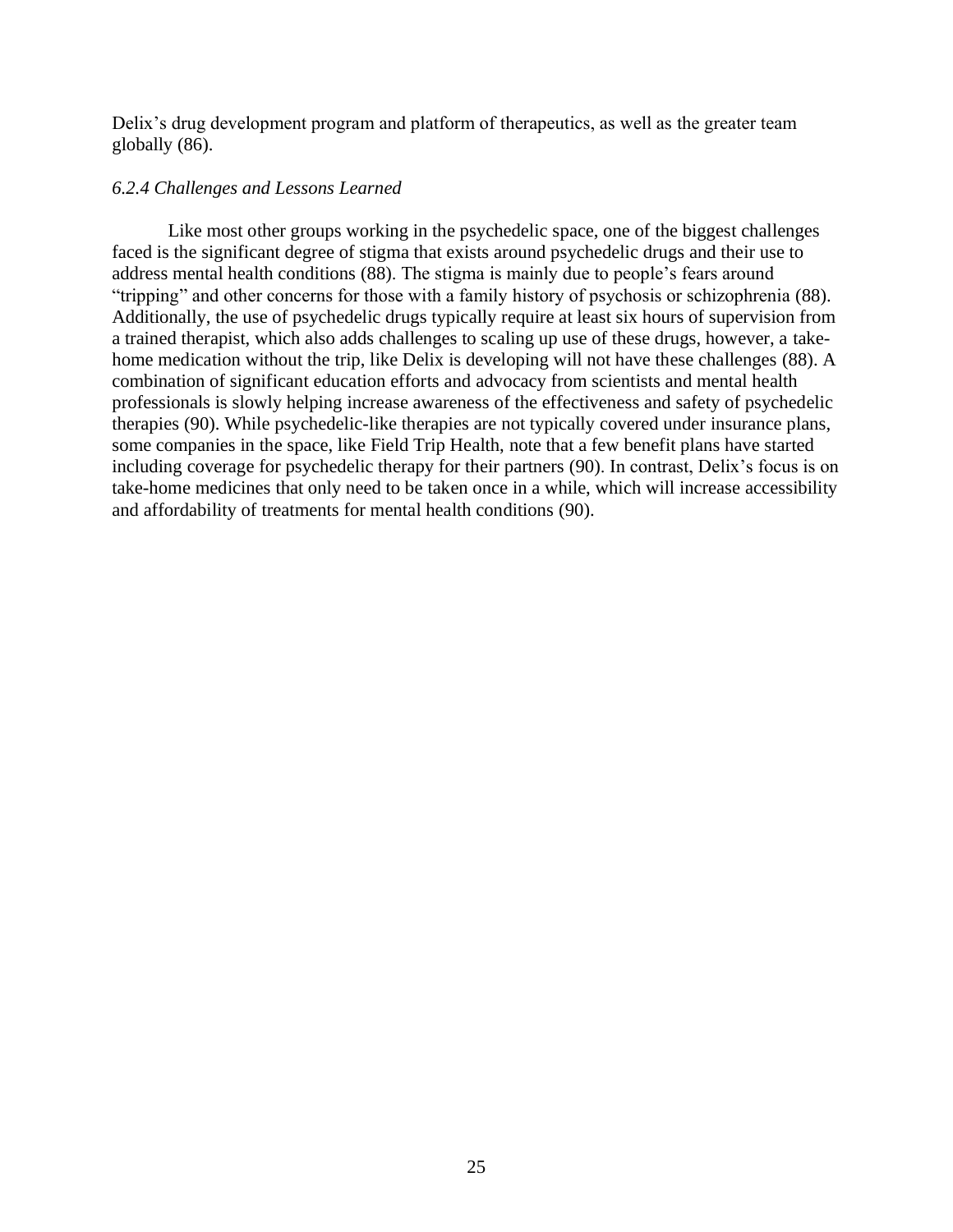# <span id="page-34-0"></span>**7.0 Discussion**

### <span id="page-34-1"></span>7.1 Summary of Main Findings

The role of the private sector in controlling and managing NCDs is multifaceted and involves several factors, as demonstrated by the key themes identified. The primary takeaway is that the private sector needs to be included as a stakeholder in NCD control and management as it is the driving force that can provide major contributions to healthcare provision, innovation, knowledge mobilization, finance, as well as governance and policy.

This review contributes to the global understanding of the private sector's role in NCD management and control and supports increased involvement of the private sector. In comparison with other studies that explore the private sector's role in this context, this review has several strengths. The first strength is the use of a search strategy generalized to include articles on HICs, LMICs, and all NCDs. This gives a high-level overview of the global NCD situation, which could be a good starting point when trying to explore a specific NCD globally, or in a specific context. A second strength is the use of 6 databases to cover a variety of areas including health and medicine, multidisciplinary, and business. The diverse range of databases allowed for a multi-sectoral approach to identifying key themes, that goes beyond the field of medicine. The broad search strategy adapted from well-developed methodology ensured that all relevant articles were captured to highlight the most important concepts. The 30 articles used for the analysis of this review demonstrated interactions between the private sector and other pillars that highlight the foundation of NCD control and management. A strength of the themes identified is that they can be applied to different country and income settings. For example, the themes identified can be applied to explore the role that the private sector plays in controlling and managing a specific NCD or can be contextualized for a specific country. Additionally, the themes identified provide policy makers and other stakeholders with important pillars that need to be considered when developing strategies to control and manage NCDs. Finally, the review process involved two primary reviewers to screen articles, and a third reviewer to resolve any conflicts, which improves reliability, validity, and quality of the articles included, and reduces bias. This study fills a large gap in existing literature as there are no other recent studies that include frameworks clearly demonstrating the private sector's role in controlling and managing NCDs. The themes identified were based on the most common areas from the articles in this study and were carefully chosen to clearly show the role that the private sector and other pillars play in controlling and monitoring NCDs. Each theme was clearly defined and was divided into subthemes to make the definitions more holistic, and applicable to other contexts.

In a study similar to this review, a framework was developed for the prevention and control of NCDs using a primary health care approach (91). In the study by Demaio et al. (2014), the critical topics identified in controlling and preventing NCDs included: intersectoral collaboration and private sector involvement, use of technology, and community participation (through individual behavior changes) (91). They also stressed the importance of implementing healthy lifestyle choices and health promotion strategies such as increased physical activity to reduce risks of developing NCDs (91). The use of technologies like medical equipment and health records systems to manage NCDs was also highlighted in both reviews. However, this review described how new and innovative technologies are used to manage NCDs, whereas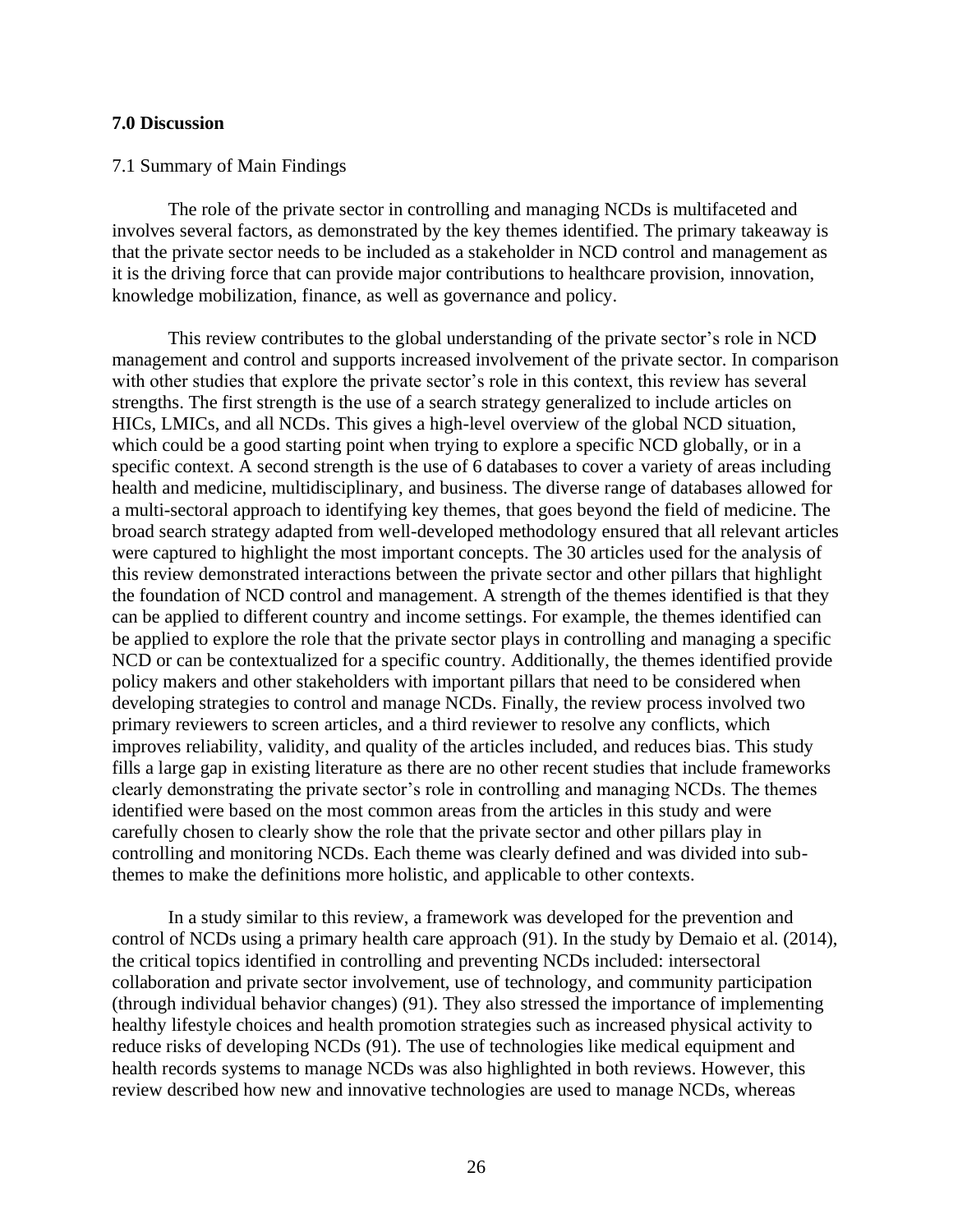Demaio et al. (2014) simply stated that the use of technology in this context has proven to be beneficial. Another similarity between this review and the framework developed by Demaio et al. (2014) is the identification of alcohol, tobacco, and ultra-processed food and drinks as risk factors for NCDs, which should be addressed across all sectors. More specifically, Demaio et al. (2014) emphasizes the need to enforce policies and legislation for private sector stakeholders to minimize the chronic health impact of alcohol, tobacco, and ultra-processed food and drinks. In contrast, the current review highlights the complexities associated with partnering with private corporations in the alcohol, tobacco, and processed food and drink industries, and underlines the resistance from the public sector to collaborate with these industries to address NCDs. The main difference between the findings of Demaio et al. (2014) and the current review was in how the private sector was mentioned. Although Demaio et al. (2014) mentioned how the private sector impacts NCD control and prevention, the review lacked detailed descriptions of the specific roles private sector, as the focus of the framework was primary health care, and not the private sector (91). In comparison, this study identified various roles that the private sector plays in managing and controlling NCDs, with respect to each of the six pillars identified. Another difference between the two reviews was that Demaio et al. (2014) stated the need for a focus on equity across health systems, to address NCDs effectively, especially among poorer populations, whereas the current review focused more on affordability as a barrier to accessing quality healthcare.

Another study developed a framework to improve the local, national, and international primary healthcare responses to NCDs (92). Similar to this review, the framework developed by Maher et al. (2009) highlighted the importance of identifying and addressing modifiable risk factors such as smoking and alcohol in order to effectively manage and control NCDs (92). The importance of financial investments in health systems including human resources and health care infrastructure to enable the appropriate control and management of NCDs was another similarity highlighted both frameworks (92). The framework by Maher et al. (2009) highlighted critical topics in controlling and preventing NCDs such as political commitment, and standardized diagnostic treatment protocols. The major difference between both reviews is the lack of mention of the private sector and the roles it can play in controlling and preventing NCDs by Maher et al. (2009), which is the central focus of this review. This review also emphasized the role of innovation in improving quality, efficiency, and effectiveness of chronic care, which was not mentioned by Maher et al. (2009). The use of innovative technologies was highlighted to explain the use of disease management programs including patient registries to track and manage chronic patients' records. In contrast, Maher et al. (2009) suggested the use of record keeping systems that are either paper-based, paper-based with a computer-based system, or entirely computer based to track and manage patient records. Maher et al. (2009) further elaborated that despite the method of record keeping used, strategic data could be used to evaluate progress towards NCD management.

# <span id="page-35-0"></span>7.2 LMIC and HIC Comparison

When exploring the private sector's role in NCD prevention, management, and control, it is important to distinguish how the impact of NCDs varies between LMICs and HICs, as this impacts the private sector's role in each context.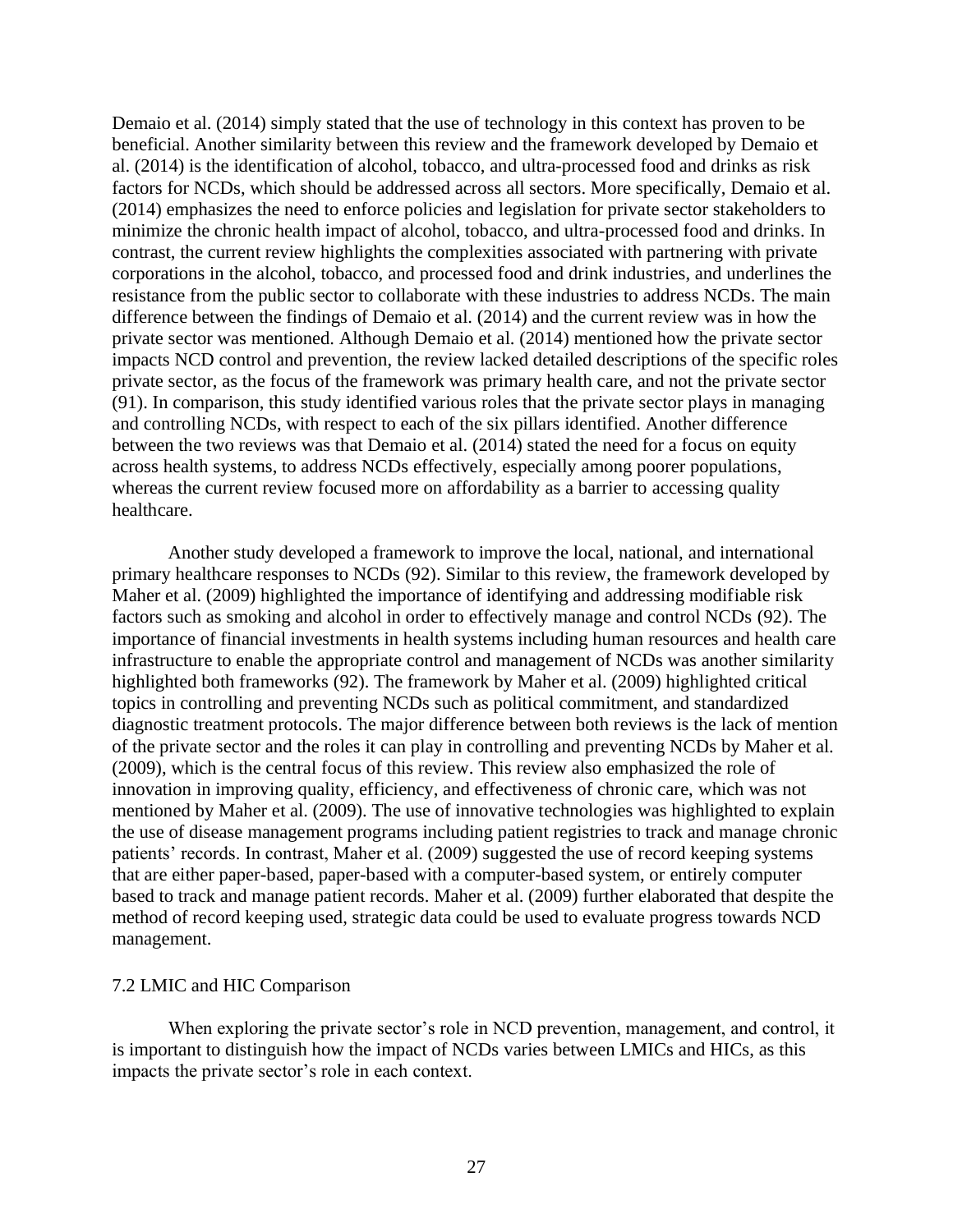#### 7.2.1 NCDs in LMICs

In LMICs, the burden of NCDs including CVDs, cancers, chronic respiratory disease, diabetes, and mental illnesses has been increasing over several years, disproportionally impacting people of low SES (63). In 2011, studies showed that NCDs caused 2 out of 3 deaths globally, and 80% of these deaths occurred in LMICs (63). These high mortality rates are due to the fact that many LMICs have limited capacity for NCD control and prevention, with limited experience in developing partnerships and integrated models conducive to NCD prevention in low resource settings (52). Health disparities between countries can also be attributed to multiple factors including a lack of awareness of NCDs among health professionals, and the general public, scarce preventative and early detection services, and little availability of essential treatments (50,65). Out of these factors, accessing treatments for NCDs is a significant limiting challenge for LMICs, particularly as availability and use of medicines for NCDs are often unaffordable, or cause catastrophic financial burden to health systems, patients, or patients' families (50,61). For example, in South Asia, the shift in burden of diseases to NCDs has led to an increase in healthcare costs which has resulted in significant OOP health expenditures, disproportionally impacting low SES populations (44). Similarly, in Iran, there is a high proportion of OOP payments from those in the healthcare system (62). Studies have shown that efforts by national and global health communities to address these challenges in LMICs have been ineffective thus far (61). As such, the inability to address these challenges in LMICs has particularly resulted in impairment of younger people's ability to work, or the removal of them and their carers from the workforce, as they are mainly affected by NCDs (1). Additionally, many LMICs lack the ability to enforce regulations due to insufficient technical experience, and low administrative capacity and information systems (24). As a result, few types of regulation exists in LMICs, and any existing enforcement is generally uneven and influenced by corruption and favoritism (24). In particular, there is little regulation of the private sector in LMICs which leaves many patients to face unregulated hospitals, clinics, doctors, and pharmacies (24). Suggestions have been made which dictate the need for health systems in LMICs to be reoriented and strengthened, however these suggestions lack the description of specific strategies that can be used to implement effective evidence-based policies and interventions for NCD prevention and control (65). Some studies have suggested that successful management of healthcare services for patients with NCDs should be tailored to focus on national and regional facilities, as well as strategies to encourage intersectoral partnerships to improve treatment accessibility (62).

#### 7.2.2 NCDs in HICs

NCDs in HICs impact the population differently compared to in LMICs. In HICs, medical innovations have decreased morbidity and premature mortality rates from NCDs, coupled with notable reductions in healthcare costs and health-related expenditures (61). Another notable difference between the two contexts is the impact that commercial determinants of health have on health (27). Transnational corporations in HICs are known to be major drivers of the nutritional shift of traditional diets comprised of whole foods, to highly processed foods and drinks (27). In HICs, these corporations have saturated the market, and the high global average of income that people spend on food (approximately 20% reported in 2013) has further enabled the alcohol and ultra-processed food and drink industries to follow the tobacco industry's path in rapidly penetrating emerging global markets (27). Although these shifts have resulted in an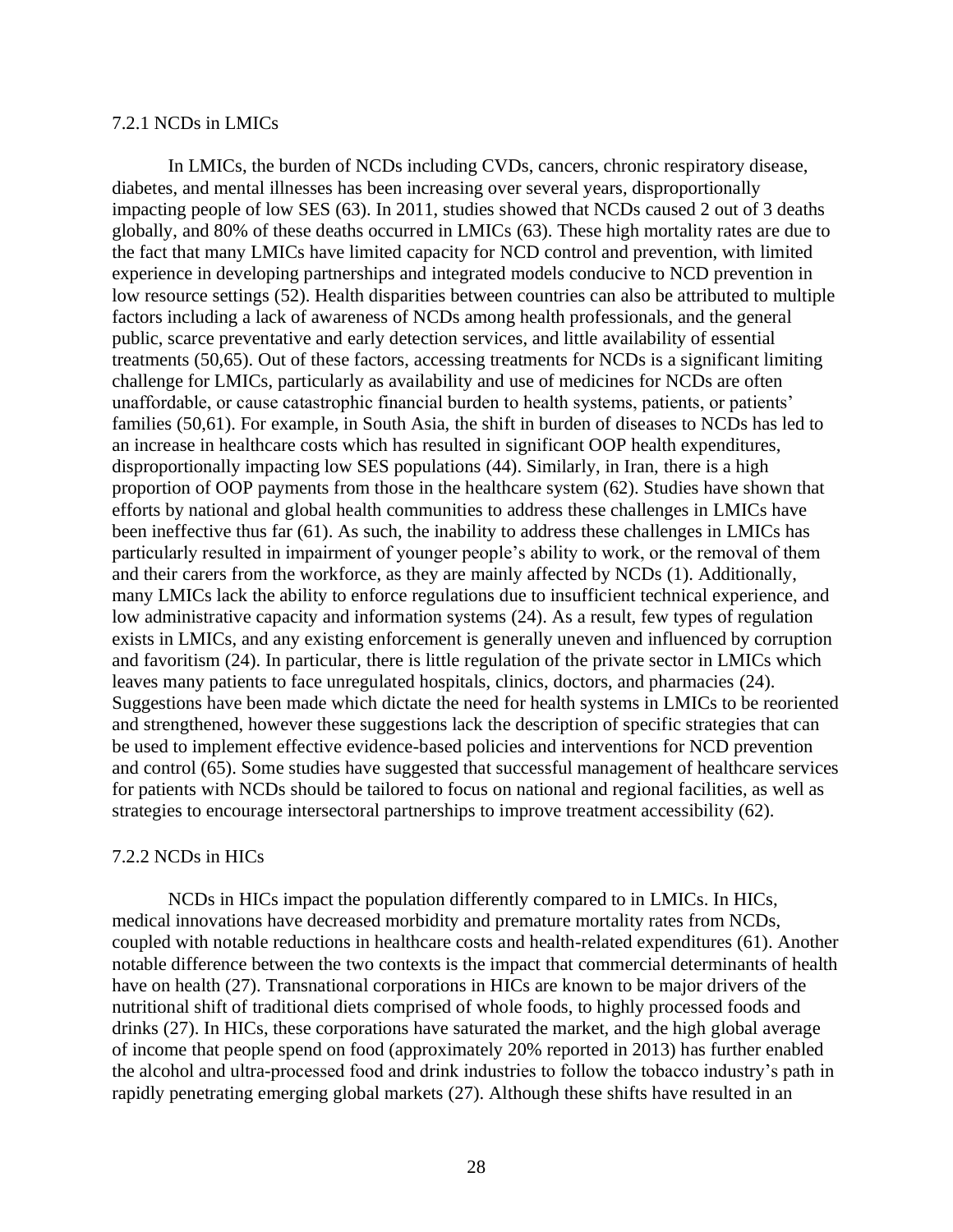increase of NCDs such as obesity and diabetes globally, it has been argued that HICs have not been as significantly impacted as LMICs (27).

Another significant difference between the impact of NCDs in HICs versus LMICs is the difference in how businesses can and should continue to respond to NCDs. In HICs, evidence has shown the importance of business's investment in tackling NCDs, through high returns on investment to keep the workforce healthy (1). Studies have focused specifically on employers covering healthcare costs, and implementing workplace health programs to increase NCD prevention (1). The implementation of these strategies have in turn, demonstrated a decrease in employees' time off from work and under-performance at work due to illness, therefore keeping the workforce healthy, increasing profit, and improving performance (1). Additionally, HICs generally regulate various aspects of their healthcare systems such as medical quality, controlling monopolistic prices, and diffusion of medical technology and investments by health facilities (24). These regulatory abilities are enabled due to sufficient technical and legal infrastructures available in HICs (24).

#### 7.3 Limitations

Although this study provides an overview of literature that highlights the private sector's role in addressing NCDs, it is not without limitations. One limitation of this review is the lack of literature on models, theories, and frameworks relevant to the role of the private sector in controlling and managing NCDs. This limitation was evident through the results as the inclusion of the word "framework" and other similar terms within the search criteria significantly reduced the number of articles that were included in the study.

Additionally, the focus of the final 30 articles differed, as NCDs were the primary outcome in some articles, and a secondary or tertiary outcome for other articles. This limitation was evident as some articles only briefly mentioned NCDs or a specific theme, whereas other articles provided detailed explanations of the theme and context of the study. Another limitation of the selection articles was the lack of specific private sector differences between LMICs and HICs. This gap made it difficult to give a holistic picture of how private sector involvement differs between various contexts globally.

Publication bias is another limitation of this study as unpublished articles and opinions that could have provided different perspectives to the results were not included. Finally, it should be noted that this study was limited to English publications only, which may have further restricted the results. To address these limitations, 6 databases were used to cover a variety of areas including health and medicine, multidisciplinary, and business and broaden the scope of the results. Additionally, two case studies developed for this review to provide specific and contrasting examples of ways private sector entities are addressing NCDs within a focused LMIC and HIC context.

#### 7.4 Directions for Future Research

The findings of this review can guide future policy decisions with regards to the role of the private sector in NCD control and management worldwide. While this study identifies 6 key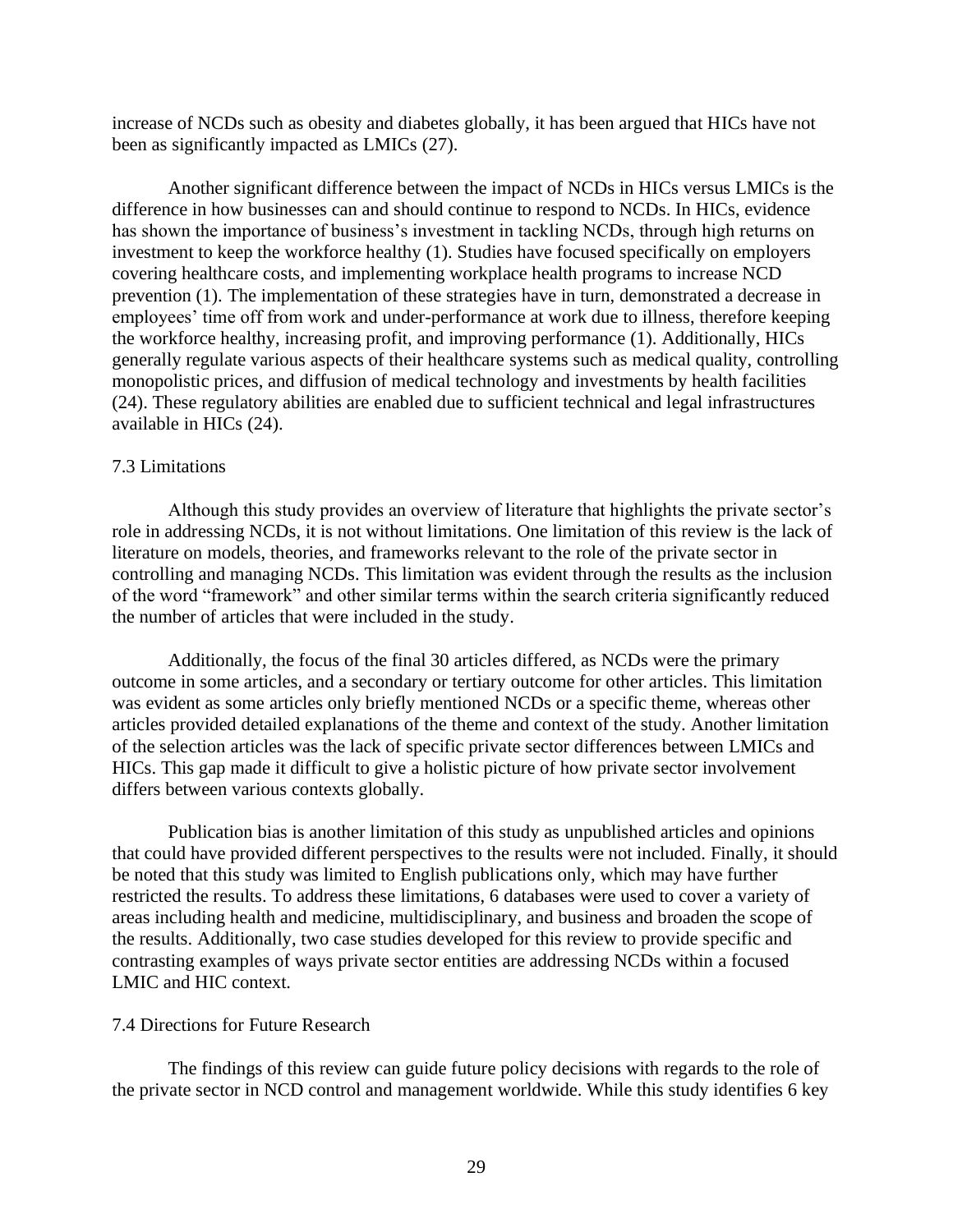pillars that are essential to address the NCD pandemic globally, it is important to note that the policy implications can be broken down into 3 levels: global, national, and local. It is also important to note the differences between the private sector's role in LMICs and HICs as populations and individuals are impacted differently in each context. Future studies should compare and contrast the differences in each of these contexts in order to get a more holistic and global picture of how the private sector impacts NCDs.

At the global level, the private sector should be considered as a key player to unite governments and other organization across countries. The private sector can also play a critical role in creating policies and establishing appropriate governance structures to guide decisionmaking processes when working with stakeholders with similar goals, to address NCDs. The private sector should also be involved in the development of globally sustainable financing mechanisms used to reduce financial barriers in accessing NCD care. At a national level, private sector involvement in financing plays a key role as it can provide funds for country wide NCD management programs, training and educational capacity of chronic care providers, and infrastructure. Partnerships with multi-sectoral private sector stakeholders from the agricultural, business, and media industries should also be leveraged at the national level to maximize collaborative opportunities, inform evaluations, effectively integrate technological innovations, and reach targeted populations. Increasing private sector involvements at the global and national levels will help improve provision of chronic care, increase knowledge and awareness of NCDs, and ease the process of implementing innovative approaches to address NCDs at the local level.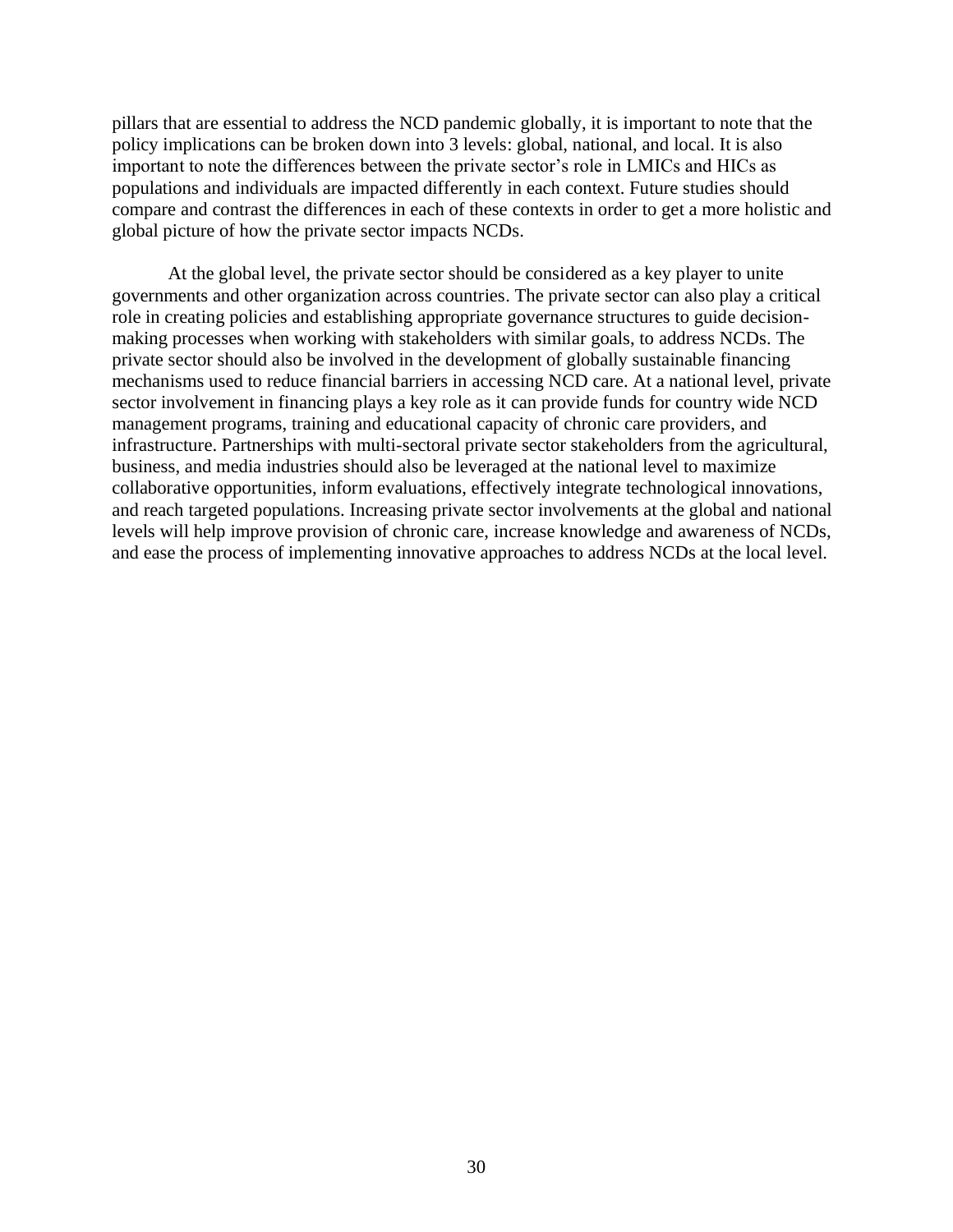#### **8.0 Conclusion**

NCDs increasingly account for the majority of deaths worldwide, thus is it essential to increase the work being done in this area to prevent these deaths. This review suggests that as the private sector plays a critical role in the provision of healthcare, it should be leveraged to control and monitor NCDs. This study provides an updated insight on literature that explores the role of the private sector in controlling and monitoring NCDs. The findings suggest substantial work is needed across sectors for the private sector to effectively manage and control in NCDs. These areas include PPPs, knowledge mobilization, direct investment and finance, healthcare provision, innovation, and governance and policy. While this review has identified these critical pillars, there is a need for in-depth analysis of each pillar and its relationship with the private sector. Progress made to advance these areas and build or improve their capacities will facilitate the ability to control and monitor NCDs globally.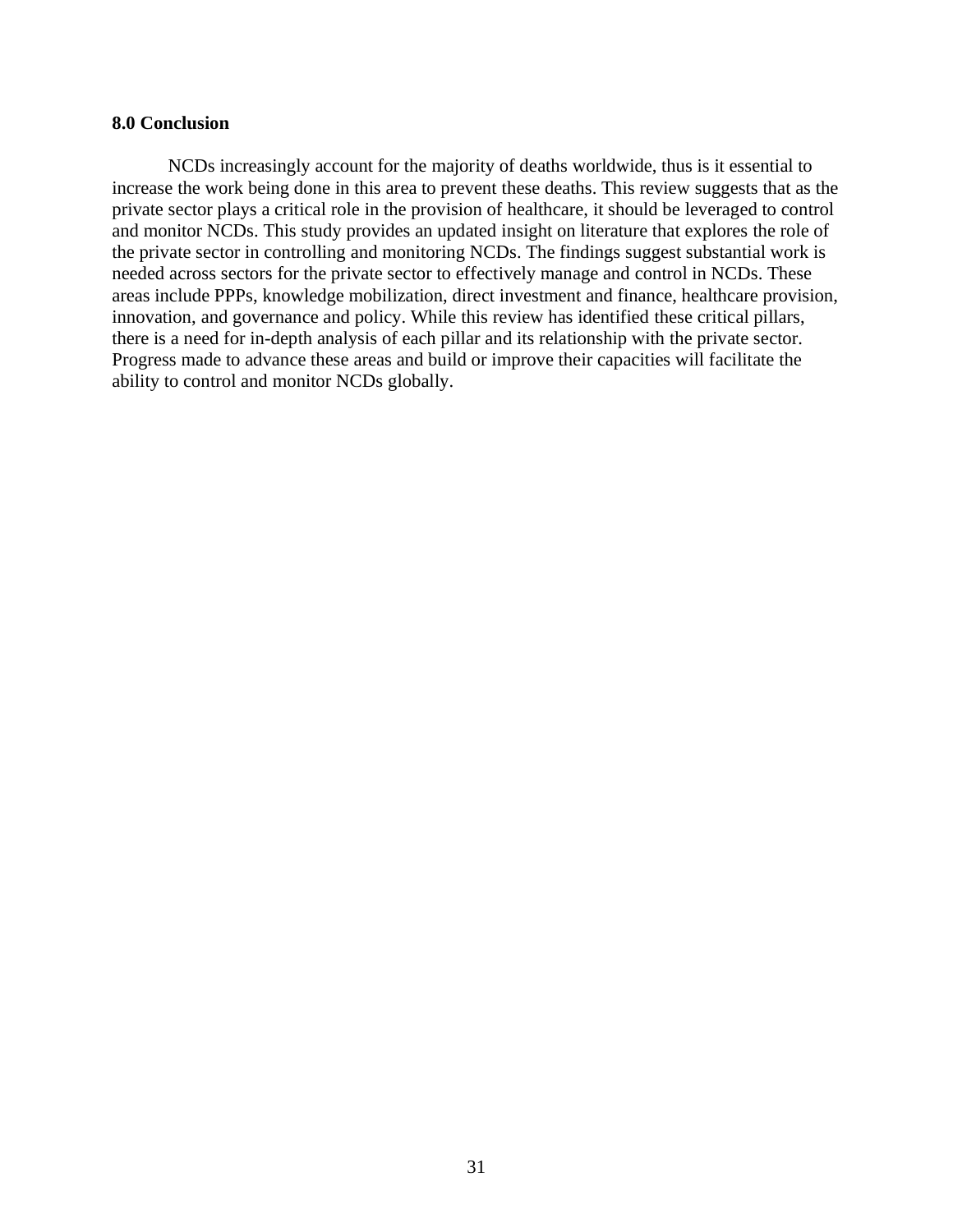## **References**

- 1. Hancock C, Kingo L, Raynaud O. The private sector, international development and NCDs. Global Health [Internet]. 2011 Jul 28 [cited 2021 Apr 30];7(1):23. Available from: http://globalizationandhealth.biomedcentral.com/articles/10.1186/1744-8603-7-23
- 2. World Health Organization. Global action plan for the prevention and control of NCDs 2013-2020. WHO. World Health Organization; 2013.
- 3. WHO GCM/NCD Working Group. WHO Global Coordination Mechanism on the Prevention and Control of Noncommunicable Diseases Final report and recommendations from the Working Group on ways and means of encouraging Member States and non-State actors to realize the commitment included in paragraph 44 of the Political Declaration of the High-level Meeting of the United Nations General Assembly on the Prevention and Control of Noncommunicable Diseases [Internet]. 2016 [cited 2022 Feb 2]. Available from: https://www.who.int/global-coordination-mechanism/workinggroups/final\_3\_1report\_with\_annexes\_6may16.pdf
- 4. Akkawi A, Khabsa J, Noubani A, Jamali S, Sibai AM, Lotfi T. Non-communicable diseases research output in the Eastern Mediterranean region: An overview of systematic reviews. BMC Med Res Methodol [Internet]. 2020 Mar 20 [cited 2021 Feb 12];20(1):68. Available from: https://bmcmedresmethodol.biomedcentral.com/articles/10.1186/s12874- 020-00924-0
- 5. Institute for Health Metrics and Evaluation. GBD Results Tool | GHDx [Internet]. 2019 [cited 2021 May 11]. Available from: http://ghdx.healthdata.org/gbd-results-tool
- 6. World Health Organization. World health statistics 2020: monitoring health for the SDGs, sustainable development goals [Internet]. 2020 [cited 2021 May 11]. Available from: https://apps.who.int/iris/bitstream/handle/10665/332070/9789240005105 eng.pdf?sequence=1&isAllowed=y
- 7. Labonté R. Purveyors of the Commercial Determinants of Health Have No Place at Any Policy Table; Comment on "Towards Preventing and Managing Conflict of Interest in Nutrition Policy? An Analysis of Submissions to a Consultation on a Draft WHO Tool." Int J Heal Policy Manag [Internet]. 2020 Feb 1 [cited 2022 Feb 15];11(2):243–5. Available from: https://www.ijhpm.com/article\_3907.html
- 8. Budreviciute A, Damiati S, Sabir DK, Onder K, Schuller-Goetzburg P, Plakys G, et al. Management and Prevention Strategies for Non-communicable Diseases (NCDs) and Their Risk Factors. Front Public Heal [Internet]. 2020 Nov 26 [cited 2022 Jan 28];8:574111. Available from: /pmc/articles/PMC7726193/
- 9. The Partnership for Maternal Newborn and Child Health. PMNCH Knowledge Summary #15 Non-communicable Diseases [Internet]. World Health Organization; 2011 [cited 2022 Feb 1]. Available from:

https://www.who.int/pmnch/knowledge/publications/summaries/ks15/en/

- 10. World Health Organization. Noncommunicable Diseases Progress Monitor 2020 [Internet]. 2020 [cited 2021 Nov 20]. Available from: https://www.who.int/publications/i/item/9789240000490
- 11. World Health Organization. Global status report on noncommunicable diseases 2010 [Internet]. WHO. World Health Organization; 2011 [cited 2021 Feb 16]. Available from: http://www.who.int/nmh/publications/ncd\_report2010/en/
- 12. Detels R, Gulliford M, Karim QA, Tan CC. Oxford Textbook of Global Public Health,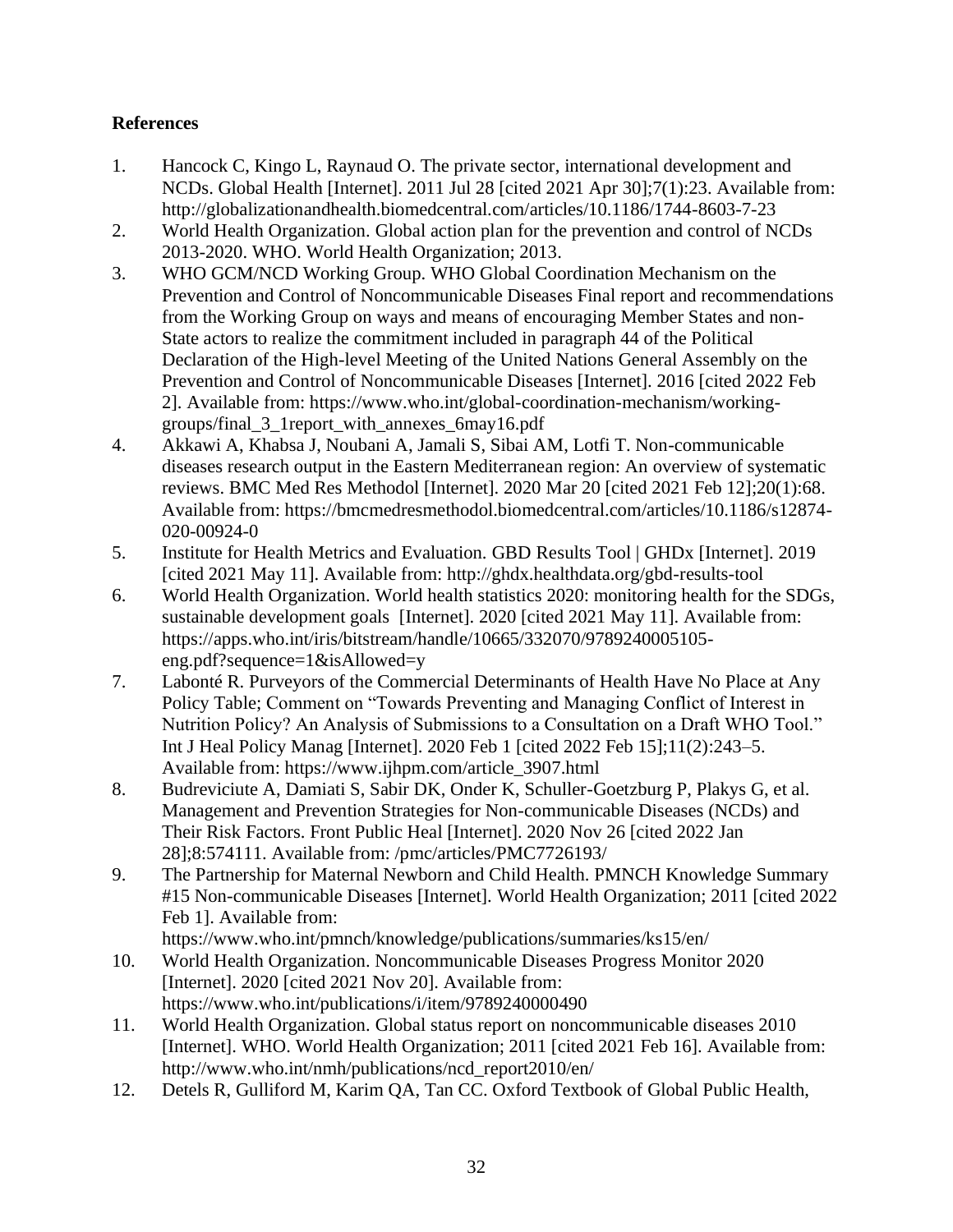Prevention and control of non-communicable diseases [Internet]. 6th ed. Case Studies in Clinical Psychological Science: Bridging the Gap from Science to Practice. Oxford University Press; 2015 [cited 2022 Feb 1]. Available from:

http://books.google.com/books?hl=en&lr=&id=aT1Z84G5S0sC&pgis=1

- 13. Singh K, Reddy KS, Prabhakaran D. What are the Evidence Based Public Health Interventions for Prevention and Control of NCDs in Relation to India? Indian J Community Med [Internet]. 2011 Dec 1 [cited 2022 Feb 16];36(Suppl1):S23. Available from: /pmc/articles/PMC3354911/
- 14. Centers for Disease Control and Prevention (CDC). NCD Prevention and Control [Internet]. 2013 [cited 2022 Feb 1]. Available from: https://www.cdc.gov/globalhealth/healthprotection/fetp/training\_modules/3/preventionand-control\_fg\_final\_09262013v2.pdf
- 15. World Health Organization. Commercial determinants of health [Internet]. 2021 [cited 2022 Feb 16]. Available from: https://www.who.int/news-room/factsheets/detail/commercial-determinants-of-health
- 16. Deo S, Singh P. Community health worker-led, technology-enabled private sector intervention for diabetes and hypertension management among urban poor: a retrospective cohort study from large Indian metropolitan city. BMJ Open [Internet]. 2021 Aug 1 [cited 2022 Feb 16];11(8):e045246. Available from: https://bmjopen.bmj.com/content/11/8/e045246
- 17. Babu V, Sahu SK, Kanungo S. Hypertension control status and quality of care for hypertension among patients availing treatment from private sector: A cross-sectional study in urban field practice area of JIPMER, Puducherry. J Fam Med Prim Care [Internet]. 2019 [cited 2022 Feb 16];8(1):72. Available from: /pmc/articles/PMC6396612/
- 18. Narain JP. Integrating services for noncommunicable diseases prevention and control: Use of primary health care approach. Indian J Community Med [Internet]. 2011 Dec 1 [cited 2021 Mar 25];36(SUPPL.):S67. Available from: /pmc/articles/PMC3354898/
- 19. Krieger N. Health Equity and the Fallacy of Treating Causes of Population Health as if They Sum to 100%. Am J Public Health [Internet]. 2017 Apr 1 [cited 2022 Feb 16];107(4):541. Available from: /pmc/articles/PMC5343713/
- 20. Krieger N. Epidemiology and the web of causation: Has anyone seen the spider? Soc Sci Med. 1994 Oct 1;39(7):887–903.
- 21. World Health Organization. The private sector, universal health coverage and primary health care [Internet]. 2018 [cited 2021 Mar 25]. Available from: https://www.who.int/docs/default-source/primary-health-care-conference/privatesector.pdf?sfvrsn=36e53c69\_2
- 22. Allen L, Bloomfield A. Engaging the private sector to strengthen NCD prevention and control. Lancet Glob Heal. 2016;4(12):e897–8.
- 23. Smith RD, Hanson K. Health systems in low- and middle-income countries: An economic and policy perspective. Health Systems in Low- and Middle-Income Countries: An Economic and Policy Perspective. Oxford University Press; 2012. 1–312 p.
- 24. Roberts MJ. Getting health reform right: a guide to improving performance and equity [Internet]. Oxford University Press; 2004 [cited 2022 Feb 2]. Available from: https://books-scholarsportalinfo.proxy.lib.uwaterloo.ca/en/read?id=/ebooks/ebooks0/oxford/2009-11-

30/3/0195162323#page=21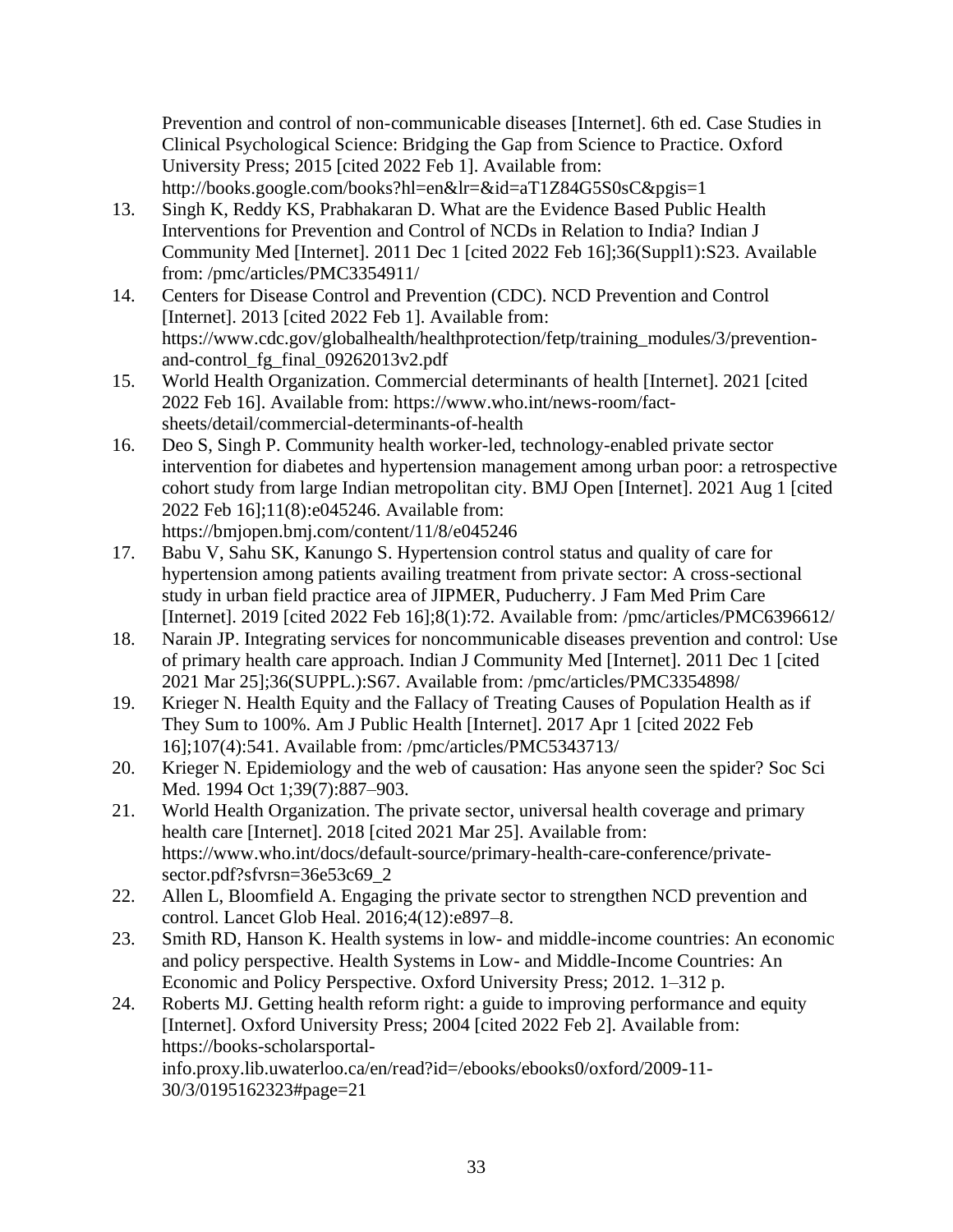- 25. Hawkes S, Buse K, Kapilashrami A. Gender blind? An analysis of global public-private partnerships for health. Global Health. 2017;13(1):1–11.
- 26. Magnusson RS. Framework legislation for noncommunicable diseases: And for the Sustainable Development Goals? BMJ Glob Heal. 2017;2(3):1–7.
- 27. Moodie R, Stuckler D, Monteiro C, Sheron N, Neal B, Thamarangsi T, et al. Profits and pandemics: Prevention of harmful effects of tobacco, alcohol, and ultra-processed food and drink industries. Lancet [Internet]. 2013;381(9867):670–9. Available from: http://dx.doi.org/10.1016/S0140-6736(12)62089-3
- 28. Sambo LG, Kirigia JM. Africa's health: could the private sector accelerate the progress towards health MDGs? Int Arch Med [Internet]. 2011;4(1):39. Available from: https://pubmed.ncbi.nlm.nih.gov/22118626/
- 29. Singh Thakur J, Nangia R, Singh S. Progress and challenges in achieving noncommunicable diseases targets for the sustainable development goals. FASEB BioAdvances [Internet]. 2021 Aug 1 [cited 2022 Apr 26];3(8):563. Available from: /pmc/articles/PMC8332469/
- 30. Gortmaker SL, Swinburn BA, Levy D, Carter R, Mabry PL, Finegood DT, et al. Changing the future of obesity: Science, policy, and action. Lancet [Internet]. 2011;378(9793):838– 47. Available from: http://dx.doi.org/10.1016/S0140-6736(11)60815-5
- 31. World Health Organization. WHO GLOBAL COORDINATION MECHANISM ON THE PREVENTION AND CONTROL OF NONCOMMUNICABLE DISEASES [Internet]. 2018 [cited 2022 Feb 3]. Available from: http://apps.who.int/bookorders.
- 32. World Health Organization. WHO global coordination mechanism on the prevention and control of noncommunicable diseases Working Group on how to realize governments' commitments to engage with the private sector for the prevention and control of NCDs [Internet]. 2015 [cited 2022 Feb 4]. Available from: https://www.who.int/nmh/ncdcoordination-mechanism/Discussionpaper-WorkingGroup3-1.pdf
- 33. Civil Society Engagement Mechanism for UHC2030. " LEAVING NO ONE BEHIND" DELIVERING ON THE PROMISE OF HEALTH FOR ALL [Internet]. 2019 [cited 2022 Feb 4]. Available from:

https://sustainabledevelopment.un.org/post2015/transformingourworld

34. Labonté R, Schrecker T. Globalization and social determinants of health: Introduction and methodological background (part 1 of 3). Global Health [Internet]. 2007 Jun 19 [cited 2022 Feb 16];3(1):1–10. Available from:

https://globalizationandhealth.biomedcentral.com/articles/10.1186/1744-8603-3-5

- 35. Spiegel JM, Labonte R, Ostry AS. Understanding "globalization" as a determinant of health determinants: a critical perspective. Int J Occup Environ Health [Internet]. 2004 [cited 2022 Feb 16];10(4):360–7. Available from: https://pubmed.ncbi.nlm.nih.gov/15702749/
- 36. World Health Organization. Set Of Recommendations On The Marketing Of Foods And Non-Alcoholic Beverages To Children [Internet]. 2010 [cited 2022 Feb 6]. Available from:

http://apps.who.int/iris/bitstream/handle/10665/44416/9789241500210\_eng.pdf?sequence  $=1$ 

37. Zablith N, Diaconu K, Naja F, El Koussa M, Loffreda G, Bou-Orm I, et al. Dynamics of non-communicable disease prevention, diagnosis and control in Lebanon, a fragile setting. Confl Health [Internet]. 2021 Dec 1 [cited 2022 Feb 8];15(1):1–13. Available from: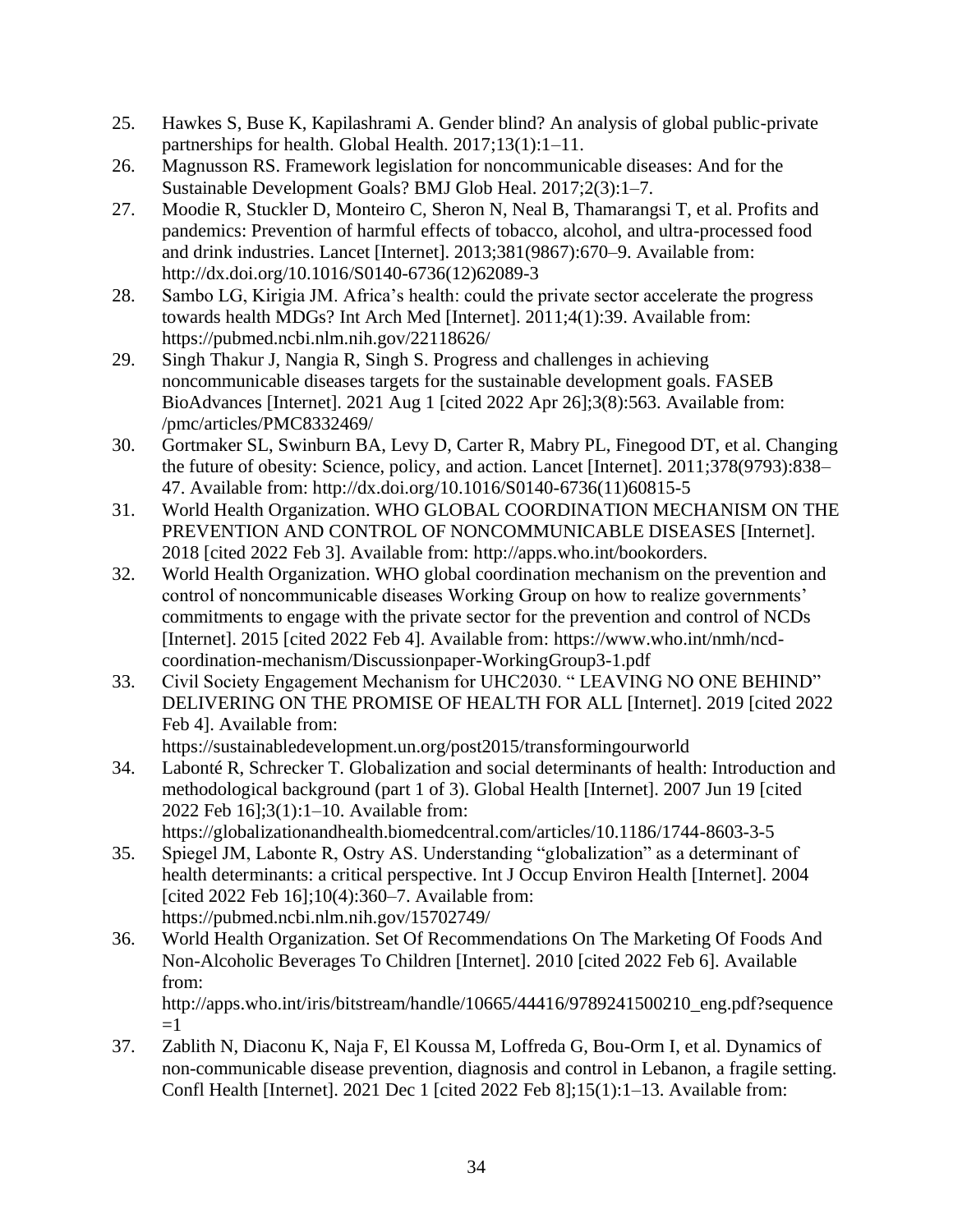https://conflictandhealth.biomedcentral.com/articles/10.1186/s13031-020-00337-2

- 38. Piot P, Caldwell A, Lamptey P, Nyrirenda M, Mehra S, Cahill K, et al. Addressing the growing burden of non–communicable disease by leveraging lessons from infectious disease management. J Glob Health [Internet]. 2016 [cited 2022 Feb 8];6(1). Available from: /pmc/articles/PMC4766788/
- 39. Ramchandani R, Kurzawa Z, Nemarich C. ZAMBIA PRIVATE HEALTH SECTOR ASSESSMENT: SRH & HIV - FINAL REPORT [Internet]. 2019 [cited 2022 Feb 23]. Available from: https://pdf.usaid.gov/pdf\_docs/PA00W73P.pdf
- 40. Godin K, Stapleton J, Kirkpatrick SI, Hanning RM, Leatherdale ST. Applying systematic review search methods to the grey literature: A case study examining guidelines for school-based breakfast programs in Canada. Syst Rev [Internet]. 2015 Oct 22 [cited 2021 Apr 21];4(1):138. Available from:
- http://www.systematicreviewsjournal.com/content/4/1/138 41. Carroll C, Booth A, Leaviss J, Rick J. "Best fit" framework synthesis: Refining the
- method. BMC Med Res Methodol. 2013;13(1).
- 42. Hawker S, Payne S, Kerr C, Hardey M, Powell J. Appraising the evidence: Reviewing disparate data systematically. Qual Health Res [Internet]. 2002 [cited 2021 Jan 12];12(9):1284–99. Available from: https://pubmed.ncbi.nlm.nih.gov/12448672/
- 43. Willis CD, Greene JK, Abramowicz A, Riley BL. Strengthening the evidence and action on multi-sectoral partnerships in public health: an action research initiative. Heal Promot Chronic Dis Prev Canada [Internet]. 2016 Jun;36(6):101–11. Available from: https://www.canada.ca/en/public-health/services/reports-publications/health-promotionchronic-disease-prevention-canada-research-policy-practice/vol-36-no-6- 2016/strengthening-evidence-action-multi-sectoral-partnerships-public-health-actionresearch-initi
- 44. Buse K, Tanaka S, Hawkes S. Healthy people and healthy profits? Elaborating a conceptual framework for governing the commercial determinants of non-communicable diseases and identifying options for reducing risk exposure. Global Health. 2017;13(1):1– 12.
- 45. Kraak VI, Story M. Guiding principles and a decision-making framework for stakeholders pursuing healthy food environments. Health Aff. 2015;34(11):1972–8.
- 46. Mercer T, Gardner A, Andama B, Chesoli C, Christoffersen-Deb A, Dick J, et al. Leveraging the power of partnerships: Spreading the vision for a population health care delivery model in western Kenya. Global Health. 2018;14(1):1–11.
- 47. Stevenson MA. The relevance of the public–private partnership paradigm to the prevention of diet-associated non-communicable diseases in wealthy countries. Glob Public Health [Internet]. 2015;10(8):930–46. Available from: http://dx.doi.org/10.1080/17441692.2015.1012528
- 48. Subramaniam K. Public private partnerships delivering smart health to combat the Tsunami of noncommunicable diseases. Stud Health Technol Inform. 2020;272:374–8.
- 49. Willis C, Greene J, Riley B. Understanding and improving multi-sectoral partnerships for chronic disease prevention: Blending conceptual and practical insights. Evid Policy. 2017;13(4):623–45.
- 50. Bissell K, Perrin C, Beran D. Access to essential medicines to treat chronic respiratory disease in low-income countries. Int J Tuberc Lung Dis. 2016;20(6):717–28.
- 51. Mondal S, Van Belle S. India's NCD strategy in the SDG era: are there early signs of a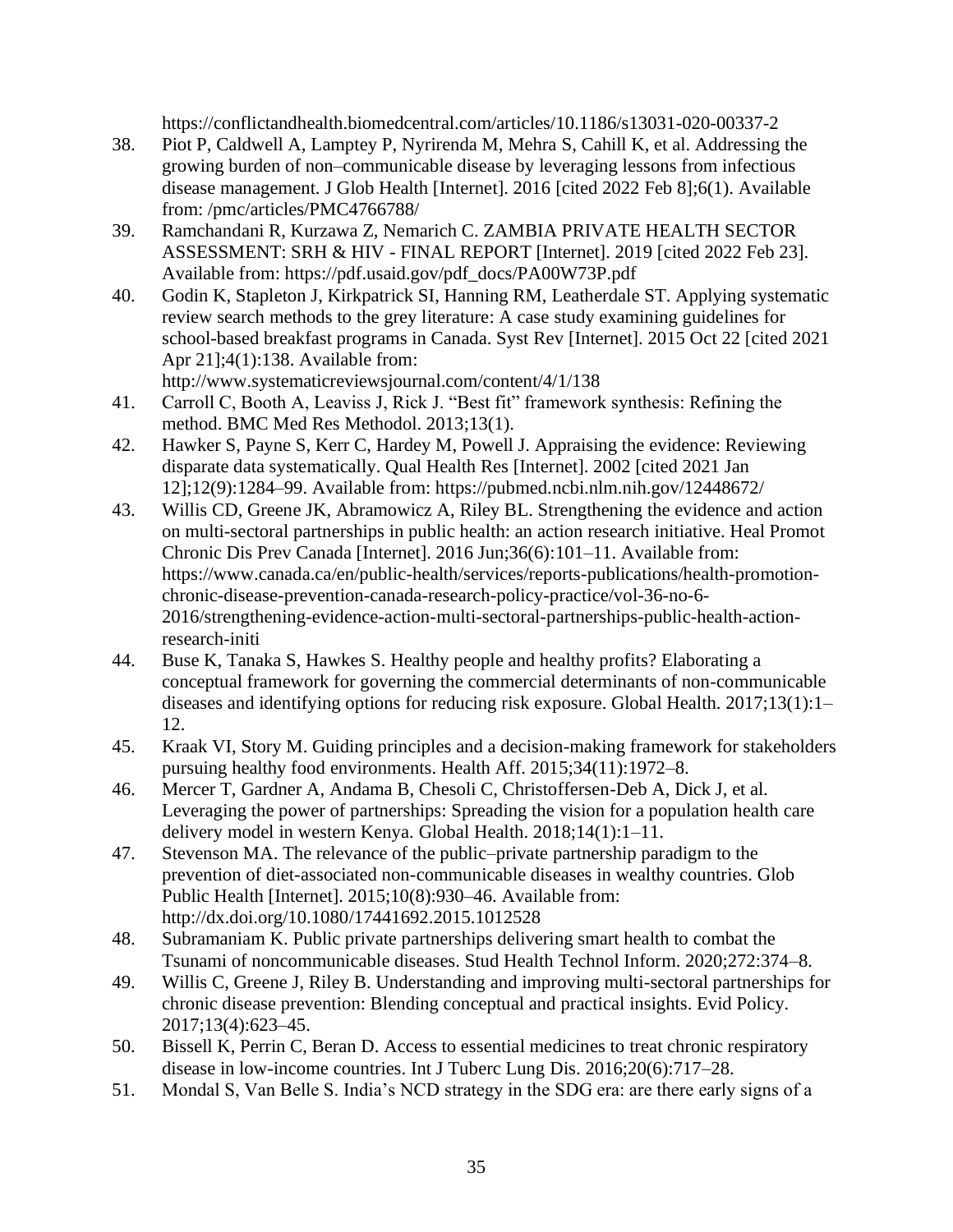paradigm shift? Global Health. 2018;14(1):39.

- 52. Nishtar S. Prevention of non-communicable diseases in Pakistan: An integrated partnership-based model. Heal Res Policy Syst. 2004;2:1–5.
- 53. Pastakia SD, Tran DN, Manji I, Schellhase E, Karwa R, Miller ML, et al. Framework and case study for establishing impactful global health programs through academia biopharmaceutical industry partnerships. Res Soc Adm Pharm [Internet]. 2020;16(11):1519–25. Available from: https://doi.org/10.1016/j.sapharm.2020.07.018
- 54. van de Vijver S, Oti S, Tervaert TC, Hankins C, Kyobutungi C, Gomez GB, et al. Introducing a model of cardiovascular prevention in Nairobi's slums by integrating a public health and private-sector approach: the SCALE-UP study. Glob Health Action. 2013;6:22510.
- 55. NCD Alliance. Addressing NCD Co-Morbidities: Shared Opportunities for Action [Internet]. 2016 [cited 2021 Apr 20]. Available from: https://ncdalliance.org/sites/default/files/resource\_files/Brochure\_Osteoporosis%26NCDs \_WEB.pdf
- 56. United Nations Development Programme. Barriers and the Opportunities at the Base of the Pyramid - The Role of the Private Sector in Inclusive Development [Internet]. 2014 [cited 2021 Apr 28]. Available from:

https://www.undp.org/content/undp/en/home/librarypage/povertyreduction/private\_sector/barriers-and-the-opportunities-at-the-base-of-the-pyramid---the-.html

- 57. Romdhane H Ben, Tlili F, Skhiri A, Zaman S, Phillimore P. Health system challenges of NCDs in Tunisia. Int J Public Health [Internet]. 2015 Jan 16;60(S1):39–46. Available from: http://link.springer.com/10.1007/s00038-014-0616-0
- 58. Weinkle J, Feinstein KW, Kanel K. Analysis & commentary: Partnering private primary care practices with federally qualified health centers in the care of complex patients. Health Aff. 2010;29(6):1211–3.
- 59. Bonu S, Gutierrez LC, Borghis A, Roche FC. Transformational trends confounding the South Asian health systems. Health Policy (New York) [Internet]. 2009 May;90(2– 3):230–8. Available from: https://www.sciencedirect.com/science/article/pii/S0168851008002261?casa\_token=ROd hP5 rTv8AAAAA:lhCWM0\_yCPJwAHDbpl4lFBOZekpsUHJOGKJuMmyOT7TbtH1hd8BtN

vG1kOAZbk3tEFeld40WNw0 60. García-Goñi M, Fouda A, Calder R V., Paolucci F. A new funding model for a chronic-

- care focused healthcare system in Australia. Heal Policy Technol [Internet]. 2018 [cited 2021 Apr 26];7(3):293–301. Available from: https://www.sciencedirect.com/science/article/pii/S2211883718301564?casa\_token=e1mCj20Nm8AAAAA:IpMuF5SQn8H8K4Jw5NmQCNfjXUtjUXw8KkDsGi\_PUZsXHgT UhMaFYh\_XoJRIrZm5-2ybTZlbkjU
- 61. Goroff M, Reich MR. Partnerships to provide care and medicine for chronic diseases: A model for emerging markets. Health Aff. 2010;29(12):2206–13.
- 62. Motaghi M, Riahi L, Asl IM, Akbari H. Comparative Study on Health Management for Chronic Patients and Design of a Health Management Model for Iran. J Acad Res Med.  $2017;7(1):1-6.$
- 63. Lohse N, Ersbøll C, Kingo L. Taking on the challenge of noncommunicable diseases: We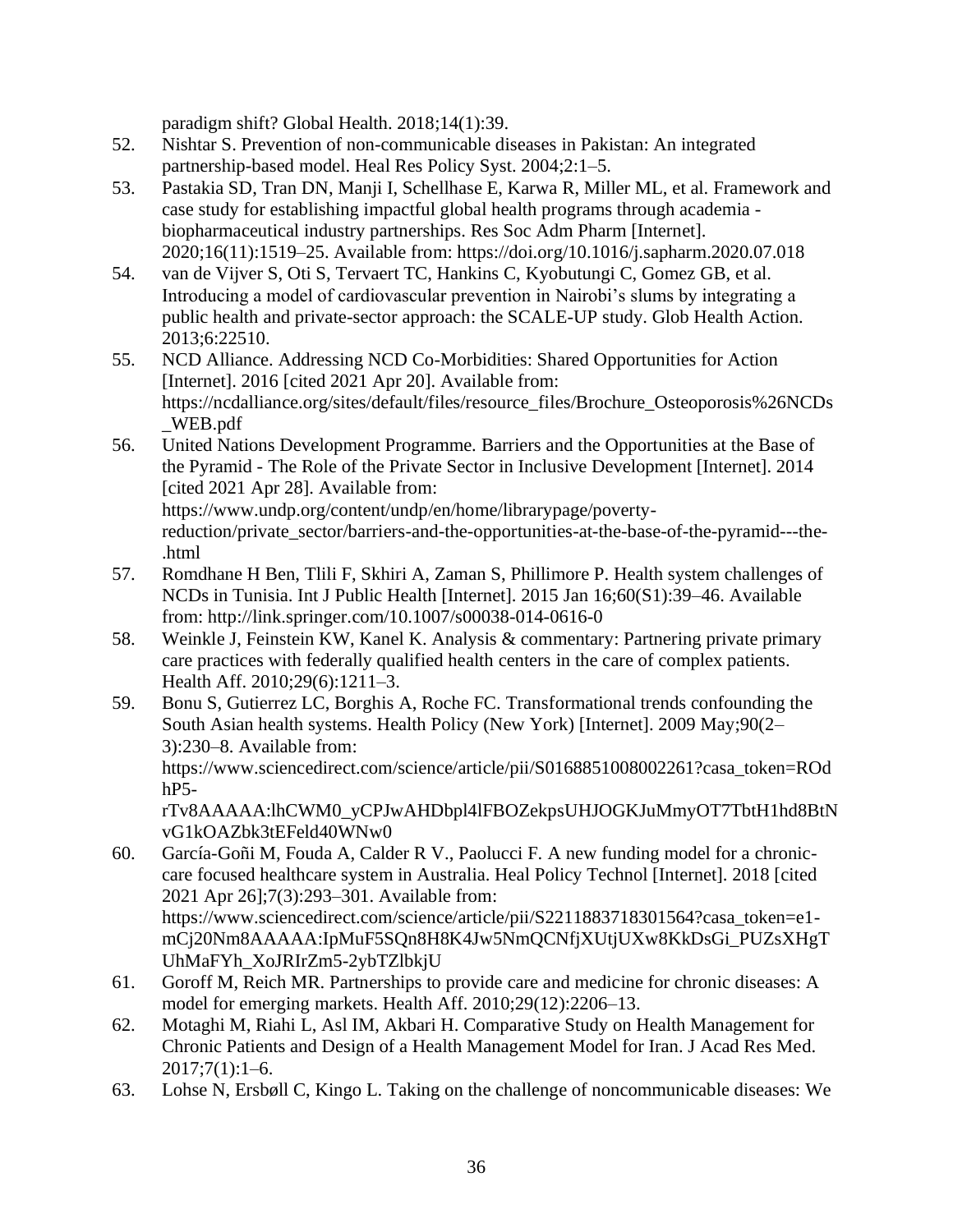all hold a piece of the puzzle. Int J Gynecol Obstet [Internet]. 2011;115(SUPPL. 1):S52–4. Available from: http://dx.doi.org/10.1016/S0020-7292(11)60016-7

- 64. Knai C, Petticrew M, Mays N, Capewell S, Cassidy R, Cummins S, et al. Systems Thinking as a Framework for Analyzing Commercial Determinants of Health. Milbank Q. 2018;96(3):472–98.
- 65. Ali MK, Rabadán-diehl C, Flanigan J, Blanchard C, Narayan KMV, Engelgau M. Systems and capacity to address noncommunicable diseases in low- and middle-income countries. 2013;5(181):1–5.
- 66. World Health Organization. 25 Questions & Answers on Health & Human Rights [Internet]. 2002 [cited 2021 Apr 19]. Available from: https://www.who.int/hhr/information/25 Questions and Answers on Health and Human Rights.pdf
- 67. Hogerzeil H V, Liberman J, Wirtz VJ, Kishore SP, Selvaraj S, Kiddell-Monroe R, et al. Series Non-Communicable Diseases 5 Promotion of access to essential medicines for noncommunicable diseases: practical implications of the UN political declaration. 2013 [cited 2021 Apr 20]; Available from: http://dx.doi.org/10.1016/S0140-6736
- 68. International Federation of Pharmaceutical Manufacturers & Associations. Framework for action for the prevention and control of non-communicable diseases - IFPMA [Internet]. 2015 [cited 2021 May 14]. Available from: https://www.ifpma.org/resourcecentre/framework-for-action-for-the-prevention-and-control-of-non-communicablediseases/
- 69. Government of Kenya: Department of Non-Communicable Diseases Ministry of Health. National Strategic Plan for Prevention and Control of NCDs 2020/21-2025/26 [Internet]. 2021 [cited 2022 Apr 9]. Available from: https://www.health.go.ke/wpcontent/uploads/2021/07/Kenya-Non-Communicable-Disease-NCD-Strategic-Plan-2021- 2025.pdf
- 70. Onyango EM, Onyango BM. The Rise of Noncommunicable Diseases in Kenya: An Examination of the Time Trends and Contribution of the Changes in Diet and Physical Inactivity. J Epidemiol Glob Health [Internet]. 2018 [cited 2022 Apr 9];8(1–2):1. Available from: /pmc/articles/PMC7325816/
- 71. Kraef C, Juma PA, Mucumbitsi J, Ramaiya K, Ndikumwenayo F, Kallestrup P, et al. Fighting non-communicable diseases in East Africa: assessing progress and identifying the next steps. BMJ Glob Heal [Internet]. 2020 Nov 1 [cited 2022 Apr 9];5(11):e003325. Available from: https://gh.bmj.com/content/5/11/e003325
- 72. Maritzon J. How Ilara Health found a way to sell healthcare devices to informal clinics in Kenya [Internet]. 2020 [cited 2022 Apr 5]. Available from: https://www.howwemadeitinafrica.com/how-ilara-health-found-a-way-to-sell-healthcaredevices-to-informal-clinics-in-kenya/66841/
- 73. Ilara Health. What You Should Know About Ilara Health [Internet]. 2021 [cited 2022 Apr 8]. Available from: https://www.ilarahealth.com/2021/11/29/what-you-should-knowabout-ilara-health/
- 74. Wamda. Global Ventures invests in Kenya's Ilara Health [Internet]. 2020 [cited 2022 Apr 5]. Available from: https://www.wamda.com/2020/12/global-ventures-invests-kenyasilara-health
- 75. Ilara Health. Why You Should Partner With Ilara Health [Internet]. 2021 [cited 2022 Apr 27]. Available from: https://www.ilarahealth.com/2021/11/08/why-you-should-partner-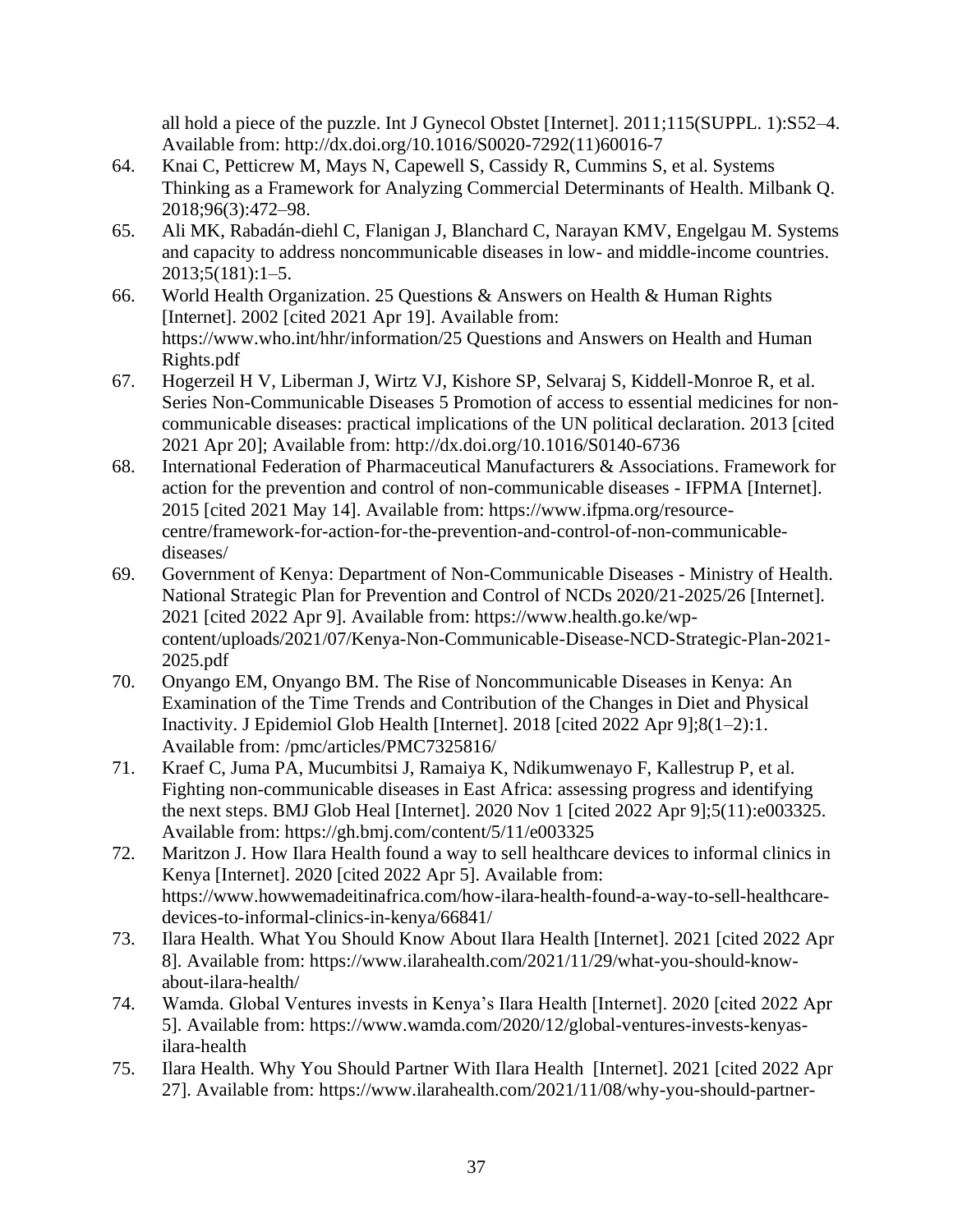with-ilara-health/

- 76. Ilara Health. Why Your Facility Should Have Ilara Health Diagnostic Devices [Internet]. 2021 [cited 2022 Apr 8]. Available from: https://www.ilarahealth.com/2021/11/19/whyyour-facility-should-have-ilara-health-diagnostic-devices/
- 77. Jackson T. Kenyan startup Ilara Health raises \$735k seed funding round [Internet]. 2019 [cited 2022 Apr 8]. Available from: https://disrupt-africa.com/2019/08/08/kenyan-startupilara-health-raises-735k-seed-funding-round/
- 78. World Health Organization. Comprehensive Mental Health Action Plan 2013-2030. 2021.
- 79. Reinert M, Fritze D, Nguyen T. The State of Mental Health in America 2022 [Internet]. 2021 [cited 2022 Apr 10]. Available from: https://mhanational.org/sites/default/files/2022 State of Mental Health in America.pdf?eType=ActivityDefinitionInstance&eId=a7a571c8-7fac-4660-b06dff88af5c2bec
- 80. World Health Organization. COVID-19 pandemic triggers 25% increase in prevalence of anxiety and depression worldwide [Internet]. 2022 [cited 2022 Apr 10]. Available from: https://www.who.int/news/item/02-03-2022-covid-19-pandemic-triggers-25-increase-inprevalence-of-anxiety-and-depression-worldwide
- 81. Lieneck C, Bosworth M, Weaver E, Heinemann K, Patel J. Protective and Non-Protective Factors of Mental Health Distress in the United States during the COVID-19 Pandemic: A Systematic Review. Medicina (B Aires) [Internet]. 2021 Dec 1 [cited 2022 Apr 27];57(12). Available from: /pmc/articles/PMC8708293/
- 82. World Health Organization. WHO report highlights global shortfall in investment in mental health [Internet]. 2021 [cited 2022 Apr 10]. Available from: https://www.who.int/news/item/08-10-2021-who-report-highlights-global-shortfall-ininvestment-in-mental-health
- 83. Financial News Media. Psychedelic Drugs Market Size Is Projected To Reach \$10.75 Billion By 2027 [Internet]. [cited 2022 Apr 10]. Available from: https://www.prnewswire.com/news-releases/psychedelic-drugs-market-size-is-projectedto-reach-10-75-billion-by-2027--301273405.html
- 84. Multidisciplinary Association for Psychedelic Studies (MAPS). Phase 3 Trial Program: MDMA-Assisted Therapy for PTSD - Multidisciplinary Association for Psychedelic Studies - MAPS [Internet]. 2022 [cited 2022 Apr 27]. Available from: https://maps.org/mdma/ptsd/phase3/
- 85. Johns Hopkins Medicine. Psychedelic Treatment with Psilocybin Relieves Major Depression, Study Shows [Internet]. 2020 [cited 2022 Apr 27]. Available from: https://www.hopkinsmedicine.org/news/newsroom/news-releases/psychedelic-treatmentwith-psilocybin-relieves-major-depression-study-shows
- 86. Delix Therapeutics. Delix Therapeutics Co-Founder Publishes Groundbreaking Study Demonstrating Therapeutic Potential for a Psychedelic Analog -- Without Hallucinogenic Effects [Internet]. 2021 [cited 2022 Apr 9]. Available from: https://www.delixtherapeutics.com/news/olson-may-2021-cell-publication-news
- 87. Delix Therapeutics. Delix Therapeutics Closes \$30 Million Convertible Note Financing, Enters \$10 Million Strategic Credit Facility Option in Partnership with Comerica Bank [Internet]. 2022 [cited 2022 Apr 9]. Available from: https://www.prnewswire.com/newsreleases/delix-therapeutics-closes-30-million-convertible-note-financing-enters-10 million-strategic-credit-facility-option-in-partnership-with-comerica-bank-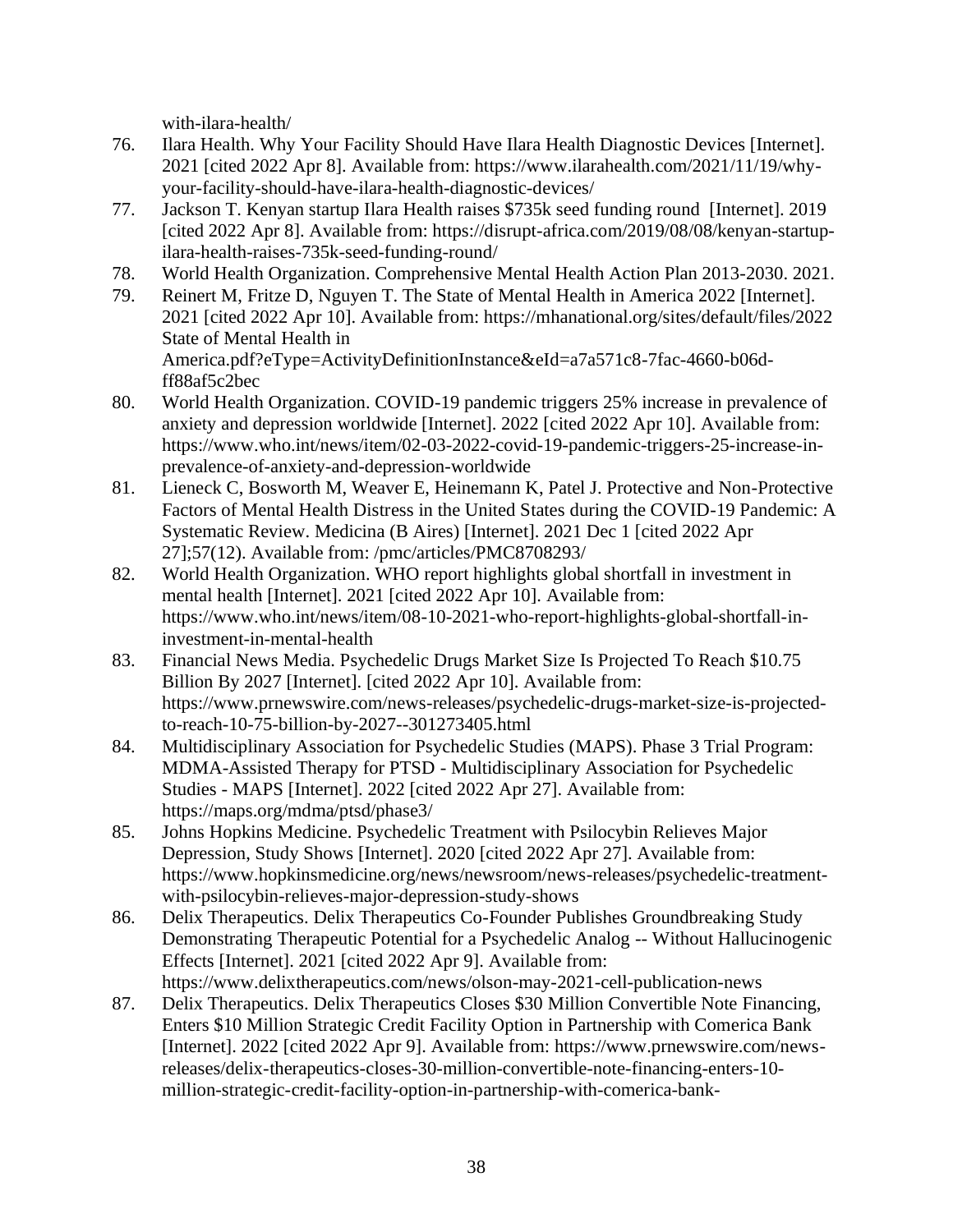301455628.html

- 88. Yakowicz W. Delix Therapeutics Pursues A Psychedelic-Inspired Medicine Without The Trip [Internet]. 2021 [cited 2022 Apr 9]. Available from: https://www.forbes.com/sites/willyakowicz/2021/10/01/delix-therapeutics-pursues-apsychedelic-inspired-medicine-without-the-trip/?sh=4794a61a1030
- 89. Delix Therapeutics. Delix Therapeutics Named One of Fierce Biotech's "Fierce 15" Companies of 2021 [Internet]. 2021 [cited 2022 Apr 9]. Available from: https://www.globenewswire.com/news-release/2021/10/04/2307779/0/en/Delix-Therapeutics-Named-One-of-Fierce-Biotech-s-Fierce-15-Companies-of-2021.html
- 90. Toronto Life. The newfound impact of psychedelics on mental health treatment [Internet]. 2022 [cited 2022 Apr 5]. Available from: https://torontolife.com/city/field-trip-healthpsychedelic-psychotherapy/
- 91. Demaio AR, Nielsen KK, Tersbøl BP, Kallestrup P, Meyrowitsch DW. Primary Health Care: a strategic framework for the prevention and control of chronic non-communicable disease. Glob Health Action [Internet]. 2014 Dec 4 [cited 2021 Apr 28];7(1):24504. Available from: https://www.tandfonline.com/doi/full/10.3402/gha.v7.24504
- 92. Maher D, Harries AD, Zachariah R, Enarson D. A global framework for action to improve the primary care response to chronic non-communicable diseases: A solution to a neglected problem. BMC Public Health [Internet]. 2009 Dec 22 [cited 2021 Apr 28];9(1):355. Available from:

https://bmcpublichealth.biomedcentral.com/articles/10.1186/1471-2458-9-355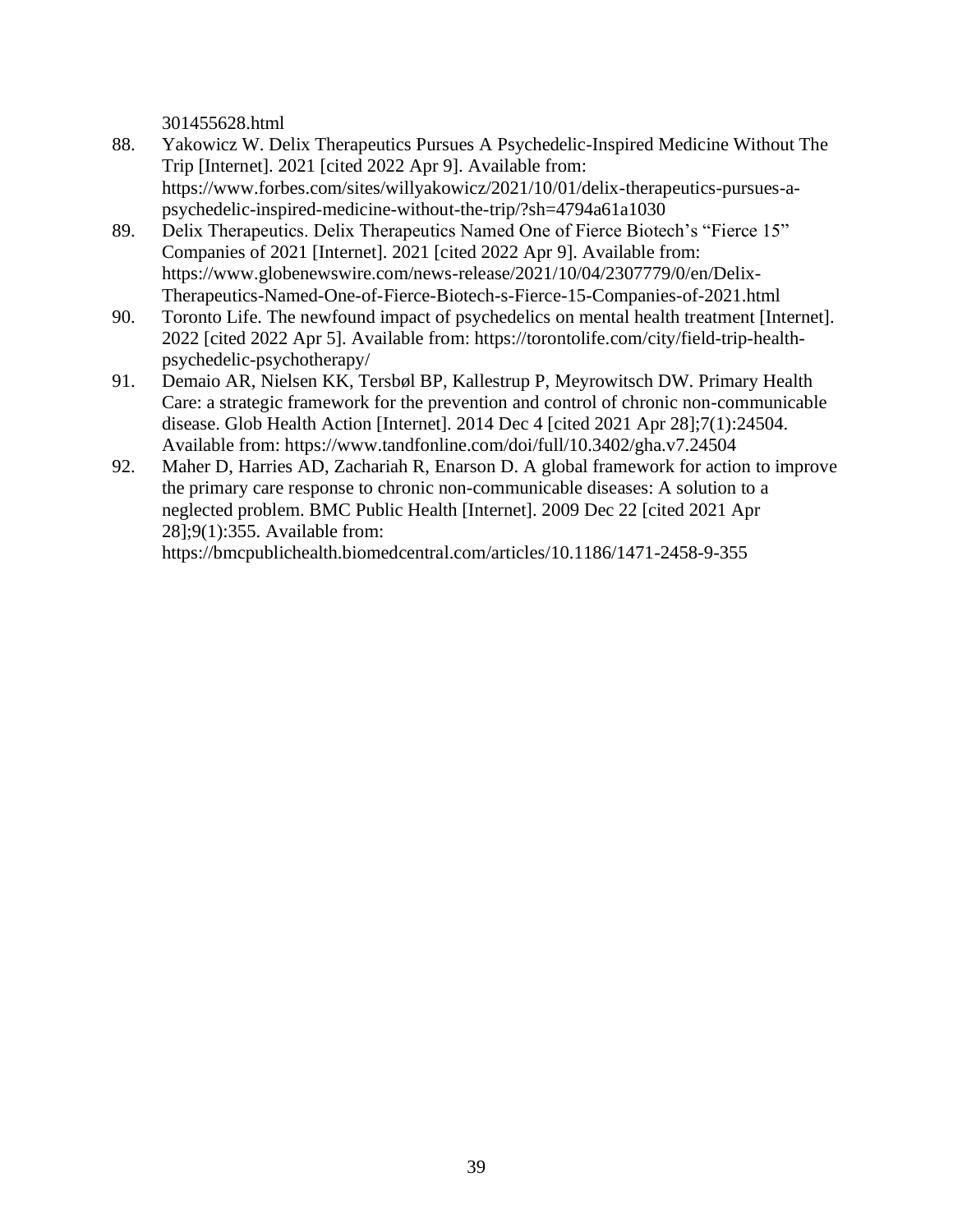## **Appendices**

Appendix A: Syntax for Database Searches

Appendix B: Data Extraction Form

Appendix C: Descriptive Thematic Table

Appendix D: Summarized Thematic Table

Appendix E: Quality Assessment Table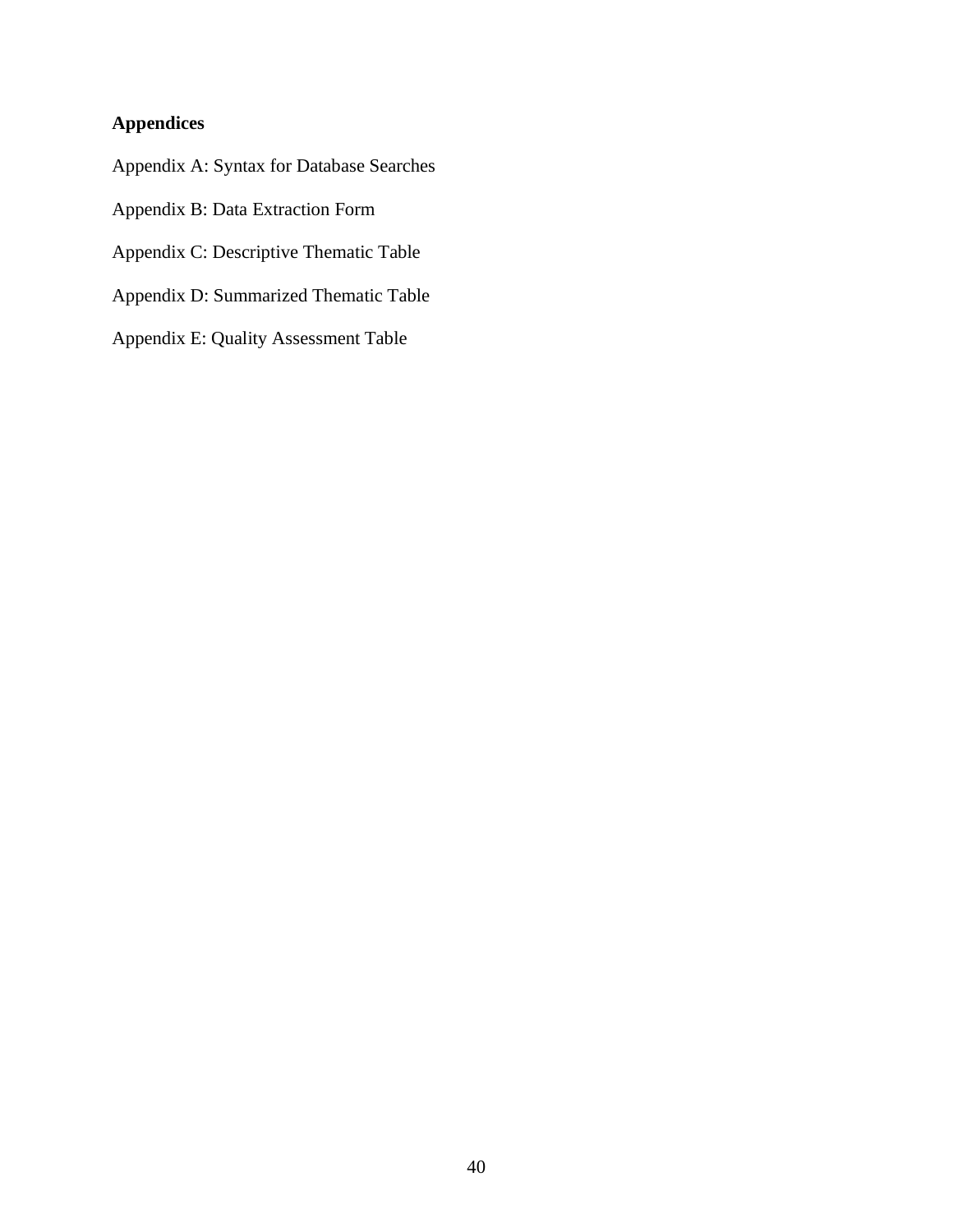#### **Appendix A: Syntax for Database Searches**

## **Syntax for PubMed Search**

(("Private sector" [MeSH] OR "Private sector"[tw] OR "Private sectors"[tw] OR "Privatesector"[tw] OR "Private enterprise" [tw] OR "Private health sector"[tw]) AND ("Chronic disease"[MeSH] OR "Noncommunicable diseases"[MeSH] OR "Chronic disease"[tw] OR "Chronic diseases"[tw] OR "NCD"[tw] OR "NCDs"[tw] OR "Noncommunicable disease"[tw] OR "Noncommunicable diseases"[tw] OR "Non-communicable disease"[tw] OR "Noncommunicable diseases"[tw]) AND ("Model\*"[tw] OR "Theor\*"[tw] OR "framework\*"[tw] OR "Concept\*"[tw] OR "Component\*"[tw])

## **Syntax for EMBASE Search**

('private sector' /exp OR 'private sector':ti,ab,kw OR 'private sectors':ti,ab,kw OR 'privatesector':ti,ab,kw OR 'private health sector':ti,ab,kw) AND ('Chronic disease' /exp OR 'Noncommunicable disease' /exp OR 'Chronic disease':ti,ab,kw OR 'Chronic diseases':ti,ab,kw OR 'NCD':ti,ab,kw OR 'NCDs':ti,ab,kw OR 'Noncommunicable disease':ti,ab,kw OR 'Noncommunicable diseases':ti,ab,kw OR 'Non-communicable disease':ti,ab,kw OR 'Noncommunicable diseases':ti,ab,kw) AND ('Disease management' /exp OR 'Patient care' /exp OR 'Health care delivery' /exp OR 'Health service' /exp OR 'Management':ti,ab,kw OR 'control':ti,ab,kw OR 'Role':ti,ab,kw OR 'Healthcare':ti,ab,kw OR 'Health care':ti,ab,kw OR 'Health system':ti,ab,kw OR 'Health systems':ti,ab,kw OR 'Health provider':ti,ab,kw OR 'Health providers':ti,ab,kw OR 'Health practitioner':ti,ab,kw OR 'Health practitioners':ti,ab,kw OR 'Medical care':ti,ab,kw OR 'Health clinic':ti,ab,kw OR 'Health industry':ti,ab,kw OR 'Health service':ti,ab,kw OR 'Health services':ti,ab,kw) AND ('conceptual framework'/exp OR 'Model':ti,ab,kw OR 'Theory':ti,ab,kw OR 'Framework':ti,ab,kw OR 'Concept':ti,ab,kw OR 'Concepts':ti,ab,kw OR 'Component':ti,ab,kw OR 'Components':ti,ab,kw)

## **Syntax for Cochrane Search**

((exp "Private sector"[MeSH]) OR (private sector\* OR private-sector\* OR private enterprise\* OR private health sector\*):ti,ab,kw) AND ((exp "Chronic Disease"[MeSH]) OR (chronic disease\* OR noncommunicable disease\* OR non-communicable disease\* OR NCD\*):ti,ab,kw) AND ((framework\* OR model\* OR their\* OR concept\* OR component\*):ti,ab,kw)

## **Syntax for Web of Science Search**

TS=(private sector\$ OR private-sector\$ OR private enterprise\$ OR private health sector\$) AND TS=(chronic disease\$ OR noncommunicable disease\$ OR non-communicable disease\$ OR NCD\$) AND TS=(model\$ OR theory OR theories OR framework\$ OR concept\$ OR component\$)

#### **Syntax for Business Source Premier Search**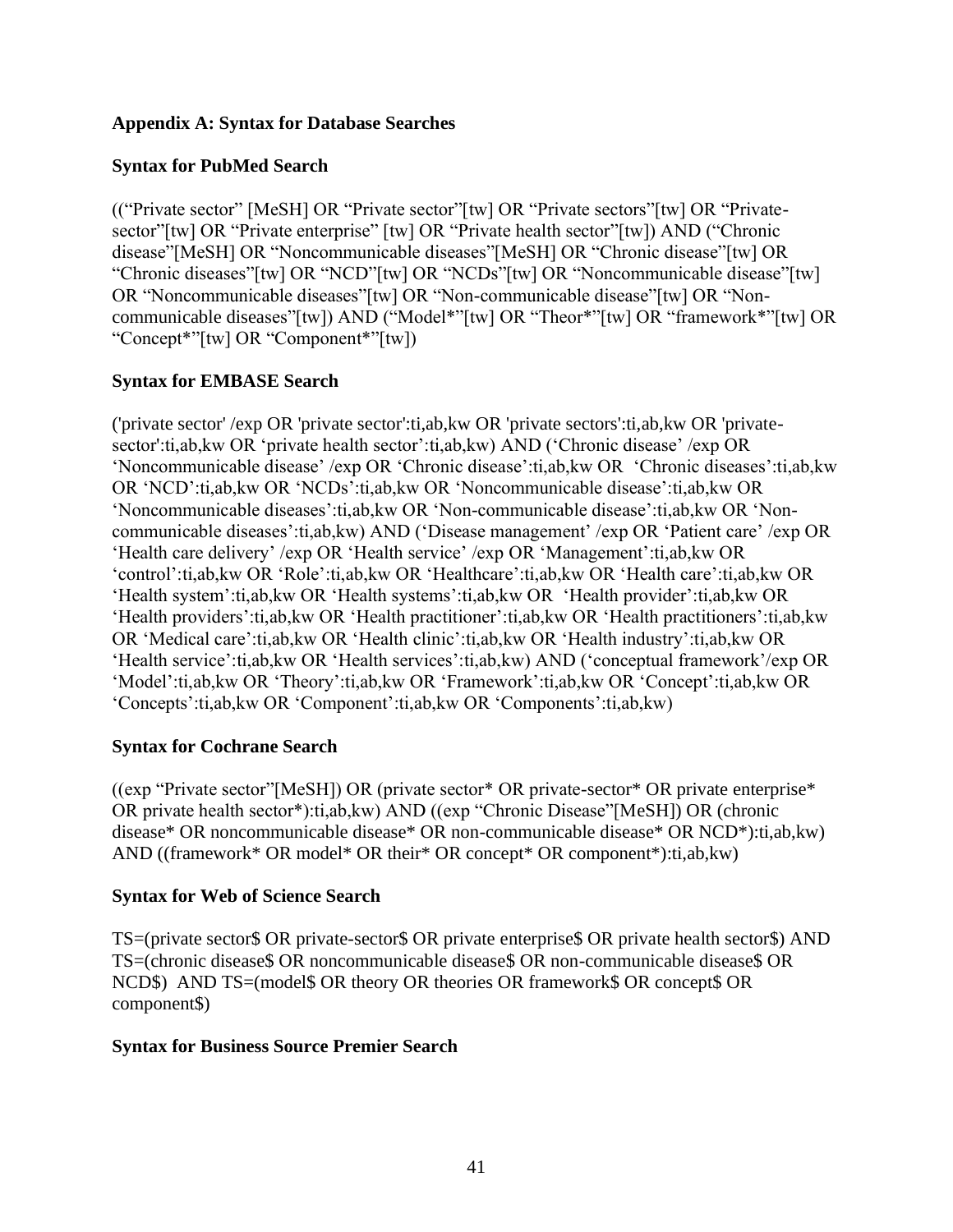(TI ( framework\* OR model\* OR theory OR theories OR concept\* OR component\* ) OR AB ( framework\* OR model\* OR theory OR theories OR concept\* OR component\* ) OR KW ( framework\* OR model\* OR theory OR theories OR concept\* OR component\* ) ) AND (SU chronic disease OR SU noncommunicable diseases OR SU non-communicable diseases OR TI ( chronic disease\* OR noncommunicable disease\* OR non-communicable disease\* OR NCD\* ) OR AB ( chronic disease\* OR noncommunicable disease\* OR non-communicable disease\* OR NCD\* ) OR KW ( chronic disease\* OR noncommunicable disease\* OR non-communicable disease\* OR NCD\* ) ) AND (SU private sector OR AB ( private sector\* OR private-sector\* OR private enterprise\* OR private health sector ) OR KW ( private sector\* OR private-sector\* OR private enterprise\* OR private health sector ) OR TI ( private sector\* OR private-sector\* OR private enterprise\* OR private health sector )

#### **Syntax for Proquest/ABI Inform Search**

(MAINSUBJECT(Private sector) OR noft("private")) AND (MAINSUBJECT(chronic disease OR noncommunicable diseases) OR noft("chronic disease\*" OR "noncommunicable disease\*" OR "non-communicable disease\*" OR "NCD\*")) AND (noft("framework\*" OR "model\*" OR "theor\*" OR "concept\*" OR "component\*"))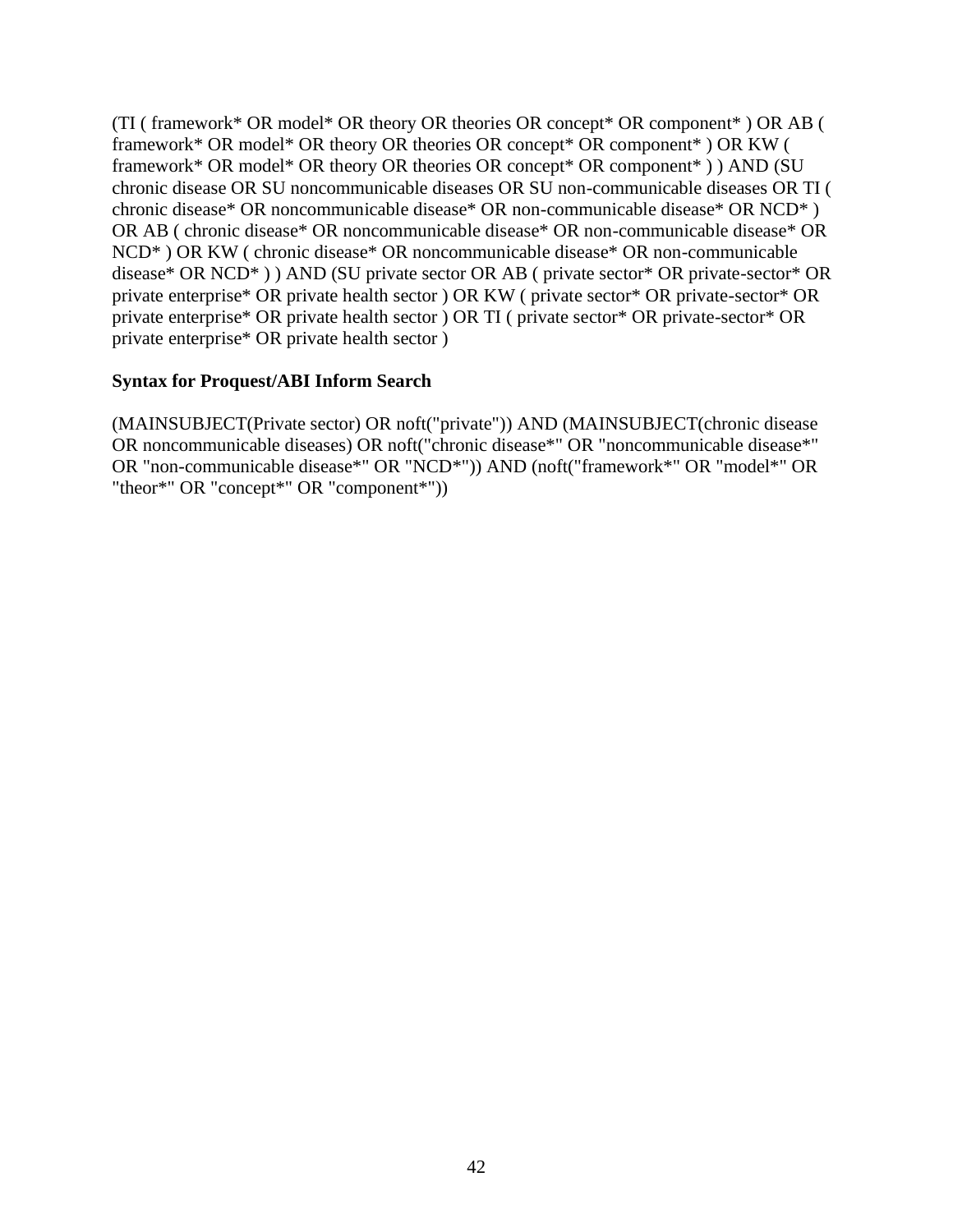## **Appendix B: Data Extraction Form**

| <b>Main Category</b>       | Subcategory                            | <b>Description</b>                                                                                                                        |  |  |
|----------------------------|----------------------------------------|-------------------------------------------------------------------------------------------------------------------------------------------|--|--|
| <b>Basic information:</b>  | Author                                 |                                                                                                                                           |  |  |
|                            | Title                                  |                                                                                                                                           |  |  |
|                            | Journal                                |                                                                                                                                           |  |  |
|                            | Funder(s)                              |                                                                                                                                           |  |  |
|                            | <b>Year of Publication</b>             |                                                                                                                                           |  |  |
| Context &<br>participants: | Participants                           | Characteristics of the participants                                                                                                       |  |  |
|                            | Context                                | Context in which the study was<br>embedded (i.e., where issue of<br>interest emerged, setting of study<br>sites, etc.)                    |  |  |
| Study focus &<br>methods   | Aim/objectives                         |                                                                                                                                           |  |  |
|                            | Research questions                     |                                                                                                                                           |  |  |
|                            | Study design                           | Methods used by the study (for<br>qualitative studies, for example,<br>interview, focus groups, observations,<br>document analysis, etc.) |  |  |
|                            | Sampling approach                      | The way the sample was selected, size<br>of sample, etc.                                                                                  |  |  |
|                            | Data collection methods                |                                                                                                                                           |  |  |
|                            | Data analysis approach                 |                                                                                                                                           |  |  |
|                            | Theoretical model (if<br>applicable)   |                                                                                                                                           |  |  |
| <b>Findings:</b>           | Example of PPPs                        |                                                                                                                                           |  |  |
|                            | Roles of PPPs                          |                                                                                                                                           |  |  |
|                            | Additional findings (if<br>applicable) |                                                                                                                                           |  |  |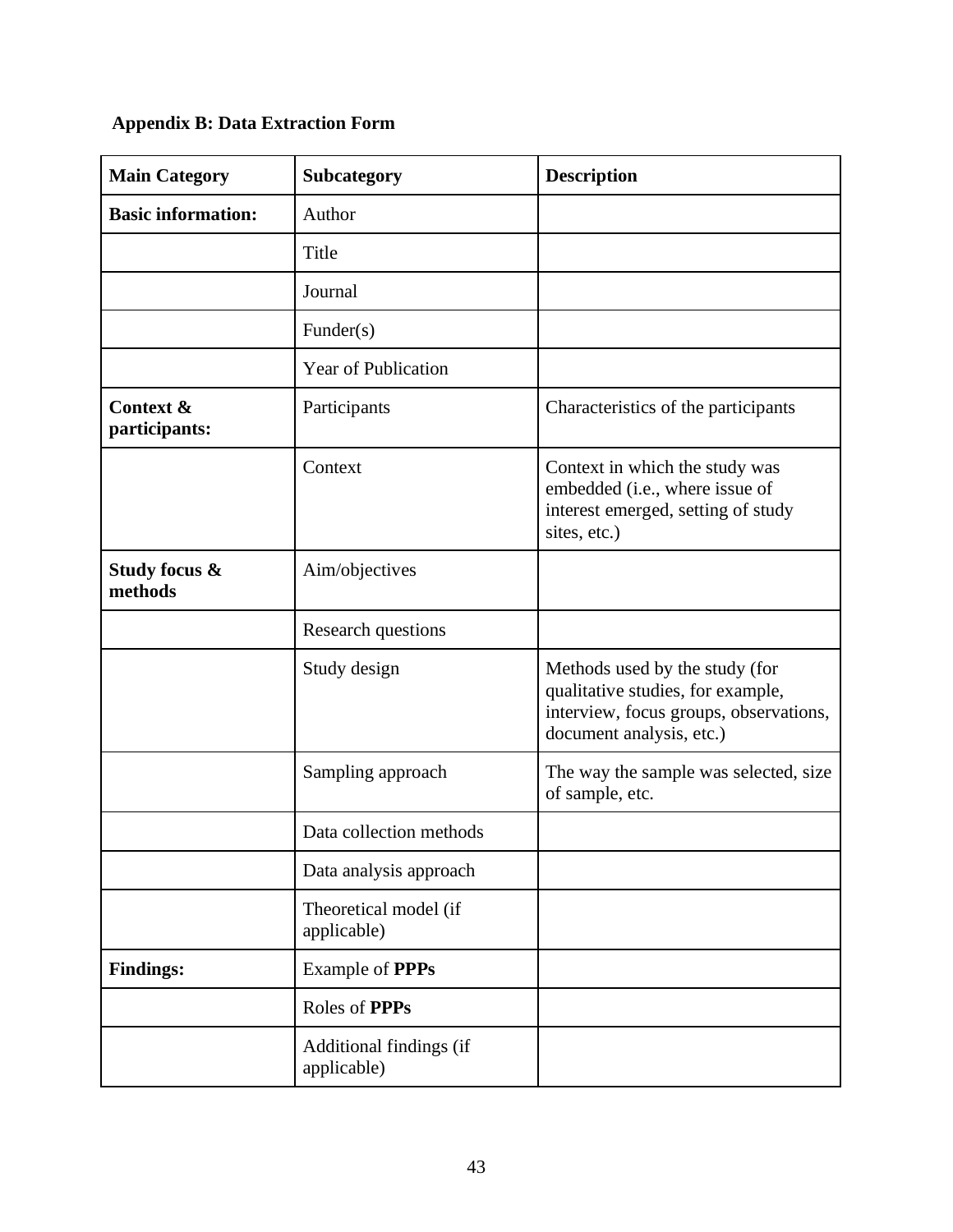| Conclusions                                                        |                               |
|--------------------------------------------------------------------|-------------------------------|
| Discussion or opinions                                             | What the author( $s$ ) argues |
| Implications for<br>practice/policy with respect to<br><b>PPPs</b> |                               |
| Study strengths & limitations                                      |                               |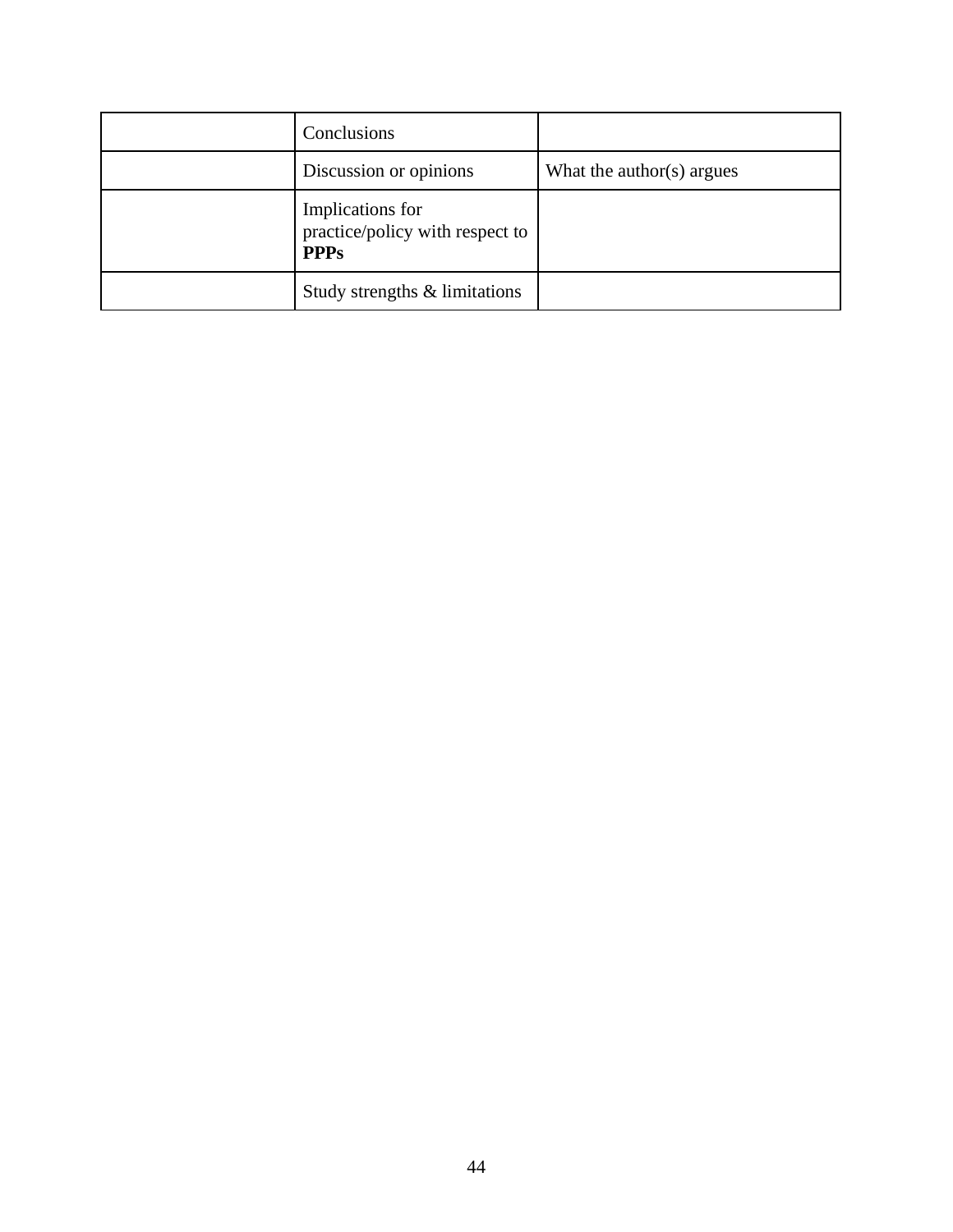# **Appendix C: Descriptive Thematic Table**

| <b>Title:</b>                                                                                                | DOI:                                                                              | <b>Author:</b>          | Yea<br>r: | <b>Study</b><br>design:   | <b>Study</b><br><b>Setting:</b> | <b>Study Aims:</b>                                                                                                                                                                                                                                                                                                                                                                          | Themes &<br><b>Subthemes:</b>                                                                                                                                                      |
|--------------------------------------------------------------------------------------------------------------|-----------------------------------------------------------------------------------|-------------------------|-----------|---------------------------|---------------------------------|---------------------------------------------------------------------------------------------------------------------------------------------------------------------------------------------------------------------------------------------------------------------------------------------------------------------------------------------------------------------------------------------|------------------------------------------------------------------------------------------------------------------------------------------------------------------------------------|
| Systems and Capacity to<br><b>Address Noncommunicable</b><br>Diseases in Low- and<br>Middle-Income Countries | DOI:<br>10.1126/<br>scitransl<br>med.300<br>5121                                  | Ali et al.              |           | 2013 Commenta LMICs<br>ry |                                 | Conduct an analysis of the<br>challenges faced in LMICs<br>and discuss realistic<br>strategies to understand<br>and develop capacity<br>needs and systems to<br>sustainably optimize NCD<br>prevention and care in<br>LMICs.                                                                                                                                                                | PPPs (multi-sector<br>collaboration)<br>Knowledge<br>mobilization<br>(capacity building)<br>Governance $&$<br>policy (taxes, align<br>interests)<br>Direct investment<br>& finance |
| Engaging the private sector<br>to strengthen NCD<br>prevention and control                                   | DOI:<br>https:// $d$<br>oi.org/10<br>.1016/S2<br>$214-$<br>109X(16)<br>$)30216-9$ | Allen $&$<br>Bloomfield |           | 2016 Comment              | Global                          | Develop more granular<br>recommendations for<br>governments to take action regulatory<br>in areas such as promoting<br>healthy workplaces,<br>improving affordability<br>and access to medicines,<br>and reformulating<br>unhealthy food products,<br>as proposed by the Global<br><b>Coordination Mechanism</b><br>on NCDs working group<br>for engaging private sector<br>in NCD control. | PPPs (multi-sector<br>collaboration,<br>frameworks)<br>Governance &<br>policy (taxes, align<br>interests)                                                                          |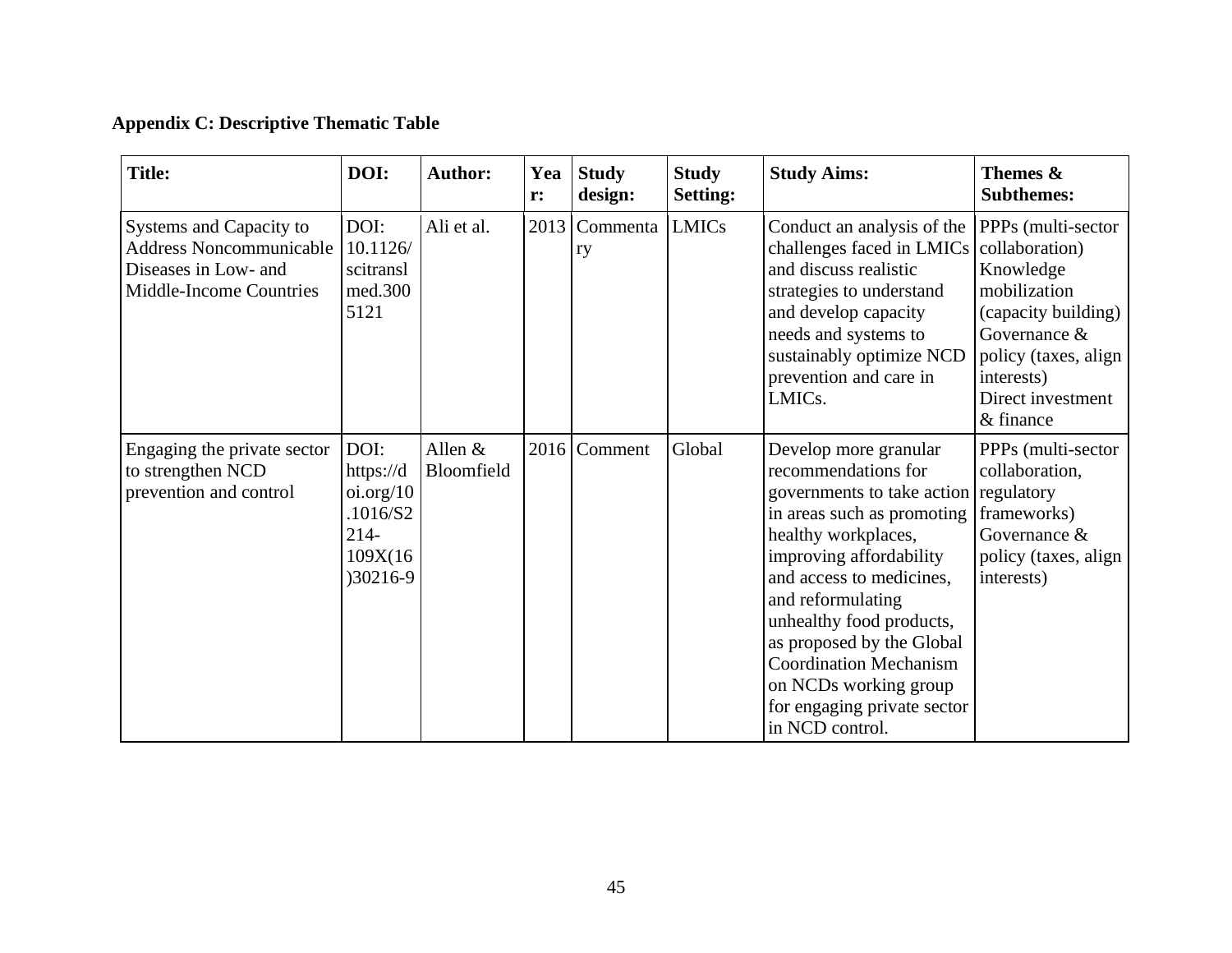| Access to essential<br>medicines to treat chronic<br>respiratory disease in low-<br>income countries | http://dx.<br>doi.org/1<br>0.5588/i<br>tld.15.07<br>$\overline{34}$ | Bissell et al. 2016 Qualitative |      | research                | <b>LIC</b>                                                                                                                                         | The present paper aims to<br>describe 1) the global<br>NCD frameworks and<br>targets, in particular the<br>target for availability of<br>affordable NCD<br>medicines; 2) the<br>availability and<br>affordability of medicines<br>for CRDs; and 3) guidance<br>for countries to improve<br>their health systems for<br>the management of CRDs. | Knowledge<br>mobilization<br>(capacity building,<br>medical training,<br>patient education)<br>Direct investment<br>& finance (OOP<br>spending, high<br>costs, mark-ups)<br>Healthcare<br>provision (service<br>delivery, quality,<br>accessibility,<br>affordability)<br>Innovation<br>(technology<br>development) |
|------------------------------------------------------------------------------------------------------|---------------------------------------------------------------------|---------------------------------|------|-------------------------|----------------------------------------------------------------------------------------------------------------------------------------------------|------------------------------------------------------------------------------------------------------------------------------------------------------------------------------------------------------------------------------------------------------------------------------------------------------------------------------------------------|---------------------------------------------------------------------------------------------------------------------------------------------------------------------------------------------------------------------------------------------------------------------------------------------------------------------|
| <b>Transformational trends</b><br>confounding the South<br>Asian health systems                      | doi:10.1<br>$016$ /j.hea<br>lthpol.20<br>08.10.00<br>8              | Bonu et al.                     | 2009 | Qualitative<br>research | region,<br>consisting<br>of<br>Afghanista<br>n.<br><b>Banglades</b><br>h, Bhutan,<br>India,<br>Maldives,<br>Nepal,<br>Pakistan<br>and Sri<br>Lanka | South Asia Discuss 6 trends that may<br>impede the ability to<br>achieve MDGs, and<br>suggest/propose the use of<br>a transformational trends<br>framework to investigate<br>opportunities and<br>challenges to design<br>effective policy responses.                                                                                          | Direct investment<br>& finance (OOP<br>spending)<br>Healthcare<br>provision (service<br>delivery, quality)<br>Innovation<br>(technology<br>development)                                                                                                                                                             |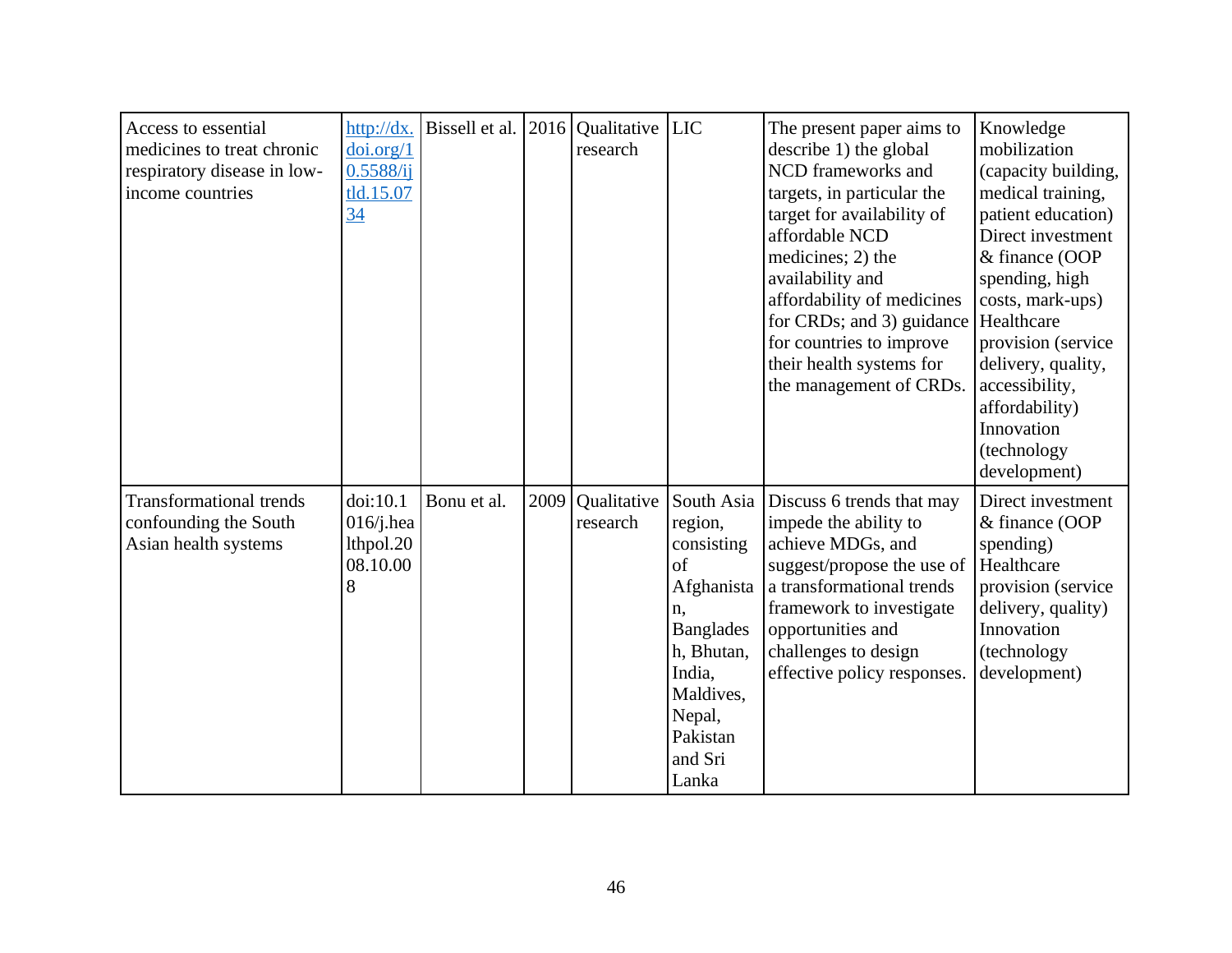| Healthy people and healthy<br>profits? Elaborating a<br>conceptual framework for<br>governing the commercial<br>determinants of non-<br>communicable diseases and<br>identifying options for<br>reducing risk exposure | <b>DOI</b><br>10.1186/<br>s12992-<br>$017 -$<br>$0255 - 3$           | Buse et al.                                | 2017 | Qualitative<br>research | <b>LMICs</b> | We use a conceptual<br>framework to review three<br>models of governance of<br>NCD risk: self-regulation<br>by industry; hybrid models<br>of public-private<br>engagement; and public<br>sector regulation. We<br>analyse the challenges<br>inherent in each model,<br>and review what is known<br>(or not) about their impact<br>on NCD outcomes. | <b>PPPs</b><br>Governance (taxes,<br>conflicts of<br>interest)               |
|------------------------------------------------------------------------------------------------------------------------------------------------------------------------------------------------------------------------|----------------------------------------------------------------------|--------------------------------------------|------|-------------------------|--------------|----------------------------------------------------------------------------------------------------------------------------------------------------------------------------------------------------------------------------------------------------------------------------------------------------------------------------------------------------|------------------------------------------------------------------------------|
| A new funding model for a<br>chronic-care focused<br>healthcare system in<br>Australia                                                                                                                                 | $\frac{https://d}{$<br>oi.org/10<br>.1016/j.h<br>lpt.2018.<br>07.007 | Garcia-Goni   2018   Qualitative<br>et al. |      | research                | Australia    | Examine how the<br>Australian health system is $\&$ finance<br>responding to significant<br>increases in health<br>expenditures due to<br>emerging healthcare<br>technologies, aging<br>populations, and increased<br>burdens of<br>noncommunicable and<br>chronic diseases.                                                                       | Direct investment<br>(insurance, OOP<br>spending)<br>Healthcare<br>provision |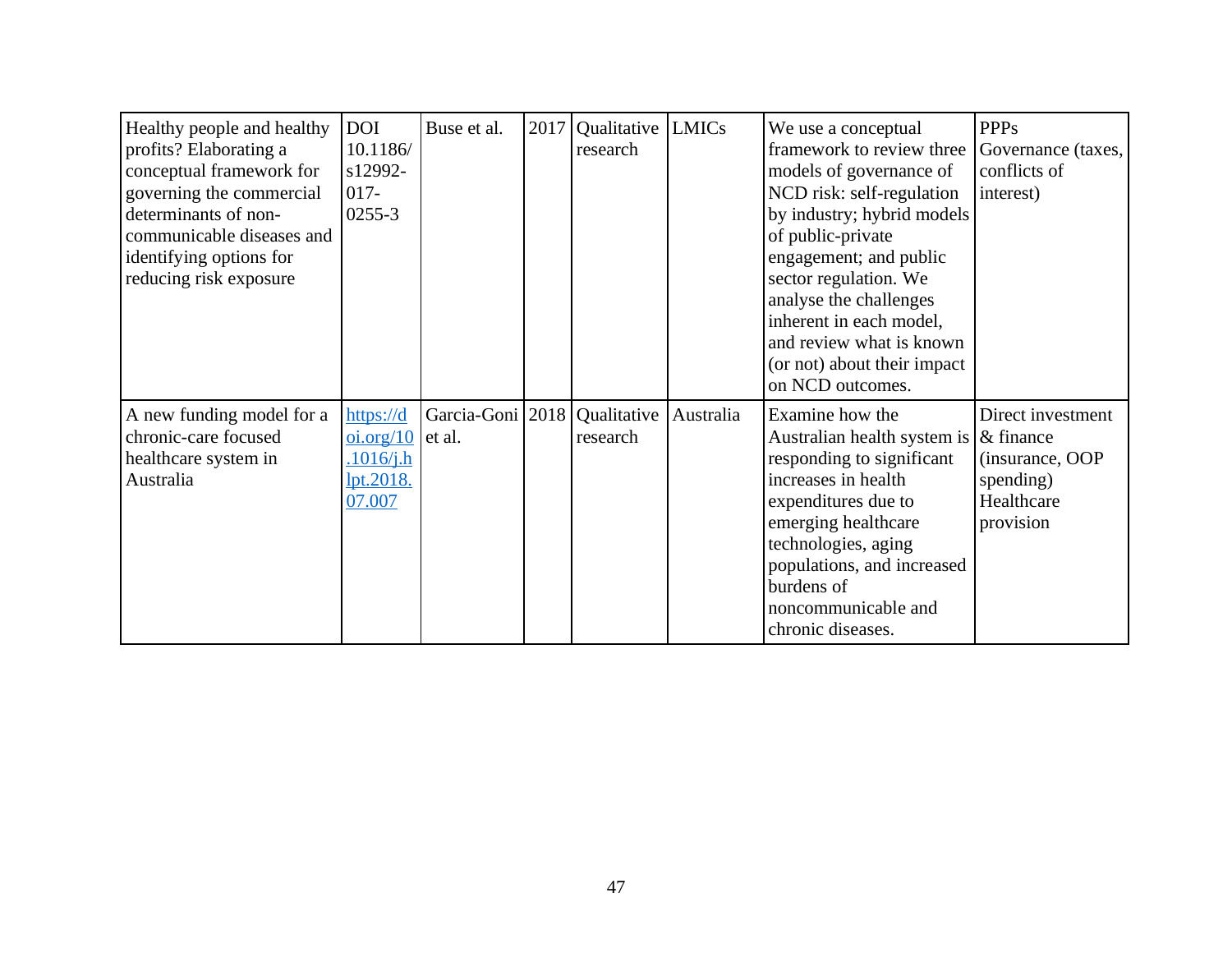| Partnerships To Provide<br>Care And Medicine For<br>Chronic Diseases: A Model<br>For Emerging Markets | doi:<br>10.1377/<br>hlthaff.2<br>009.089<br>6.    | Goroff &<br>Reich   |      | $2010$ Qualitative<br>research | <b>MIC</b> | Discuss a business model<br>for cooperation between<br>public health and private<br>businesses to address the<br>emerging problem of<br>chronic diseases in<br>emerging markets | PPPs (align<br>interests, multi-<br>sector<br>collaboration)<br>Direct<br>investment/finance<br>(OOP spending,<br>high costs)<br>Healthcare<br>provision<br>(accessibility,<br>quality,<br>availability,<br>affordability)<br>Governance &<br>policy |
|-------------------------------------------------------------------------------------------------------|---------------------------------------------------|---------------------|------|--------------------------------|------------|---------------------------------------------------------------------------------------------------------------------------------------------------------------------------------|------------------------------------------------------------------------------------------------------------------------------------------------------------------------------------------------------------------------------------------------------|
| Changing the future of<br>obesity: science, policy, and<br>action                                     | doi:<br>10.1016/<br>S0140-<br>6736(11)<br>60815-5 | Gortmaker<br>et al. | 2011 | Qualitative<br>research        | Global     | Identify several cost-<br>effective policies that<br>governments should<br>prioritize for<br>implementation for the<br>prevention of obesity.                                   | PPPs (multi-sector<br>collaboration)<br>Knowledge<br>mobilization<br>(capacity building,<br>training)<br>Direct investment<br>& finance<br>Innovation<br>(technology<br>development)                                                                 |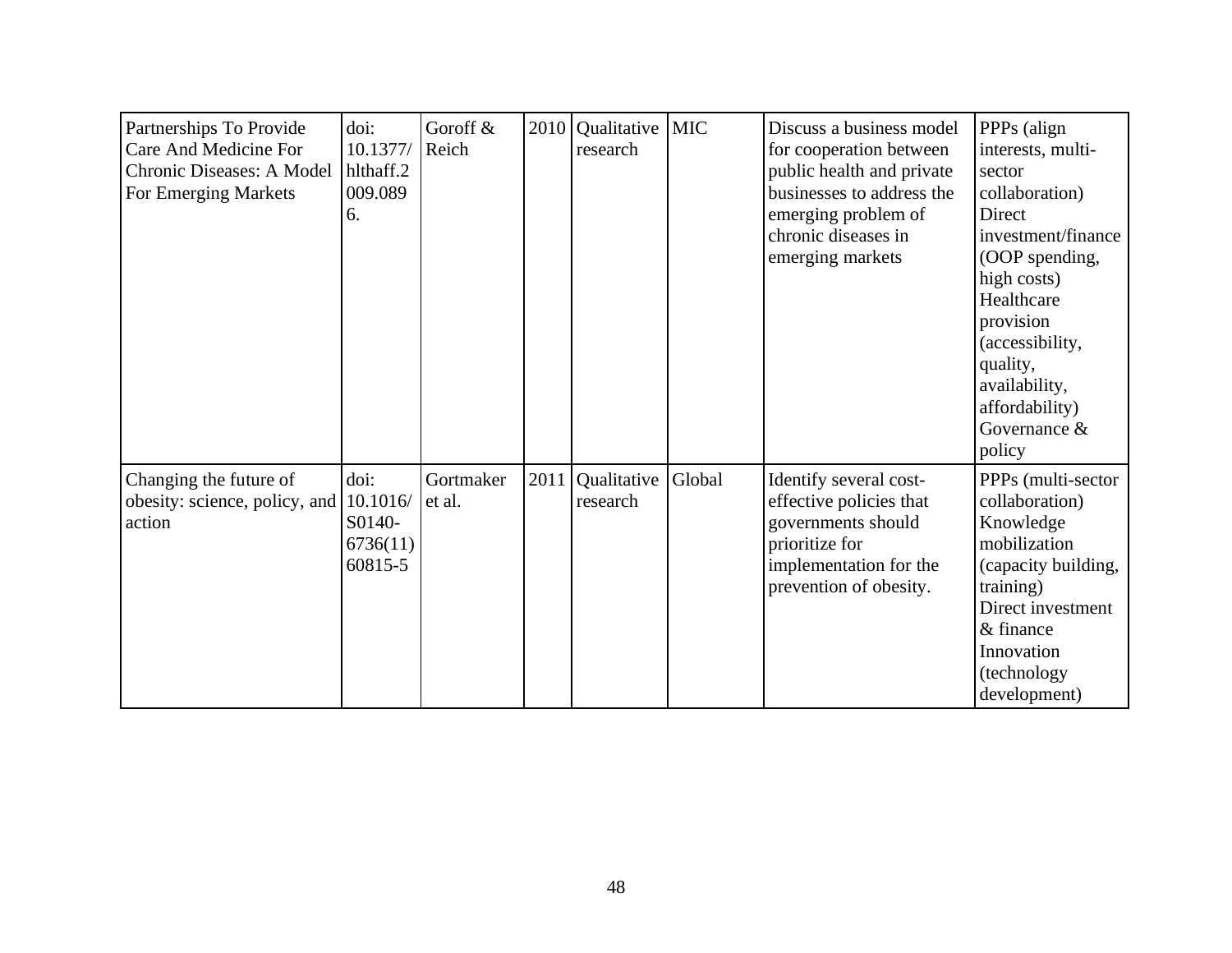| The private sector,<br>international development<br>and NCDs                     | https:// $d$<br>oi.org/10   al.<br>.1186/17<br>44-8603-<br>$7 - 23$ | Hancock et       | 2011 | Qualitative<br>Research | Global | Innovative products can<br>help address NCDs,<br>implementing incentives<br>to make healthy choices<br>can also help address<br><b>NCDs</b>                                                                                                                                                                                                                                                                                       | Innovation                                                                         |
|----------------------------------------------------------------------------------|---------------------------------------------------------------------|------------------|------|-------------------------|--------|-----------------------------------------------------------------------------------------------------------------------------------------------------------------------------------------------------------------------------------------------------------------------------------------------------------------------------------------------------------------------------------------------------------------------------------|------------------------------------------------------------------------------------|
| Gender blind? An analysis<br>of global public-private<br>partnerships for health | <b>DOI</b><br>10.1186/<br>s12992-<br>$017 -$<br>$0249-1$            | Hawkes et<br>al. | 2017 | Qualitative<br>research | Global | Analyse how the Global<br><b>Public Private</b><br>Partnerships for Health<br>(GPPPH) address gender,<br>both as a determinant of<br>health, and as an influence<br>on health system<br>priorities. We use the<br>methodology of gender<br>analysis to systematically<br>identify and critically<br>appraise gender policies<br>and commitments of<br>GPPPH to assess key gaps<br>and address gender-related<br>health inequities | PPPs (multi-sector<br>collaboration,<br>align interests)<br>Governance &<br>policy |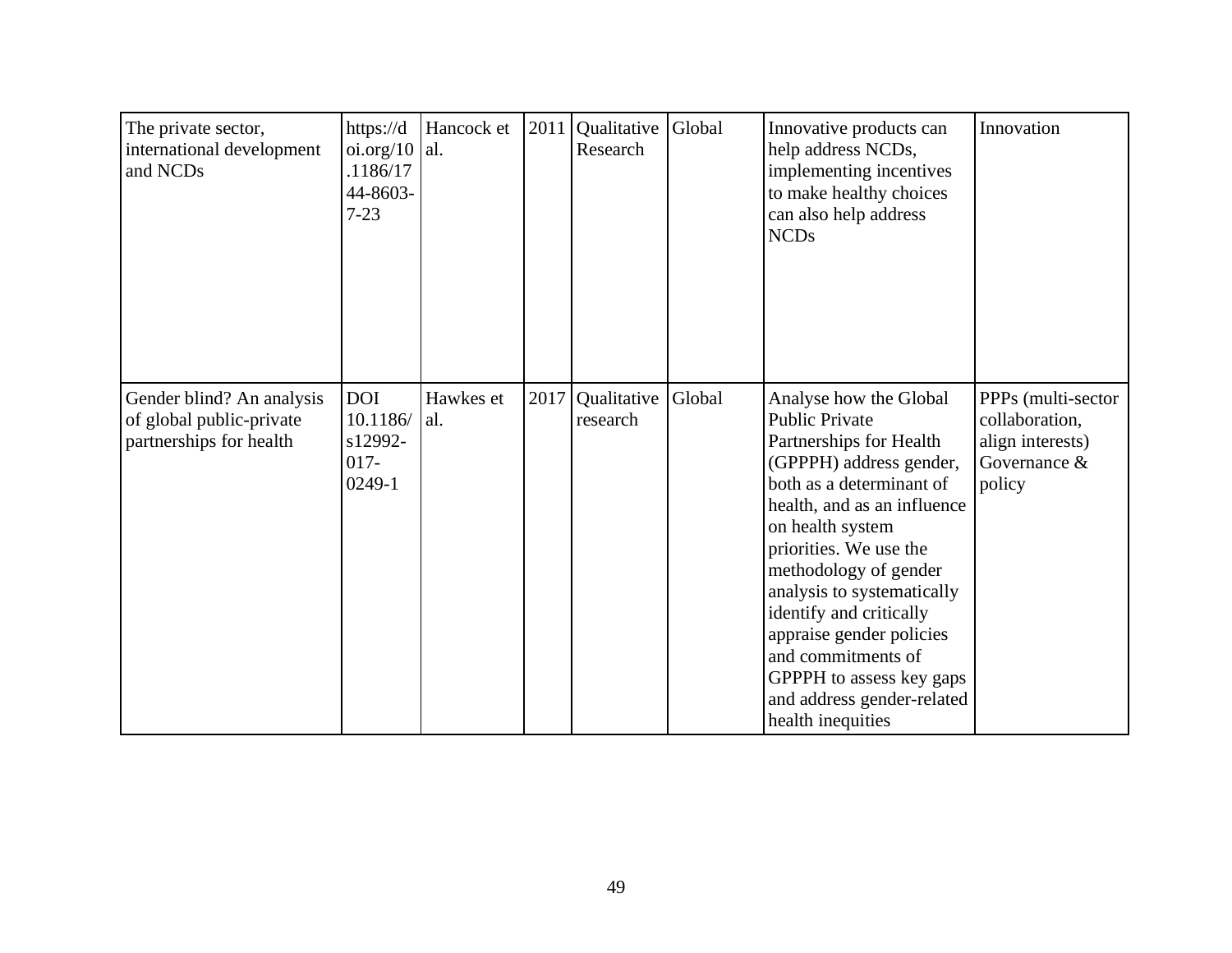| Systems Thinking as a<br>Framework for Analyzing<br><b>Commercial Determinants</b><br>of Health                                     | $\frac{https://d}{$<br>0i.org/10<br>.1111/14<br>$68 -$<br>0009.12<br>339            | Knai et al.  | 2018 | Original<br>Scholarshi<br>p  | Global       | Explore the value of a<br>systems approach to<br>understanding NCDs as an<br>emergent property of a<br>complex system, with a<br>focus on commercial<br>actors.                                                  | Governance &<br>policy (regulation,<br>conflict of interest,<br>policymaking)                                                                                                   |
|-------------------------------------------------------------------------------------------------------------------------------------|-------------------------------------------------------------------------------------|--------------|------|------------------------------|--------------|------------------------------------------------------------------------------------------------------------------------------------------------------------------------------------------------------------------|---------------------------------------------------------------------------------------------------------------------------------------------------------------------------------|
| Guiding Principles And A<br>Decision-Making<br>Framework For<br><b>Stakeholders Pursuing</b><br><b>Healthy Food</b><br>Environments | http://dx.<br>$\frac{\text{doi.org}}{1}$<br>0.1377/h<br>lthaff.20<br>15.0635        | Kraak et al. |      | 2015 Qualitative<br>research | <b>USA</b>   | Offer six guiding<br>principles and a decision-<br>making framework that<br>stakeholders can use to<br>ensure that partnerships<br>are accountable and<br>effective in their pursuit of<br>health-related goals. | PPPs (multi-sector<br>collaboration,<br>mobilize<br>resources)<br>Innovation                                                                                                    |
| Taking on the challenge of<br>noncommunicable diseases:<br>We all hold a piece of the<br>puzzle                                     | $\frac{https://d}{$<br>$0$ .org/ $10$<br>.1016/S0<br>$020 -$<br>7292(11)<br>60016-7 | Lohse et al. | 2011 | Qualitative<br>research      | <b>LMICs</b> | Describe how social<br>determinants and<br>intergenerational NCD<br>transmission could be<br>addressed in whole-of-<br>systems response broader<br>than healthcare system                                        | PPPs (multi-sector<br>collaboration,<br>trust)<br>Healthcare<br>provision (quality)<br>Innovation<br>(technology)<br>development)<br>Governance &<br>policy<br>(accountability) |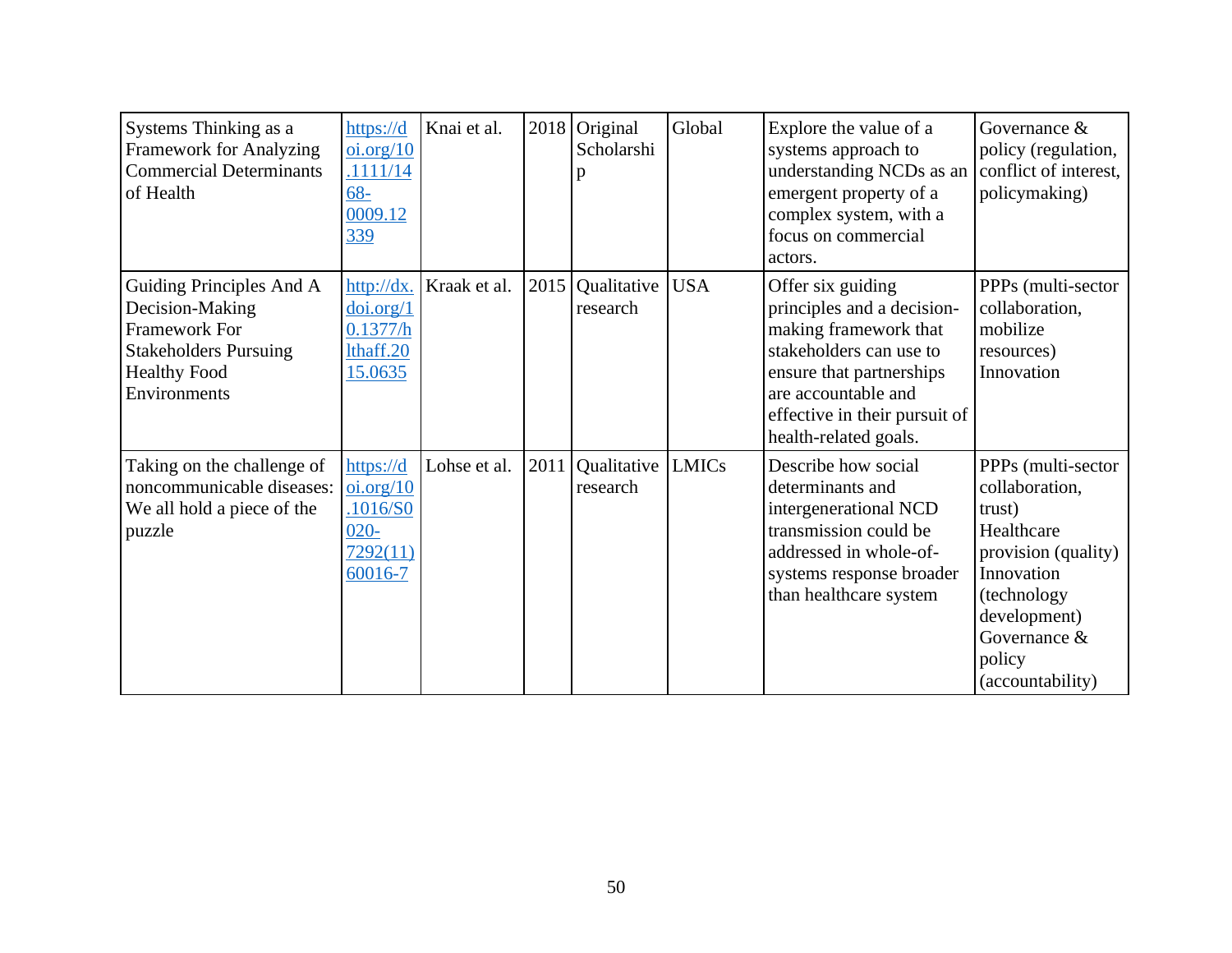| Framework legislation for<br>non-communicable<br>diseases: and for the<br><b>Sustainable Development</b><br>Goals?                  | doi:10.1<br>$136/b$ mj<br>gh-2017-<br>000385                                                                     | Magnusson,<br>Roger S. | 2017 | Other:                  |                  | Review some of the issues<br>countries might consider<br>when developing<br>framework legislation for<br>NCD <sub>s</sub> .                                                                                                                                                                                                                                                                                                                                                               | PPPs (multi-sector)<br>collaboration)<br>Direct investment<br>& finance<br>(funding)<br>Governance &<br>policy<br>(accountability,<br>legislation,<br>conflicts of<br>interest) |
|-------------------------------------------------------------------------------------------------------------------------------------|------------------------------------------------------------------------------------------------------------------|------------------------|------|-------------------------|------------------|-------------------------------------------------------------------------------------------------------------------------------------------------------------------------------------------------------------------------------------------------------------------------------------------------------------------------------------------------------------------------------------------------------------------------------------------------------------------------------------------|---------------------------------------------------------------------------------------------------------------------------------------------------------------------------------|
| Leveraging the power of<br>partnerships: spreading the<br>vision for a population<br>health care delivery model<br>in western Kenya | $\frac{https://d}{$<br>$0$ $\frac{\text{o}i \cdot \text{org}}{10}$ al.<br>.1186/s1<br>2992-<br>$018 -$<br>0366-5 | Mercer et              | 2018 | Qualitative<br>research | Western<br>Kenya | Describe how AMPATH<br>built on its collective<br>experience as an academic<br>partnership to support the<br>public-sector health care<br>system, with a major focus<br>on scaling up HIV care in<br>western Kenya, to a<br>system poised to take<br>responsibility for the<br>health of an entire<br>population. Highlight a<br>novel, collaborative tool to<br>communicate our vision<br>and achieve strategic<br>alignment among<br>stakeholders at all levels<br>of the health system | PPPs (align<br>interests)<br>Healthcare<br>provision (service<br>delivery, quality,<br>accessibility)                                                                           |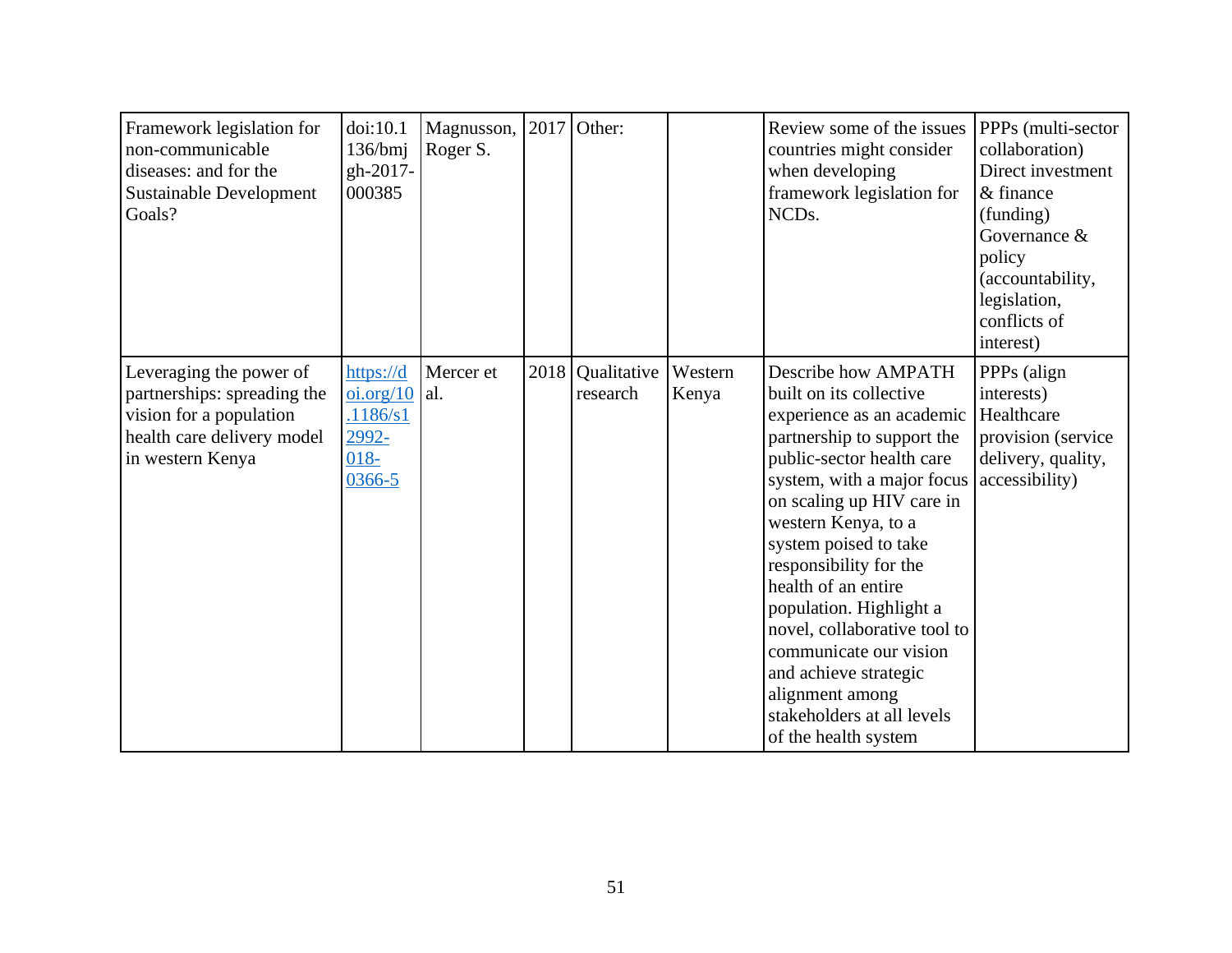| India's NCD strategy in the<br>SDG era: are there early<br>signs of a paradigm shift?                                               | $\frac{https://d}{$<br>oi.org/10<br>.1186/s1<br>2992-<br>$018 -$<br>$0357 - 6$ | Mondal &<br>Van Belle       |      | $2018$ Other:<br>Debate        | India  | Building community<br>awareness and active<br>mobilization, using<br>already existing<br>community platforms.<br>Risk factors can be<br>categorised as<br>modifiable/behavioural<br>risk factors and non-<br>modifiable/individual risk<br>factors | Knowledge<br>Mobilization                                                                                         |
|-------------------------------------------------------------------------------------------------------------------------------------|--------------------------------------------------------------------------------|-----------------------------|------|--------------------------------|--------|----------------------------------------------------------------------------------------------------------------------------------------------------------------------------------------------------------------------------------------------------|-------------------------------------------------------------------------------------------------------------------|
| Profits and pandemics:<br>prevention of harmful<br>effects of tobacco, alcohol,<br>and ultra-processed food<br>and drink industries | $\frac{\text{doi.org}}{1}$<br>0.1016/S<br>$0140 -$<br>6736(12)<br>62089-3      | http://dx. Moodie et<br>al. | 2013 | Other:<br>Qualitative<br>study | Global | Explore the role of<br>tobacco, alcohol and ultra-<br>processed food/drink<br>industries in NCD<br>prevention and control                                                                                                                          | PPPs (self-<br>regulation)<br>Governance &<br>policy (legislation,<br>regulation, taxes)                          |
| Comparative Study on<br>Health Management for<br><b>Chronic Patients and</b><br>Design of a Health<br>Management Model for<br>Iran  | DOI:<br>10.5152/<br>jarem.20<br>17.1067                                        | Motaghi et<br>al.           | 2017 | Qualitative<br>research        | Iran   | Design a health<br>management model for<br>chronic patients in Iran                                                                                                                                                                                | <b>PPPs</b><br>Direct investment<br>& finance (OOP<br>spending)<br>Healthcare<br>provision (service)<br>delivery) |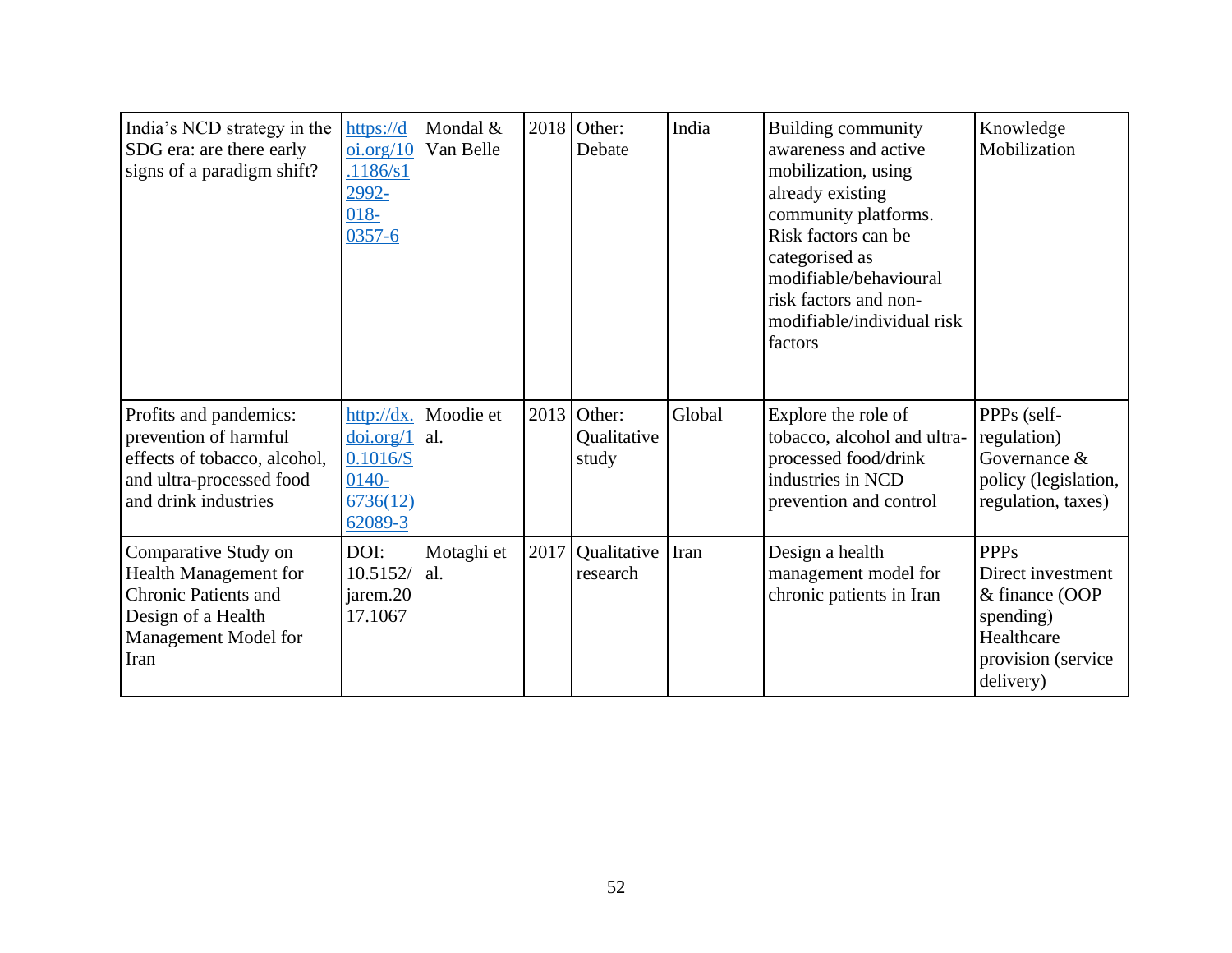| Prevention of non-<br>communicable diseases in<br>Pakistan: an integrated<br>partnership-based model                                                 | doi:10.1<br>186/147<br>$8-4505-$<br>$2 - 7$                                               | Nishtar            | 2004 | Commenta<br>ry               | Pakistan | Discuss strengths and<br>limitations of WHO<br>Pakistan's NCD PPP<br>initiative and highlight the<br>value partnership<br>arrangements bring to<br>facilitate missions and<br>mandates of various<br>partners.                                         | Knowledge<br>mobilization<br>(behaviour change,<br>capacity building)<br>Direct investment<br>& finance<br>(funding)<br>Healthcare<br>provision (service<br>delivery,<br>availability,<br>accessibility)<br>Governance &<br>policy |
|------------------------------------------------------------------------------------------------------------------------------------------------------|-------------------------------------------------------------------------------------------|--------------------|------|------------------------------|----------|--------------------------------------------------------------------------------------------------------------------------------------------------------------------------------------------------------------------------------------------------------|------------------------------------------------------------------------------------------------------------------------------------------------------------------------------------------------------------------------------------|
| Framework and case study<br>for establishing impactful<br>global health programs<br>through academia -<br>biopharmaceutical industry<br>partnerships | $\frac{https://d}{$<br>$0$ <sub>i.org/10</sub><br>.1016/j.s<br>apharm.<br>2020.07.<br>018 | Pastakia et<br>al. |      | 2020 Qualitative<br>research | Kenya    | Provide a framework for<br>developing successful<br>partnerships around five<br>central principles. This<br>framework will then be<br>applied to two<br>representative pharmacy<br>collaboration case studies<br>focused on training and<br>donations. | <b>PPPs</b><br>Knowledge<br>mobilization<br>(patient education,<br>capacity building,<br>medical training)<br>Healthcare<br>provision<br>(accessibility,<br>service delivery,<br>quality)                                          |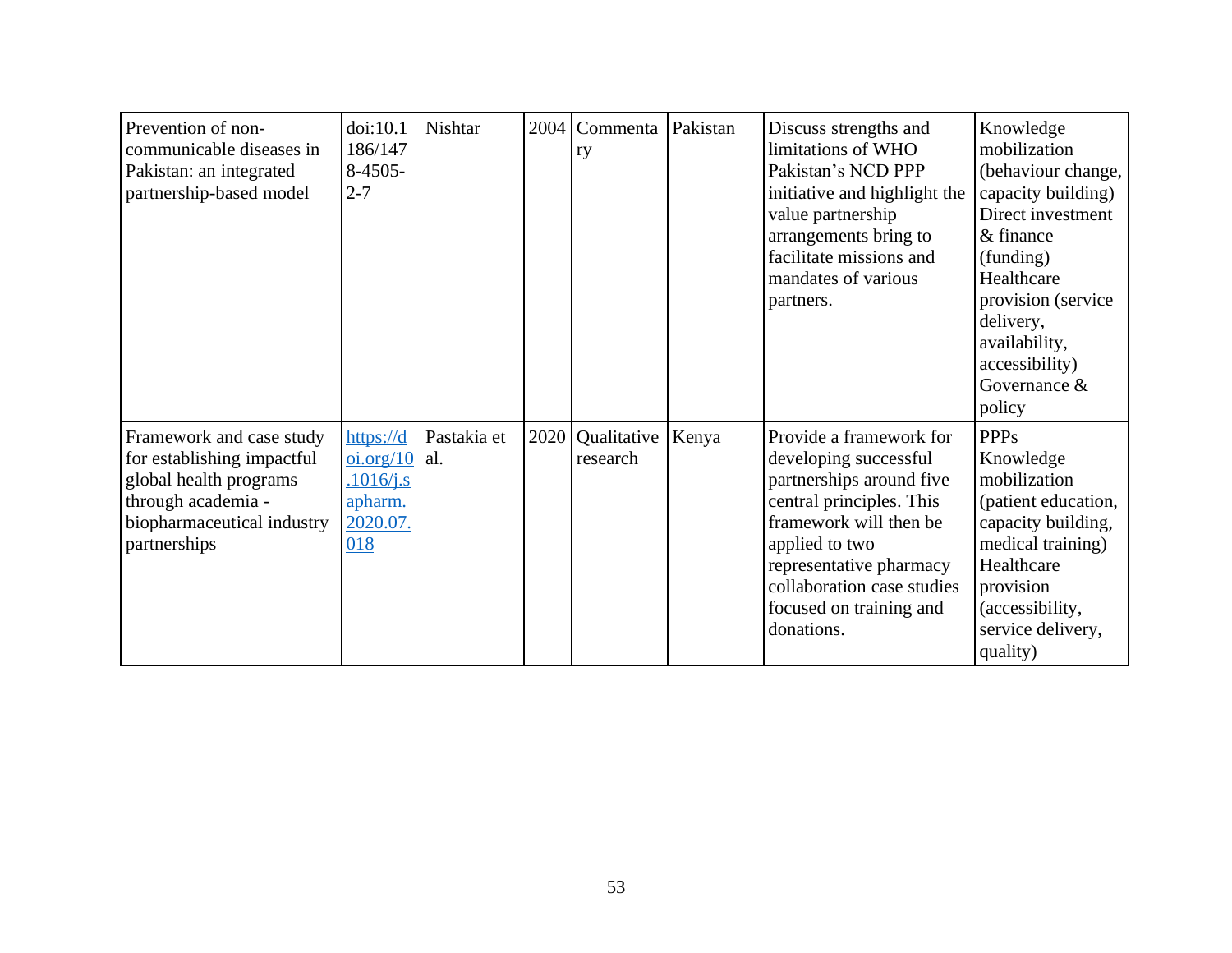| Health system challenges of DOI:<br>NCDs in Tunisia                                             | 10.1007/<br>s00038-<br>$014 -$<br>0616-0       | Romdhane<br>et al. | 2015 Qualitative<br>research | Tunisia | <b>Assess Tunisia's national</b><br>policies for managing<br>CVD and diabetes, and the<br>preparedness and capacity<br>for managing them in the<br>Tunisian health system                                                               | PPPs (multi-sector<br>collaboration)<br>Knowledge<br>mobilization<br>(capacity building)<br>Direct investment<br>& finance (OOP<br>spending, private<br>spending)                                                                      |
|-------------------------------------------------------------------------------------------------|------------------------------------------------|--------------------|------------------------------|---------|-----------------------------------------------------------------------------------------------------------------------------------------------------------------------------------------------------------------------------------------|----------------------------------------------------------------------------------------------------------------------------------------------------------------------------------------------------------------------------------------|
| Africa's health: could the<br>private sector accelerate the<br>progress towards health<br>MDGs? | doi:<br>10.1186/<br>$1755 -$<br>7682-4-<br>39. | Sambo &<br>Kirigia | 2011 Debate<br>article       | Africa  | Provide an overview of<br>the state of public health,<br>summarize 2010-2015<br>WHO priorities, and<br>explore the role that the<br>private sector could play<br>to accelerate efforts<br>towards health MDGs in<br>the African Region. | Knowledge<br>mobilization<br>(behaviour change,<br>medical training,<br>capacity building)<br>Direct investment<br>& finance<br>(funding,<br>insurance)<br>Healthcare<br>provision<br>(accessibility,<br>quality, service<br>delivery) |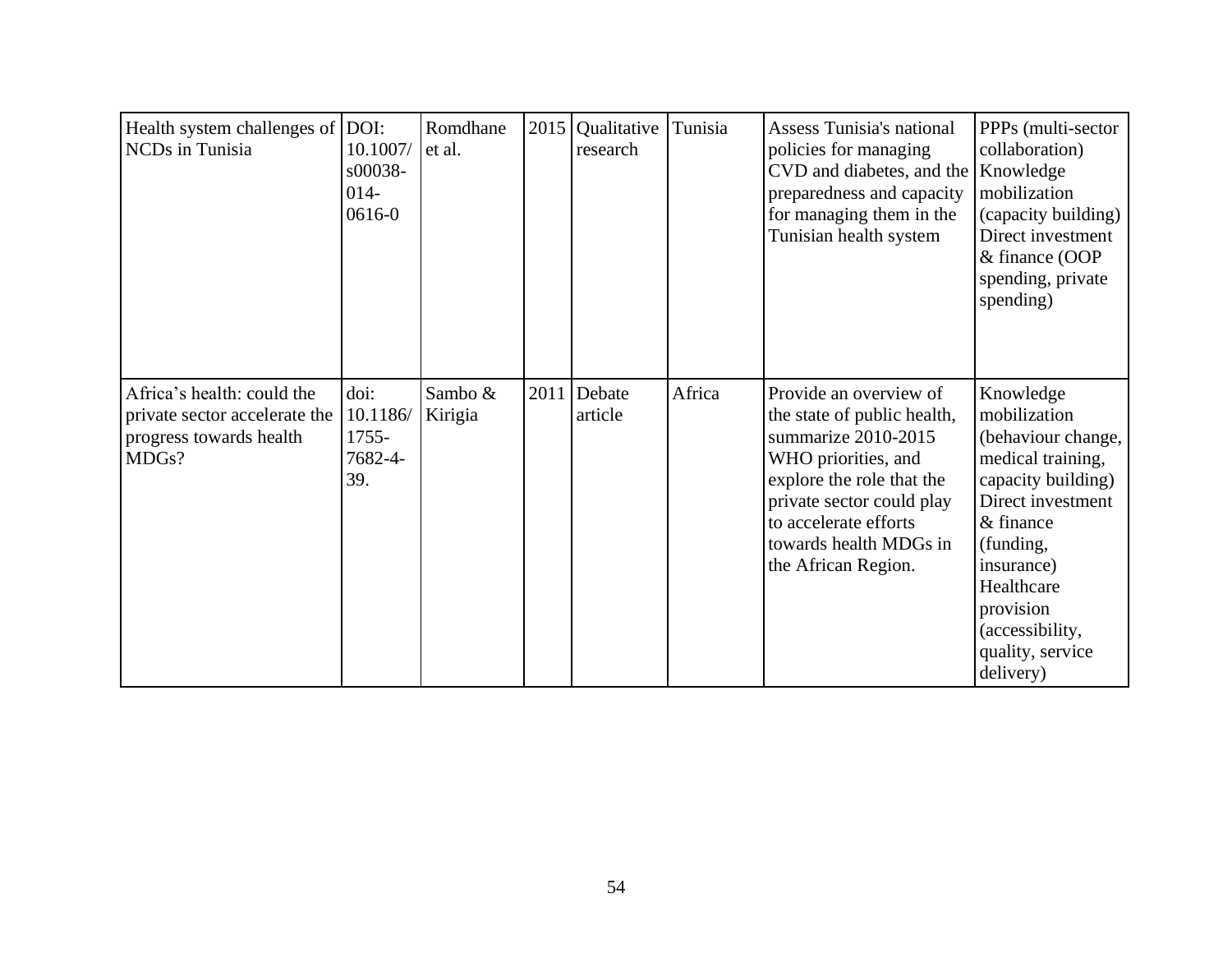| The relevance of the public-<br>private partnership<br>paradigm to the prevention<br>of diet-associated non-<br>communicable diseases in<br>wealthy countries        | http://dx.<br>$\frac{\text{doi.org}}{1}$<br>0.1080/1<br>7441692<br>.2015.10<br>12528 | Stevenson,<br>Michael A. | 2015 | Qualitative<br>research      | Wealthy<br>Countries | Assess the relevance of<br>PPPs to prevent diet-<br>associated NCDs                                                                                             | PPPs (trust)<br>Innovation<br>Governance $&$<br>policy                                                              |
|----------------------------------------------------------------------------------------------------------------------------------------------------------------------|--------------------------------------------------------------------------------------|--------------------------|------|------------------------------|----------------------|-----------------------------------------------------------------------------------------------------------------------------------------------------------------|---------------------------------------------------------------------------------------------------------------------|
| <b>Public-Private Partnerships</b><br>Delivering Smart Health to<br>Combat the Tsunami of<br>Noncommunicable<br><b>Diseases</b>                                      | doi:10.3<br>$233/SHT$ m<br>I200573                                                   | Subramania               | 2020 | Case report LMICs            |                      | Present three case studies<br>of smart health deployed<br>through PPP to try<br>improving outcomes.                                                             | PPPs (multi-sector<br>collaboration)<br>Direct investment<br>& finance<br>Innovation<br>(technology<br>development) |
| Introducing a model of<br>cardiovascular prevention<br>in Nairobi's slums by<br>integrating a public health<br>and private-sector<br>approach: the SCALE-UP<br>study | http://dx.<br>$\frac{\text{doi.org}}{1}$<br>0.3402/g<br>ha.v6i0.2<br>2510            | van de<br>Vijver et al.  |      | 2013 Qualitative<br>research | Nairobi              | To develop and introduce<br>a model of cardiovascular<br>prevention in the slums of<br>Nairobi by integrating<br>public health and private<br>sector approaches | <b>PPPs</b><br>Knowledge<br>mobilization<br>(capacity building,<br>medical training)                                |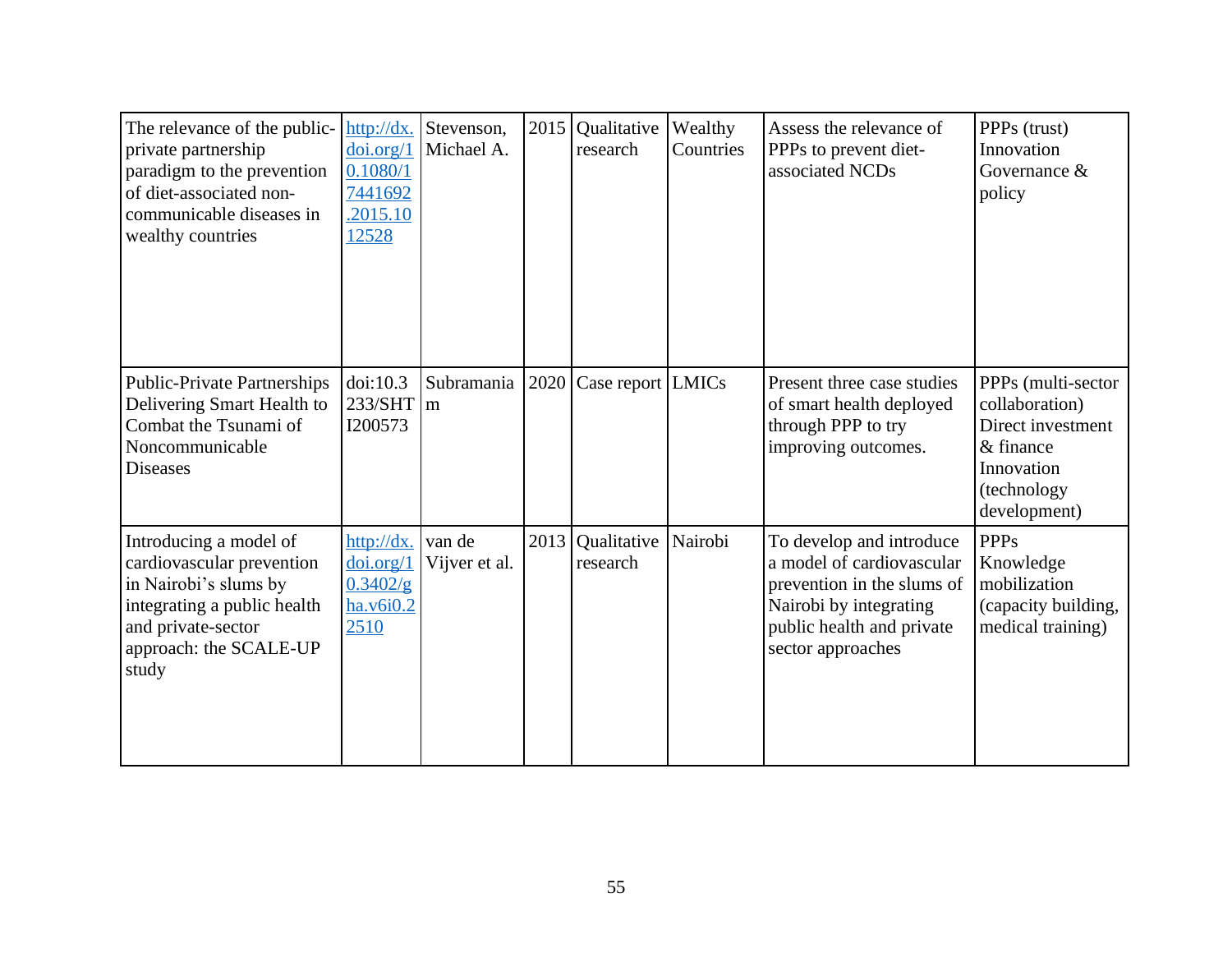| Partnering Private Primary<br><b>Care Practices With</b><br><b>Federally Qualified Health</b><br>Centers In The Care Of<br><b>Complex Patients</b> | DOI:<br>10.1377/<br>hlthaff.2<br>010.037                                                  | Weinkle et<br>al. |      | 2010 Analysis $\&$<br>Commenta<br>ry | <b>USA</b> | Explain how new delivery<br>and payment models<br>following health reform<br>may lead to small<br>practices and federally<br>qualified health centers<br>forming partnerships                                                                                                                                                                                                                                 | Knowledge<br>mobilization<br>(capacity building)<br>Direct investment<br>& finance<br>Innovation<br>(technology<br>development)                                            |
|----------------------------------------------------------------------------------------------------------------------------------------------------|-------------------------------------------------------------------------------------------|-------------------|------|--------------------------------------|------------|---------------------------------------------------------------------------------------------------------------------------------------------------------------------------------------------------------------------------------------------------------------------------------------------------------------------------------------------------------------------------------------------------------------|----------------------------------------------------------------------------------------------------------------------------------------------------------------------------|
| Understanding and<br>improving multi-sectoral<br>partnerships for chronic<br>disease prevention:<br>blending conceptual and<br>practical insights  | $\frac{https://d}{$<br>oi.org/10<br>.1332/17<br>4426417<br>X150901<br>2245541<br><u>5</u> | Willis et al.     | 2017 | Qualitative<br>research              | Global     | Summarise existing<br>conceptual frameworks<br>related to multi-sectoral<br>partnerships using system<br>mapping process<br>Explore any adaptations of<br>these systems maps with<br>federal government<br>practitioners involved in<br>brokering multi-sectoral<br>partnerships<br>Propose how these system<br>maps may be used for<br>informing multi-sector<br>partnership theory,<br>methods and practice | PPPs (multi-sector<br>collaboration,<br>align interests,<br>trust)<br>Knowledge<br>mobilization<br>(knowledge)<br>exchange)<br>Direct investment<br>& finance<br>(funding) |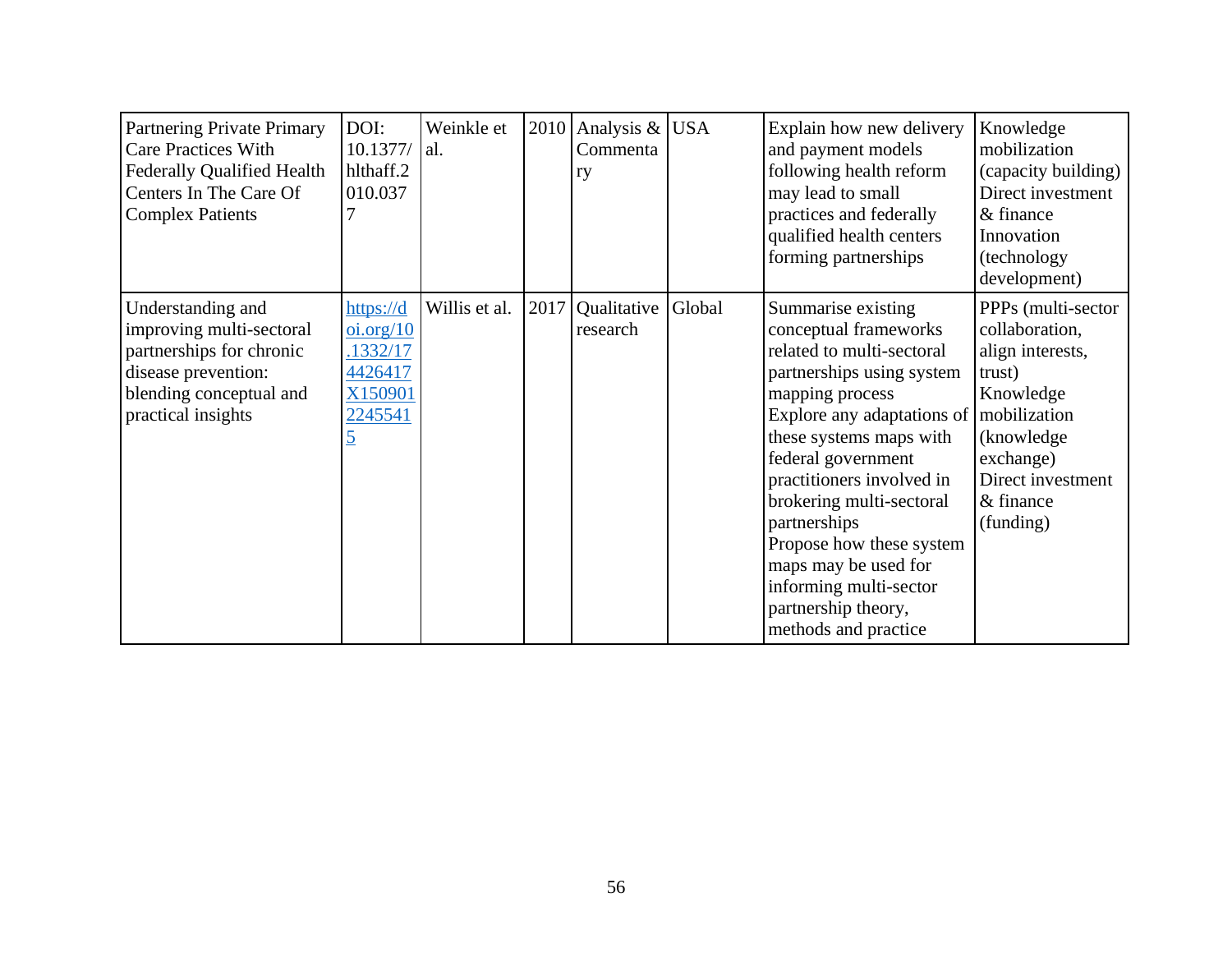| Strengthening the evidence<br>and action on multi-sectoral<br>partnerships in public<br>health: an action research<br>initiative       | doi:<br>10.2409<br>5/hpcdp.<br>36.6.01. | Willis et al.                                            | 2016 Qualitative<br>research | Canada | Describe the development<br>and initial priorities of an<br>action research project (a<br>learning and improvement<br>strategy) that aims to<br>facilitate continuous<br>improvement of the<br>CCDP, Äôs partnership<br>initiative and contribute to<br>the evidence on multi-<br>sectoral partnerships | PPPs (multi-sector<br>collaboration,<br>mobilize<br>resources)<br>Innovation       |
|----------------------------------------------------------------------------------------------------------------------------------------|-----------------------------------------|----------------------------------------------------------|------------------------------|--------|---------------------------------------------------------------------------------------------------------------------------------------------------------------------------------------------------------------------------------------------------------------------------------------------------------|------------------------------------------------------------------------------------|
| Addressing NCD Co-<br><b>Morbidities: Shared</b><br><b>Opportunities for Action</b>                                                    |                                         | <b>NCD</b><br>Alliance                                   | 2016 Policy<br>brief         | Global | Highlight shared<br>opportunities to address<br>NCD co-morbidities                                                                                                                                                                                                                                      | Knowledge<br>mobilization<br>Finance                                               |
| Barriers and the<br>Opportunities at the Base of<br>the Pyramid - The Role of<br>the Private Sector in<br><b>Inclusive Development</b> |                                         | United<br><b>Nations</b><br>Developme<br>nt<br>Programme | $2014$ Report                | Global | Understand the role of the<br>private sector to build<br>more inclusive and<br>equitable markets for<br>human development                                                                                                                                                                               | Knowledge<br>mobilization<br>(training and<br>education)<br>Governance &<br>policy |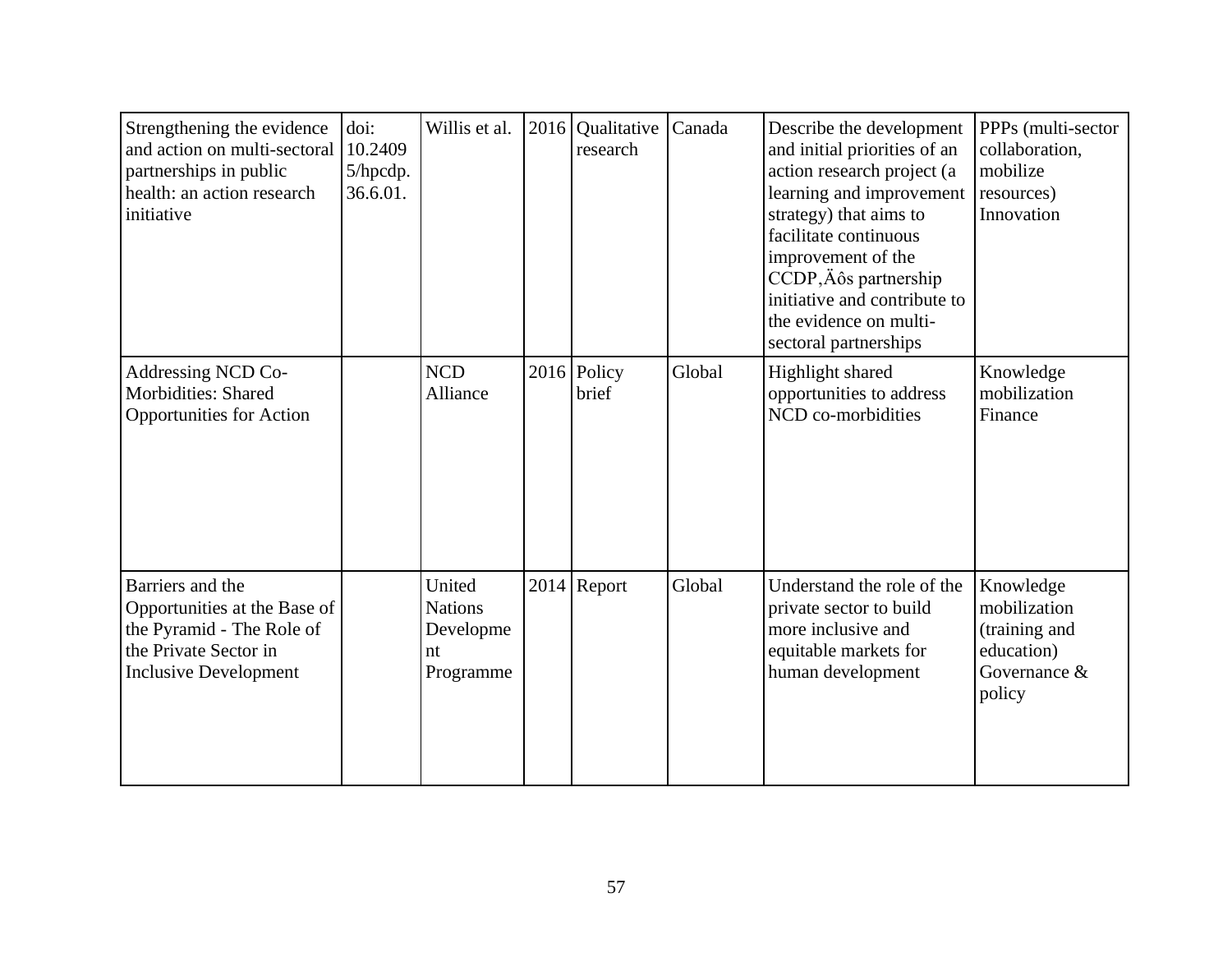| Global Action Plan for the<br>Prevention and Control of<br>Noncommunicable<br><b>Diseases</b> | World<br>Health<br>ın | Organizatio | $2013$ Report | Global | Recognize governments'<br>primary role and<br>responsibility to respond<br>to NCDs and recognize<br>the role of international<br>collaboration to support<br>national efforts | <b>PPPs</b><br>Governance $\&$<br>policy |
|-----------------------------------------------------------------------------------------------|-----------------------|-------------|---------------|--------|-------------------------------------------------------------------------------------------------------------------------------------------------------------------------------|------------------------------------------|
|-----------------------------------------------------------------------------------------------|-----------------------|-------------|---------------|--------|-------------------------------------------------------------------------------------------------------------------------------------------------------------------------------|------------------------------------------|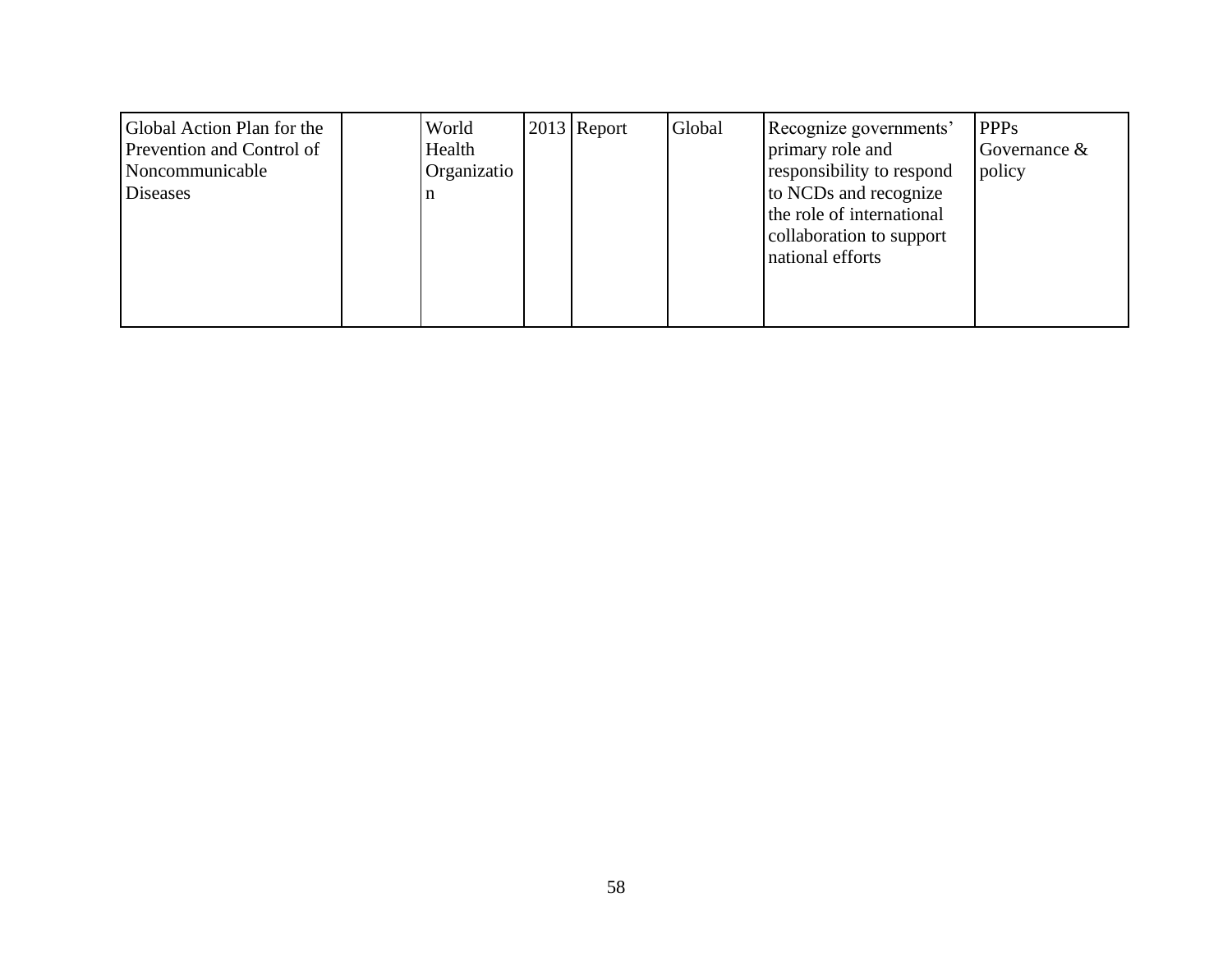## **Appendix D: Summarized Thematic Table**

| <b>Study:</b>         | <b>Themes and Subthemes:</b>                                    |                                                                                 |                                                                             |                                                                                             |                                         |                                                 |  |  |
|-----------------------|-----------------------------------------------------------------|---------------------------------------------------------------------------------|-----------------------------------------------------------------------------|---------------------------------------------------------------------------------------------|-----------------------------------------|-------------------------------------------------|--|--|
| Ali et al.            | <b>PPPs</b><br>Multi-sector<br>collaboration<br>Align interests | Knowledge<br>mobilization<br>Capacity building                                  | Direct<br>investment &<br>finance                                           |                                                                                             |                                         | Governance &<br>policy<br>Taxes                 |  |  |
| Allen &<br>Bloomfield | <b>PPPs</b><br>Multi-sector<br>collaboration<br>Align interests |                                                                                 |                                                                             |                                                                                             |                                         | Governance &<br>policy<br>Taxes                 |  |  |
| Bissell et al.        |                                                                 | Knowledge<br>mobilization<br>Capacity building<br>Training<br>Patient education | Direct<br>investment &<br>finance<br>OOP spending<br>High costs<br>Mark-ups | Healthcare<br>provision<br>Service<br>delivery<br>Quality<br>Accessibility<br>Affordability | Innovation<br>Technology<br>development |                                                 |  |  |
| Bonu et al.           |                                                                 |                                                                                 | Direct<br>investment &<br>finance<br>OOP spending                           | Healthcare<br>provision<br>Service<br>delivery<br>Quality                                   | Innovation<br>Technology<br>development |                                                 |  |  |
| Buse et al.           | <b>PPPs</b>                                                     |                                                                                 |                                                                             |                                                                                             |                                         | Governance<br>Taxes<br>Conflicts of<br>interest |  |  |
| Garcia-Goni et al.    |                                                                 |                                                                                 | Direct<br>investment &<br>finance<br>Insurance<br>OOP spending              | Healthcare<br>provision                                                                     |                                         |                                                 |  |  |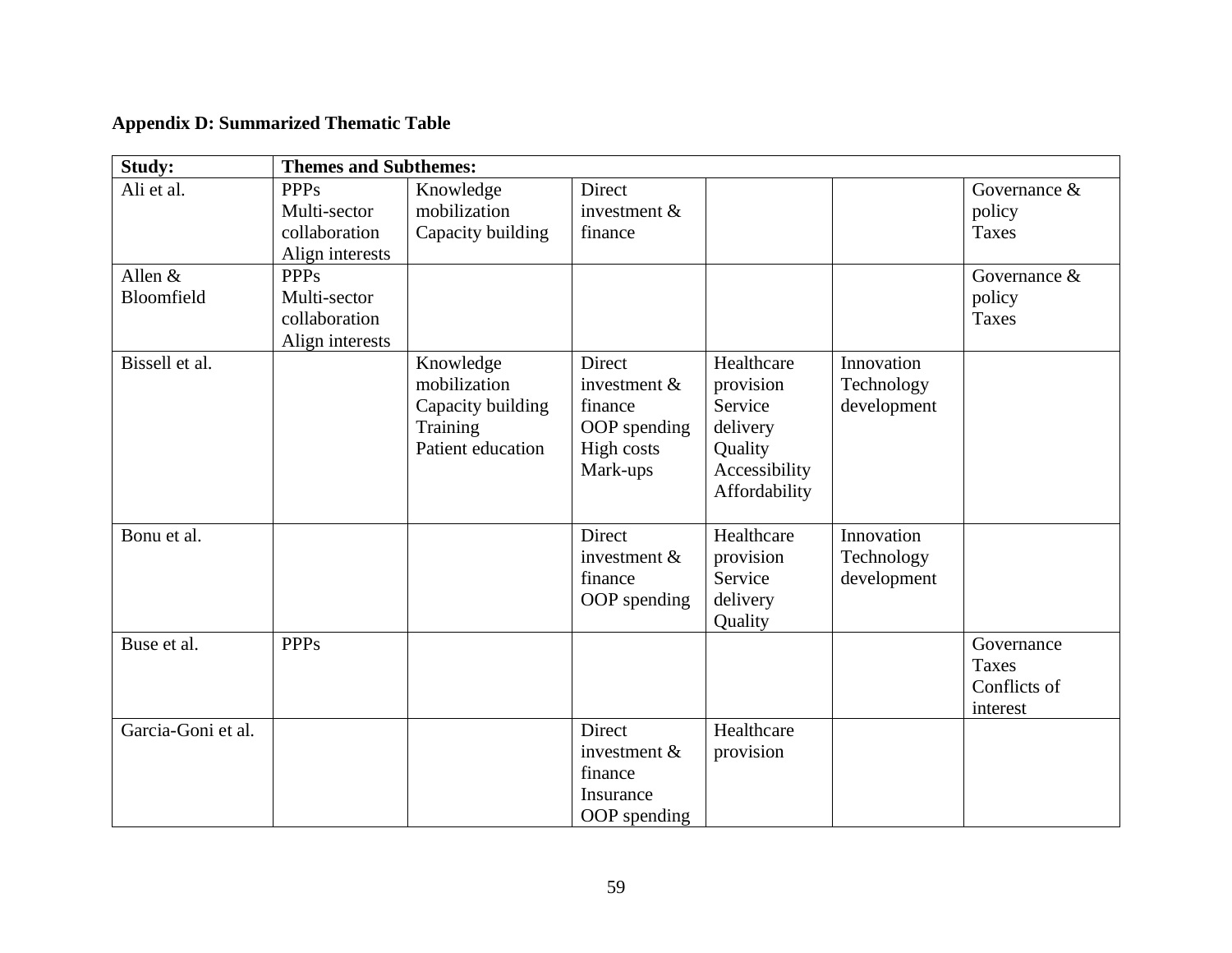| Goroff & Reich   | <b>PPPs</b><br>Align interests<br>Multi-sector<br>collaboration |                                                            | Direct<br>investment &<br>finance<br>OOP spending<br>High costs | Healthcare<br>provision<br>Accessibility<br>Quality<br>Availability<br>Affordability |                                         | Governance &<br>policy                                                           |
|------------------|-----------------------------------------------------------------|------------------------------------------------------------|-----------------------------------------------------------------|--------------------------------------------------------------------------------------|-----------------------------------------|----------------------------------------------------------------------------------|
| Gortmaker et al. | <b>PPPs</b><br>Multi-sector<br>collaboration                    | Knowledge<br>mobilization<br>Capacity building<br>Training | Direct<br>investment &<br>finance                               |                                                                                      | Innovation<br>Technology<br>development |                                                                                  |
| Hancock et al.   |                                                                 |                                                            |                                                                 |                                                                                      | Innovation                              |                                                                                  |
| Hawkes et al.    | <b>PPPs</b><br>Multi-sector<br>collaboration<br>Align interests |                                                            |                                                                 |                                                                                      |                                         | Governance &<br>policy                                                           |
| Knai et al.      |                                                                 |                                                            |                                                                 |                                                                                      |                                         | Governance &<br>policy<br>Regulation<br>Conflicts of<br>interest<br>Policymaking |
| Kraak et al.     | <b>PPPs</b><br>Multi-sector<br>collaboration                    |                                                            |                                                                 |                                                                                      | Innovation                              |                                                                                  |
| Lohse et al.     | <b>PPPs</b><br>Multi-sector<br>collaboration<br><b>Trust</b>    |                                                            |                                                                 | Healthcare<br>provision<br>Quality                                                   | Innovation<br>Technology<br>development | Governance &<br>policy<br>Accountability                                         |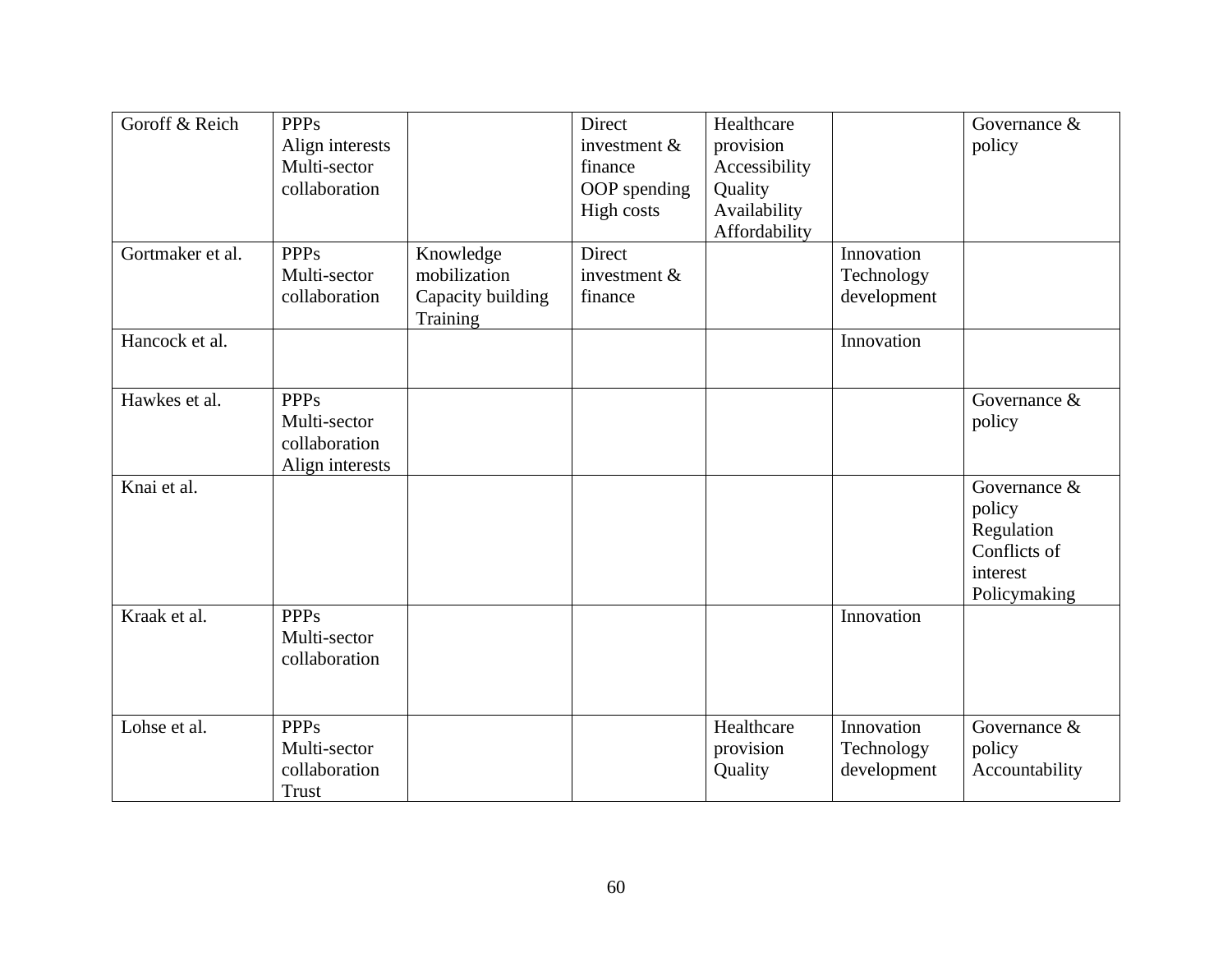| Magnusson, Roger<br>S. | <b>PPPs</b><br>Multi-sector<br>collaboration |                                                                    | Direct<br>investment $&$<br>finance<br>Funding      |                                                                                 | Governance &<br>policy<br>Accountability<br>Legislation<br>Conflicts of<br>interest |
|------------------------|----------------------------------------------|--------------------------------------------------------------------|-----------------------------------------------------|---------------------------------------------------------------------------------|-------------------------------------------------------------------------------------|
| Mercer et al.          | <b>PPPs</b><br>Align interests               |                                                                    |                                                     | Healthcare<br>provision<br>Service<br>delivery<br>Quality<br>Accessibility      |                                                                                     |
| Mondal & Van<br>Belle  |                                              | Knowledge<br>mobilization                                          |                                                     |                                                                                 |                                                                                     |
| Moodie et al.          | <b>PPPs</b>                                  |                                                                    |                                                     |                                                                                 | Governance &<br>policy<br>Legislation<br>Regulation<br>Taxes                        |
| Motaghi et al.         | <b>PPPs</b>                                  |                                                                    | Direct<br>investment $&$<br>finance<br>OOP spending | Healthcare<br>provision<br>Service<br>delivery                                  |                                                                                     |
| Nishtar, S             |                                              | Knowledge<br>mobilization<br>Behaviour change<br>Capacity building | Direct<br>investment $&$<br>finance<br>Funding      | Healthcare<br>provision<br>Service<br>delivery<br>Availability<br>Accessibility | Governance &<br>policy                                                              |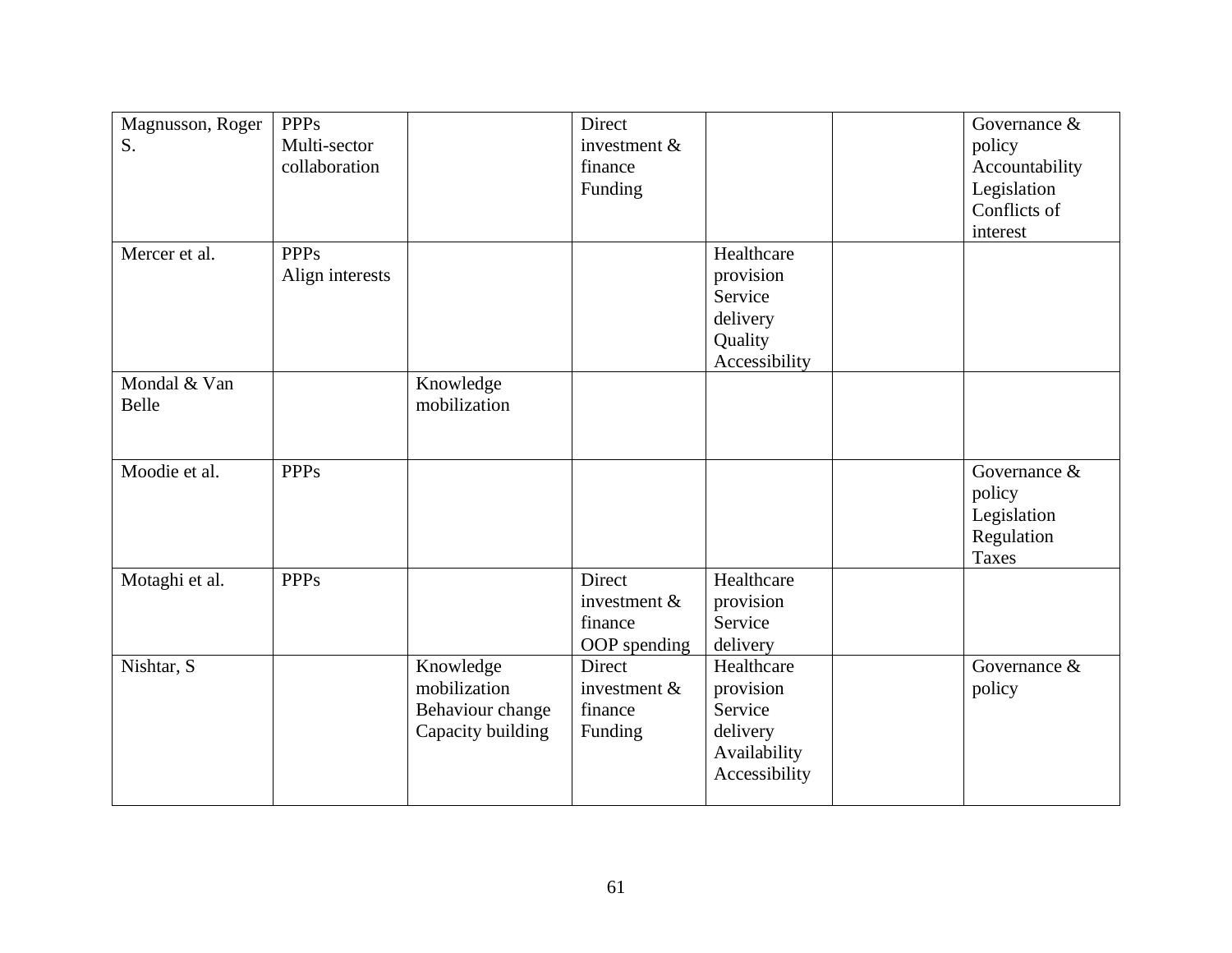| Pastakia et al.      | <b>PPPs</b>                                  | Knowledge<br>mobilization<br>Patient education<br>Capacity building<br>Training |                                                                            | Healthcare<br>provision<br>Accessibility<br>Service<br>delivery<br>Quality |                                         |                        |
|----------------------|----------------------------------------------|---------------------------------------------------------------------------------|----------------------------------------------------------------------------|----------------------------------------------------------------------------|-----------------------------------------|------------------------|
| Romdhane et al.      | <b>PPPs</b><br>Multi-sector<br>collaboration | Knowledge<br>mobilization<br>Capacity building                                  | Direct<br>investment $&$<br>finance<br>OOP spending<br>Private<br>spending |                                                                            |                                         |                        |
| Sambo & Kirigia      |                                              | Knowledge<br>mobilization<br>Behaviour change<br>Training<br>Capacity building  | Direct<br>investment $&$<br>finance<br>Funding<br>Insurance                | Healthcare<br>provision<br>Accessibility<br>Quality<br>Service<br>delivery |                                         |                        |
| Stevenson, MA        | <b>PPPs</b><br><b>Trust</b>                  |                                                                                 |                                                                            |                                                                            | Innovation                              | Governance &<br>policy |
| Subramaniam          | <b>PPPs</b><br>Multi-sector<br>collaboration |                                                                                 | Direct<br>investment $&$<br>finance                                        |                                                                            | Innovation<br>Technology<br>development |                        |
| van de Vijver et al. | <b>PPPs</b>                                  | Knowledge<br>mobilization<br>Capacity building<br>Training                      |                                                                            |                                                                            |                                         |                        |
| Weinkle et al.       |                                              | Knowledge<br>mobilization<br>Capacity building                                  | Direct<br>investment $&$<br>finance                                        |                                                                            | Innovation<br>Technology<br>development |                        |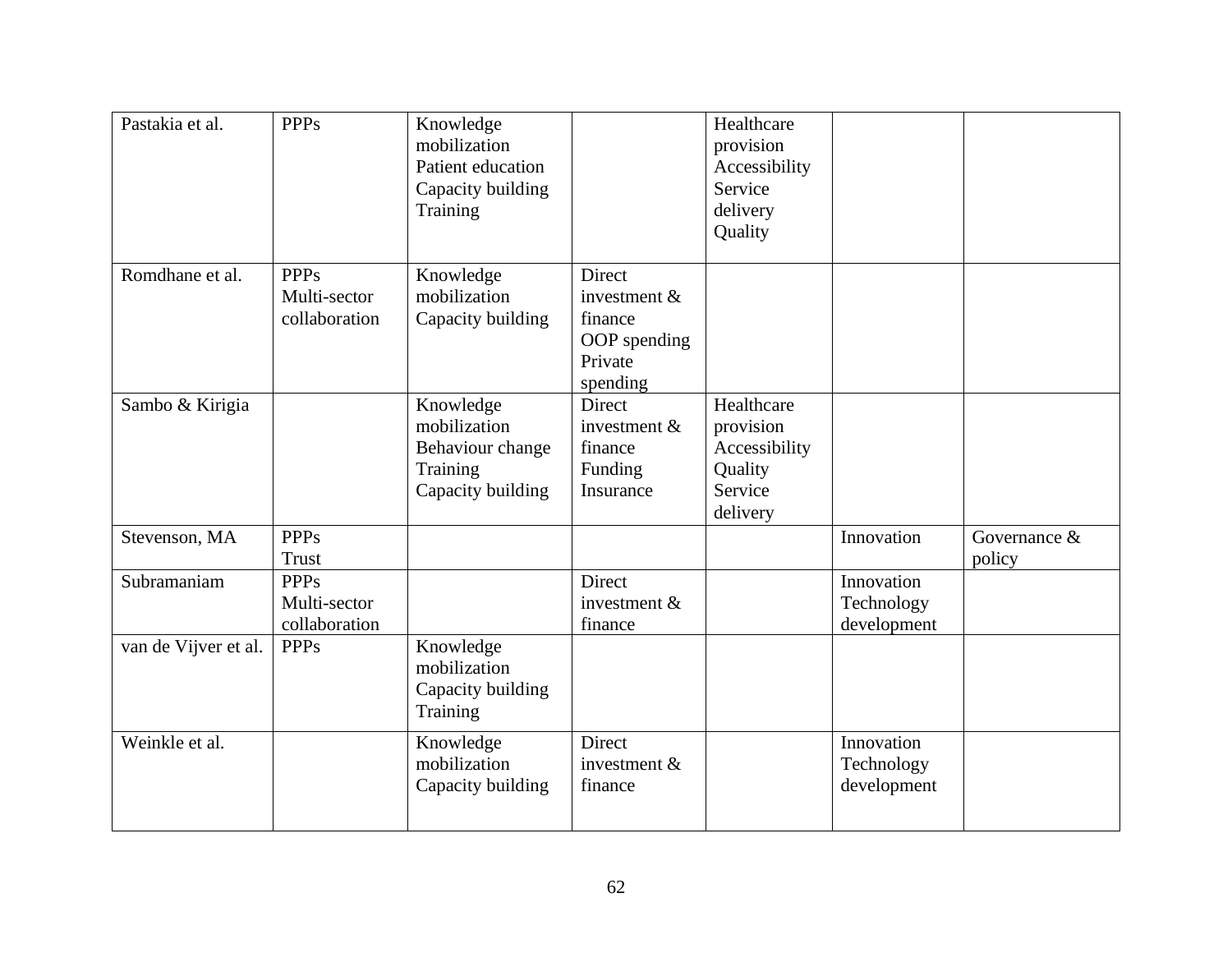| Willis et al.         | <b>PPPs</b>     | Knowledge     | Direct         |            |                |
|-----------------------|-----------------|---------------|----------------|------------|----------------|
|                       | Multi-sector    | mobilization  | investment $&$ |            |                |
|                       | collaboration   |               | finance        |            |                |
|                       | Align interests |               | Funding        |            |                |
|                       | Trust           |               |                |            |                |
| Willis et al.         | <b>PPPs</b>     |               |                | Innovation |                |
|                       | Multi-sector    |               |                |            |                |
|                       | collaboration   |               |                |            |                |
|                       | Mobilize        |               |                |            |                |
|                       | resources       |               |                |            |                |
| <b>NCD</b> Alliance   |                 | Knowledge     | Finance $\&$   |            |                |
|                       |                 | mobilization  | affordability  |            |                |
|                       |                 |               |                |            |                |
| <b>United Nations</b> |                 | Knowledge     |                |            | Governance $&$ |
| Development           |                 | mobilization  |                |            | policy         |
| Programme             |                 | (training and |                |            |                |
|                       |                 | education)    |                |            |                |
|                       |                 |               |                |            |                |
| World Health          | <b>PPP</b>      |               |                |            | Governance $&$ |
| Organization          |                 |               |                |            | policy         |
|                       |                 |               |                |            |                |
|                       |                 |               |                |            |                |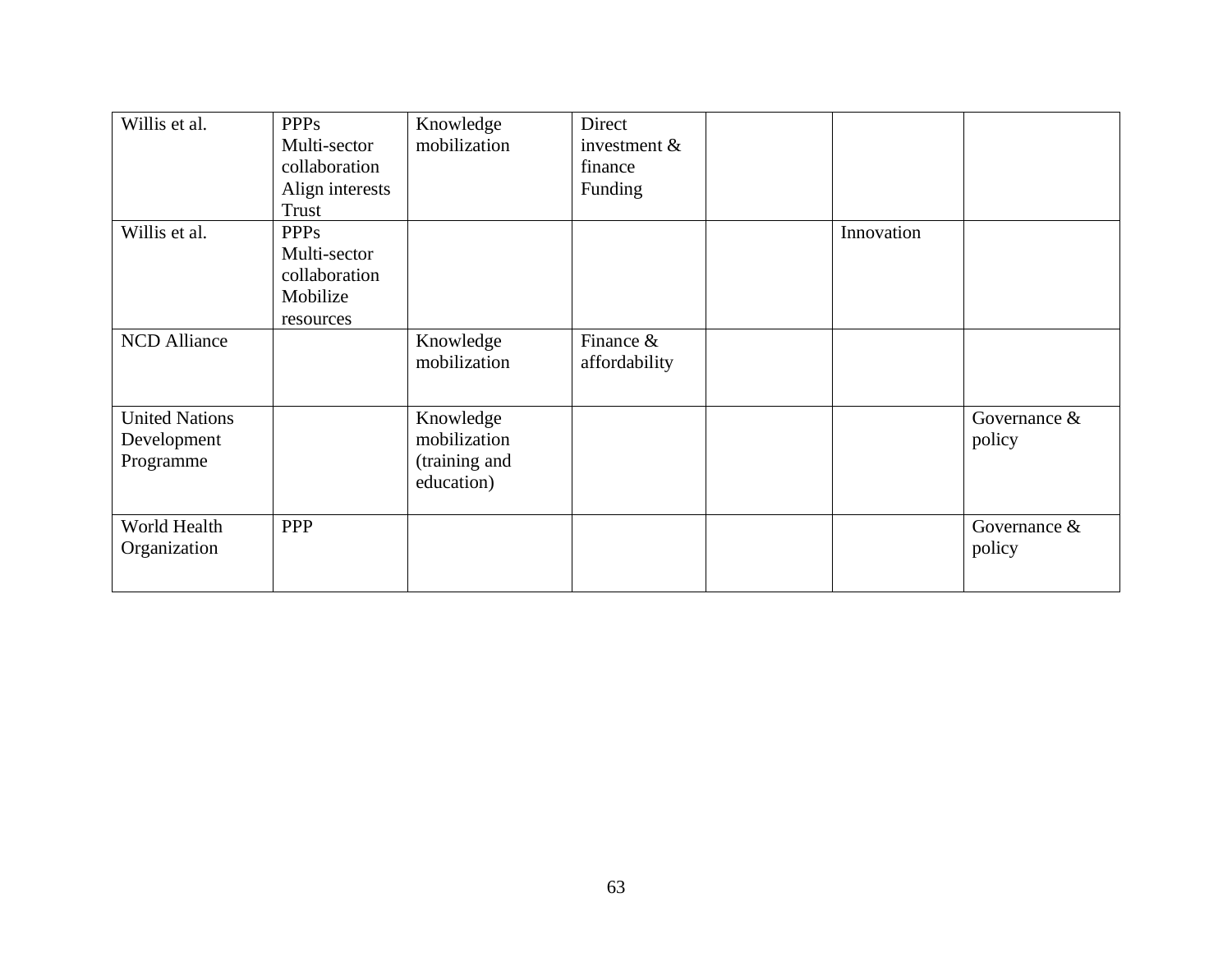## **Appendix E: Quality Assessment Table**

| <b>Section Evaluated</b>               | <b>Evaluation Question(s)</b>                                                                   |
|----------------------------------------|-------------------------------------------------------------------------------------------------|
| Abstract & titles (did they provide a  | Good: structured abstract with full information and clear title.                                |
| clear description of the study?)       | Fair: abstract with most of the information.                                                    |
|                                        | Poor: inadequate abstract.                                                                      |
|                                        | Very poor: no abstract                                                                          |
| Introductions & aims (Was there a      | Good: full but concise background to discussion/study containing up-to-date literature          |
| good background section and clear      | review and highlighting gaps in knowledge; clear statement of aim AND objectives                |
| statement of the aims of the           | including research questions.                                                                   |
| research? full but concise             | Fair: some background and literature review; research questions outlined.                       |
| background to discussion/study         | Poor: some background but no aim/objectives/questions OR aims/objectives but inadequate         |
| containing up-to-date literature       | background.                                                                                     |
| review and highlighting gaps in        | Very poor: no mention of aims/objectives; no background or literature review.                   |
| knowledge; clear statement of aim      |                                                                                                 |
| AND objectives including research      |                                                                                                 |
| questions.)                            |                                                                                                 |
| Method & data (Is the method           | Good: method is appropriate and described clearly (e.g. questionnaires included); clear         |
| appropriate and clearly explained?)    | details of the data collection and recording.                                                   |
|                                        | Fair: method appropriate, description could be better; data described.                          |
|                                        | Poor: questionable whether method is appropriate; method described inadequately; little         |
|                                        | description of data.                                                                            |
|                                        | Very poor: no mention of method AND/OR method inappropriate AND/OR no details of                |
|                                        | data.                                                                                           |
| Data analysis (Was the description of  | Good: clear description of how analysis was carried out; description of how themes              |
| the data analysis sufficiently         | derived/respondent validation or triangulation.                                                 |
| rigorous?)                             | Fair: descriptive discussion of analysis.                                                       |
|                                        | Poor: minimal details about analysis.                                                           |
|                                        | Very poor: no discussion of analysis.                                                           |
| Results (Is there a clear statement of | Good: findings explicit, easy to understand and in logical progression; tables, if present, are |
| the findings?)                         | explained in text; results relate directly to aims; sufficient data are presented to support    |
|                                        | findings.                                                                                       |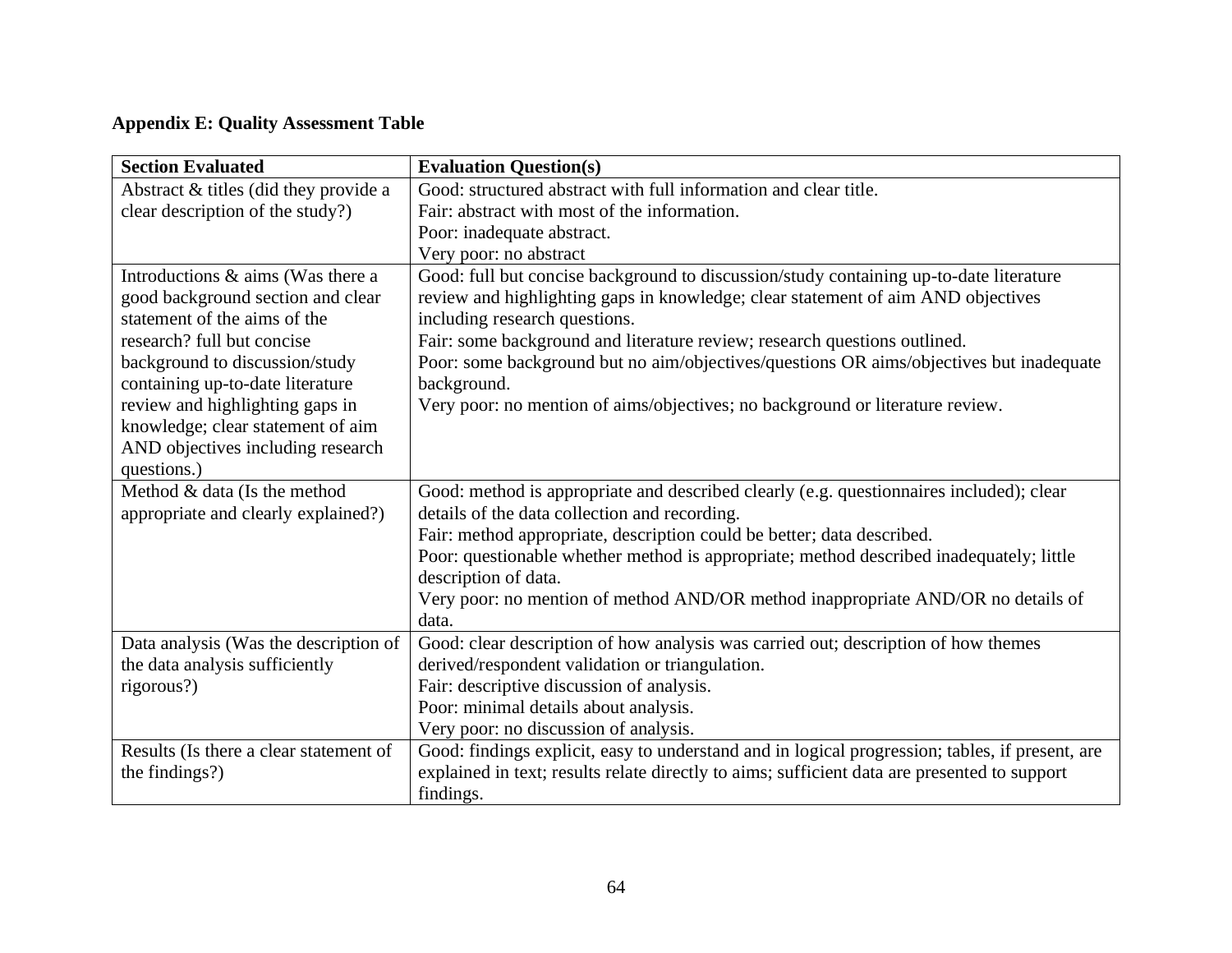|                                        | Fair: findings mentioned but more explanation could be given; data presented relate directly |  |  |  |  |
|----------------------------------------|----------------------------------------------------------------------------------------------|--|--|--|--|
|                                        | to results.                                                                                  |  |  |  |  |
|                                        | Poor: findings presented haphazardly, not explained and do not progress logically from       |  |  |  |  |
|                                        | results.                                                                                     |  |  |  |  |
|                                        | Very poor: findings not mentioned or do not relate to aims.                                  |  |  |  |  |
| Transferability & generalizability     | Good: context and setting of the study are described sufficiently to allow comparison with   |  |  |  |  |
| (Are the findings of this study)       | other contexts and settings.                                                                 |  |  |  |  |
| transferable (generalizable) to a      | Fair: some context and setting described but more needed to replicate or compare the study   |  |  |  |  |
| wider population?)                     | with others.                                                                                 |  |  |  |  |
|                                        | Poor: minimal description of context/setting.                                                |  |  |  |  |
|                                        | Very poor: no description of context/setting.                                                |  |  |  |  |
| Implication & usefulness (How          | Good: contributes something new and/or different in terms of understanding/insight or        |  |  |  |  |
| important are these findings to policy | perspective; suggests ideas for further research; suggests implications for policy and/or    |  |  |  |  |
| and practice?)                         | practice.                                                                                    |  |  |  |  |
|                                        | Fair: two of the above.                                                                      |  |  |  |  |
|                                        | Poor: only one of the above.                                                                 |  |  |  |  |
|                                        | Very poor: none of the above.                                                                |  |  |  |  |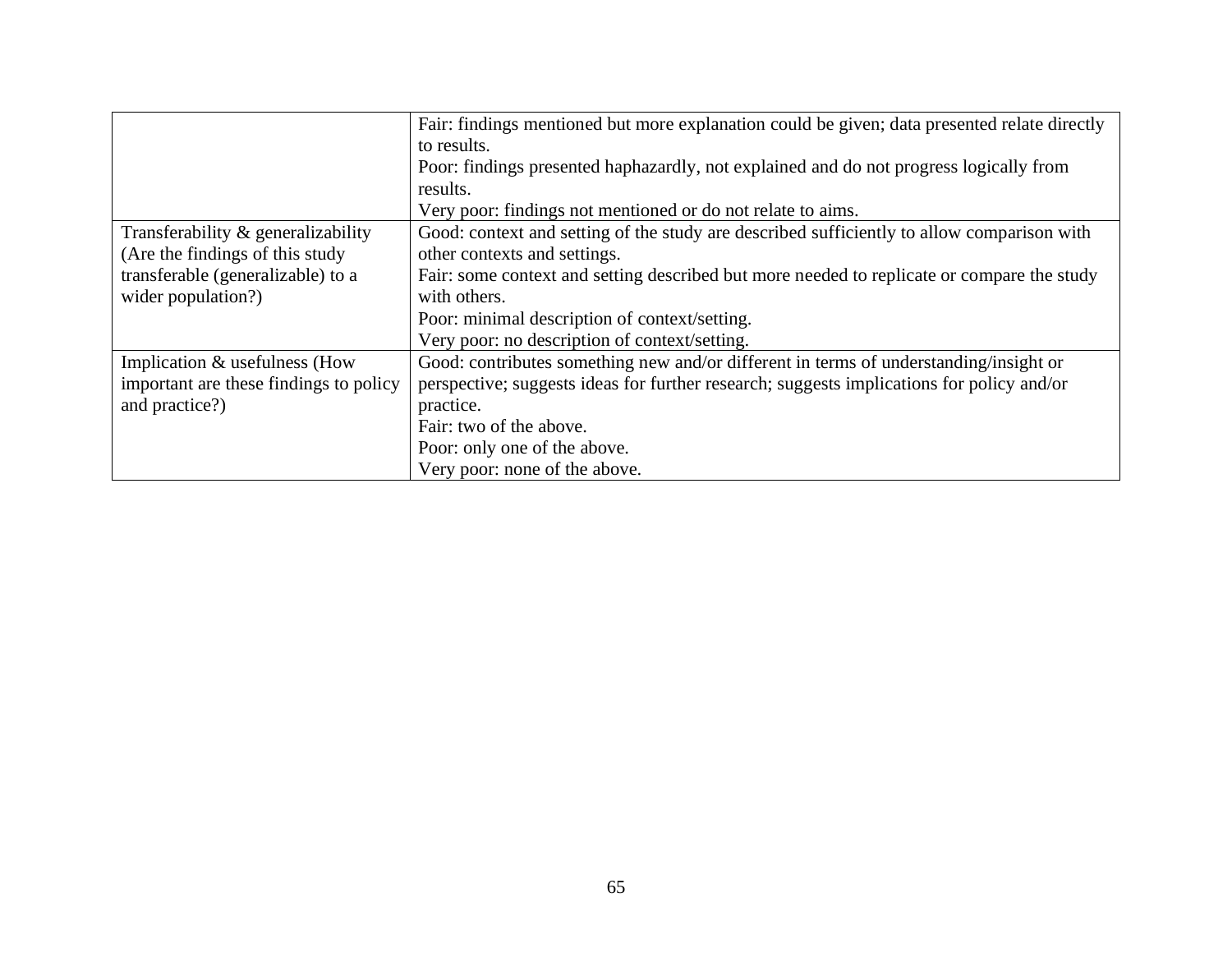## **Appendix F: Quality Assessment Results**

| <b>Study</b>             | <b>Abstract</b> | <b>Introduction</b> | Data           | Analysi        | <b>Result</b>  | <b>General</b> | <b>Implica</b> | <b>Tota</b> | Grad         |
|--------------------------|-----------------|---------------------|----------------|----------------|----------------|----------------|----------------|-------------|--------------|
|                          |                 |                     | collectio      | S              | S              |                |                | 1           | e            |
|                          | title           | aims                | $\mathbf n$    |                |                | izability      | tions          |             |              |
| Ali et al., 2013         | 3               | 3                   | $\mathbf{1}$   | $\mathbf{1}$   | 3              | $\overline{4}$ | $\overline{4}$ | 19          | $\mathbf{B}$ |
| Allen & Bloomfield, 2016 | $\mathbf{1}$    | 3                   | $\mathbf{1}$   | $\mathbf{1}$   | 3              | 3              | $\overline{2}$ | 14          | $\mathsf{C}$ |
| Bissell et al., 2016     | 3               | $\overline{4}$      | $\mathbf{1}$   | $\mathbf{1}$   | $\overline{4}$ | $\overline{4}$ | 3              | 20          | $\mathbf{B}$ |
| Bonu et al., 2009        | 3               | 3                   | $\overline{2}$ | $\overline{2}$ | $\overline{4}$ | 3              | 3              | 20          | $\mathbf{B}$ |
| Buse et al., 2017        | $\overline{4}$  | $\overline{4}$      | 3              | 3              | $\overline{4}$ | $\overline{4}$ | $\overline{4}$ | 26          | $\mathbf{A}$ |
| Garcia-Goni et al., 2018 | $\overline{4}$  | $\overline{4}$      | $\mathbf{1}$   | $\mathbf{1}$   | 3              | $\overline{4}$ | $\overline{4}$ | 21          | $\bf{B}$     |
| Goroff & Reich, 2010     | 3               | 3                   | $\mathbf{1}$   | $\mathbf{1}$   | 3              | 3              | 3              | 17          | B            |
| Gortmaker et al., 2011   | $\overline{4}$  | $\overline{4}$      | $\mathbf{1}$   | $\mathbf{1}$   | $\overline{4}$ | $\overline{4}$ | $\overline{4}$ | 22          | $\mathbf{A}$ |
| Hancock et al., 2011     | 3               | $\overline{4}$      | $\mathbf{1}$   | $\mathbf{1}$   | 3              | $\overline{4}$ | $\overline{4}$ | 20          | $\mathbf{B}$ |
| Hawkes et al., 2017      | $\overline{4}$  | 4                   | 3              | $\overline{3}$ | $\overline{4}$ | $\overline{4}$ | $\overline{4}$ | 26          | $\mathbf{A}$ |
| Knai et al., 2018        | $\overline{4}$  | 3                   | 3              | $\overline{3}$ | $\overline{4}$ | $\overline{4}$ | $\overline{4}$ | 25          | $\mathbf{A}$ |
| Kraak et al., 2016       | $\overline{4}$  | 3                   | $\overline{2}$ | $\overline{2}$ | $\overline{4}$ | $\overline{4}$ | $\overline{4}$ | 23          | $\mathbf{A}$ |
| Lohse et al., 2011       | 3               | $\overline{2}$      | $\mathbf{1}$   | $\mathbf{1}$   | 3              | $\overline{4}$ | 3              | 17          | $\mathbf{B}$ |
| Magnusson 2017           | 4               | $\overline{4}$      | $\mathbf{1}$   | $\mathbf{1}$   | $\overline{4}$ | $\overline{4}$ | $\overline{4}$ | 22          | $\mathbf{A}$ |
| Mercer et al., 2018      | 4               | $\overline{4}$      | $\overline{2}$ | $\mathbf{1}$   | 3              | $\overline{4}$ | $\overline{4}$ | 22          | $\mathbf{A}$ |
| Mondal & Van Belle, 2018 | $\overline{4}$  | $\overline{4}$      | $\overline{2}$ | $\mathbf{1}$   | $\overline{2}$ | $\overline{4}$ | $\overline{4}$ | 21          | $\mathbf{B}$ |
| Moodie et al., 2013      | 4               | $\overline{4}$      | $\mathbf{1}$   | $\mathbf{1}$   | $\overline{4}$ | $\overline{4}$ | $\overline{4}$ | 22          | $\mathbf{A}$ |
| Motaghi et al., 2017     | $\overline{4}$  | 3                   | $\overline{4}$ | $\overline{2}$ | 3              | 3              | 3              | 22          | $\mathbf{A}$ |
| NCD Alliance, 2016       | $\mathbf{1}$    | $\overline{2}$      | $\mathbf{1}$   | $\mathbf{1}$   | 4              | $\overline{4}$ | $\overline{4}$ | 17          | B            |
| Nishtar, 2004            | 3               | $\overline{4}$      | $\mathbf{1}$   | $\mathbf{1}$   | 3              | $\overline{4}$ | 3              | 19          | $\mathbf{B}$ |
| Pastakia et al., 2020    | $\overline{4}$  | 3                   | $\mathbf{1}$   | $\mathbf{1}$   | 3              | $\overline{4}$ | $\overline{4}$ | 20          | $\bf{B}$     |
| Romdhane et al., 2015    | 3               | $\overline{4}$      | 3              | 3              | $\overline{4}$ | 3              | $\overline{4}$ | 24          | $\mathbf{A}$ |
| Sambo & Kirigia, 2011    | 4               | $\overline{4}$      | $\mathbf{1}$   | $\mathbf{1}$   | $\overline{2}$ | $\overline{4}$ | $\overline{2}$ | 18          | $\bf{B}$     |